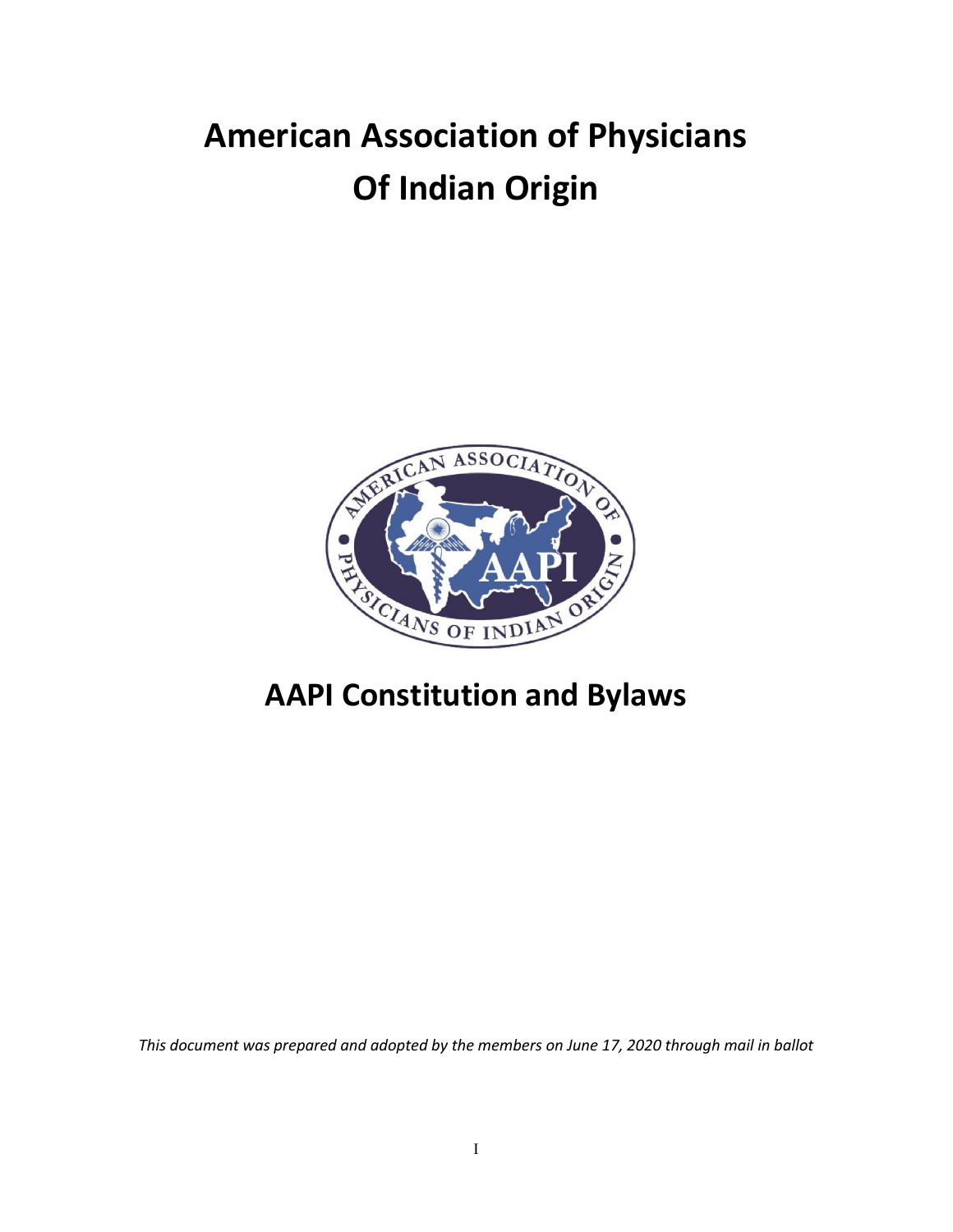#### **PREAMBLE**

The AMERICAN ASSOCIATION OF PHYSICIANS OF INDIAN ORIGIN (the "AAPI") was formed to address a need for cohesive action on the part of physicians (allopathic and osteopathic), dentists and other medical scientists, of Indian origin (as hereafter defined), residing in the United States of America (the "United States"). The AAPI was also formed to maintain the identity of this group of people, to provide a forum for scientific, educational, cultural, and charitable interaction among its members.

The term "Indian Origin" is used throughout these Bylaws in an ethnic sense regardless of birth place and is meant exclusively to pertain to persons whose ancestry, in whole or in part derives from India.

# **ARTICLE I – OBJECTIVES**

The AAPI is organized exclusively for scientific, educational, charitable, and cultural purposes. The objectives of the AAPI are as follows:

- a. To bring together individuals and organizations of physicians, dentists and other medical scientists of Indian origin practicing in the United States under one umbrella organization.
- b. To assist Physicians and Dentists, Medical, Dental and Human Sciences students obtain scientific training in the United States of America (the "United States").
- c. To conduct seminars and other educational activities to inform members of new scientific developments in the field of human medicine.
- d. To support and foster the availability of medical assistance to indigent people in the United States and India.
- e. To make contributions to organizations that qualify as exempt organizations under Section 501(c) of the Internal Revenue Code of 1986 as amended (the "Code"), or the corresponding provision of any succeeding section or future United States Internal Revenue Code Section.
- f. To provide mutual understanding and cooperation between the AAPI and other medical societies in the United States and India.
- g. To maintain a directory of physicians of Indian origin.
- h. To provide other member services as needed within the provision of the Code that governs the AAPI's tax exempt status.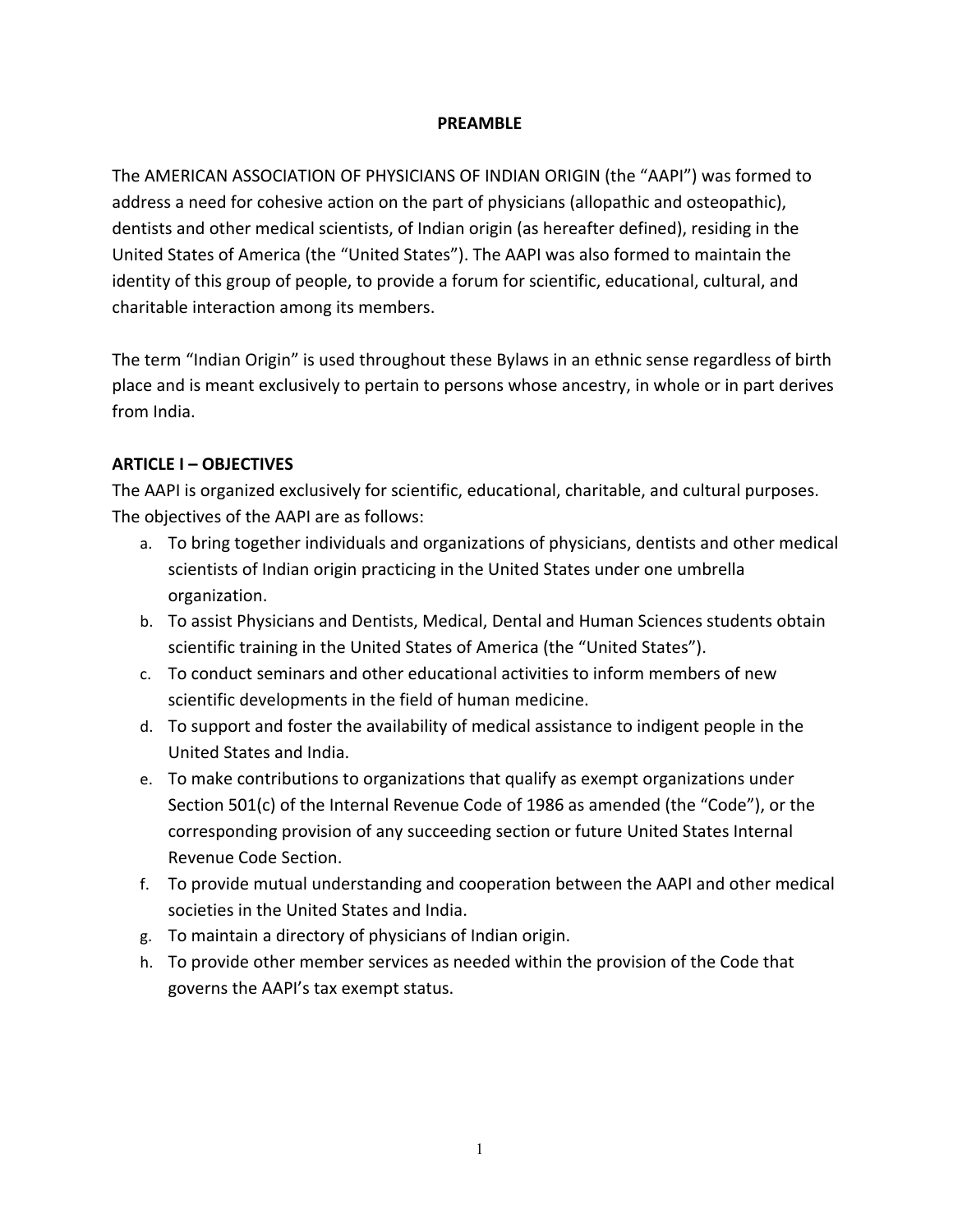# **ARTICLE II – NATIONAL HEADQUARTERS**

# *Section 2.1 - Site*

The AAPI will maintain a National Headquarters in the premises wholly owned by AAPI currently at Oak Brook, IL.

# *Section 2.2 - Staffing*

The AAPI's National Headquarters will be staffed by administrative support personnel as approved by the Governing Body, from time to time, the expenses for which shall be borne by the AAPI Operating Fund*.*

# *Section 2.3 - Executive Director/*Chief Development Director

The AAPI's President, in consultation with the Executive Committee, as hereinafter defined, may appoint an Executive Director or Chief Development Director to serve at the National Headquarters, who will oversee the day-today operations of the AAPI. He or she shall be an exofficio member of the Executive Committee without voting rights. His or her compensation shall be set by the Executive Committee and will be paid from the general operating funds of the AAPI. He or she will discharge his or her responsibilities under the guidance and confidence of the President and the Executive Committee, who may terminate his or her services upon a majority vote, and in accordance with any contract, which may have been entered into with the Executive Director/Chief Development Director.

## **ARTICLE III – MEMBERSHIP**

## *Section 3.1 – General*

Membership in the AAPI shall be open to any physician or dentist or students of medicine, dentistry and human sciences of Indian origin in the United States who wish to promote the mission of the AAPI and make continuing contributions towards the goals of the AAPI.

# *Section 3.2 - Categories of Membership*

Members shall be divided into the following categories:

## **A. ACTIVE MEMBERS:**

Active members shall be Physician or Dentist who hold or at any time held (retired physicians) an unrestricted license to practice medicine in any state of the USA or any physician or dentist currently enrolled in Residency program in the USA:

1. Annual members who have paid the dues for previous year, and for current year by January 31st of such year;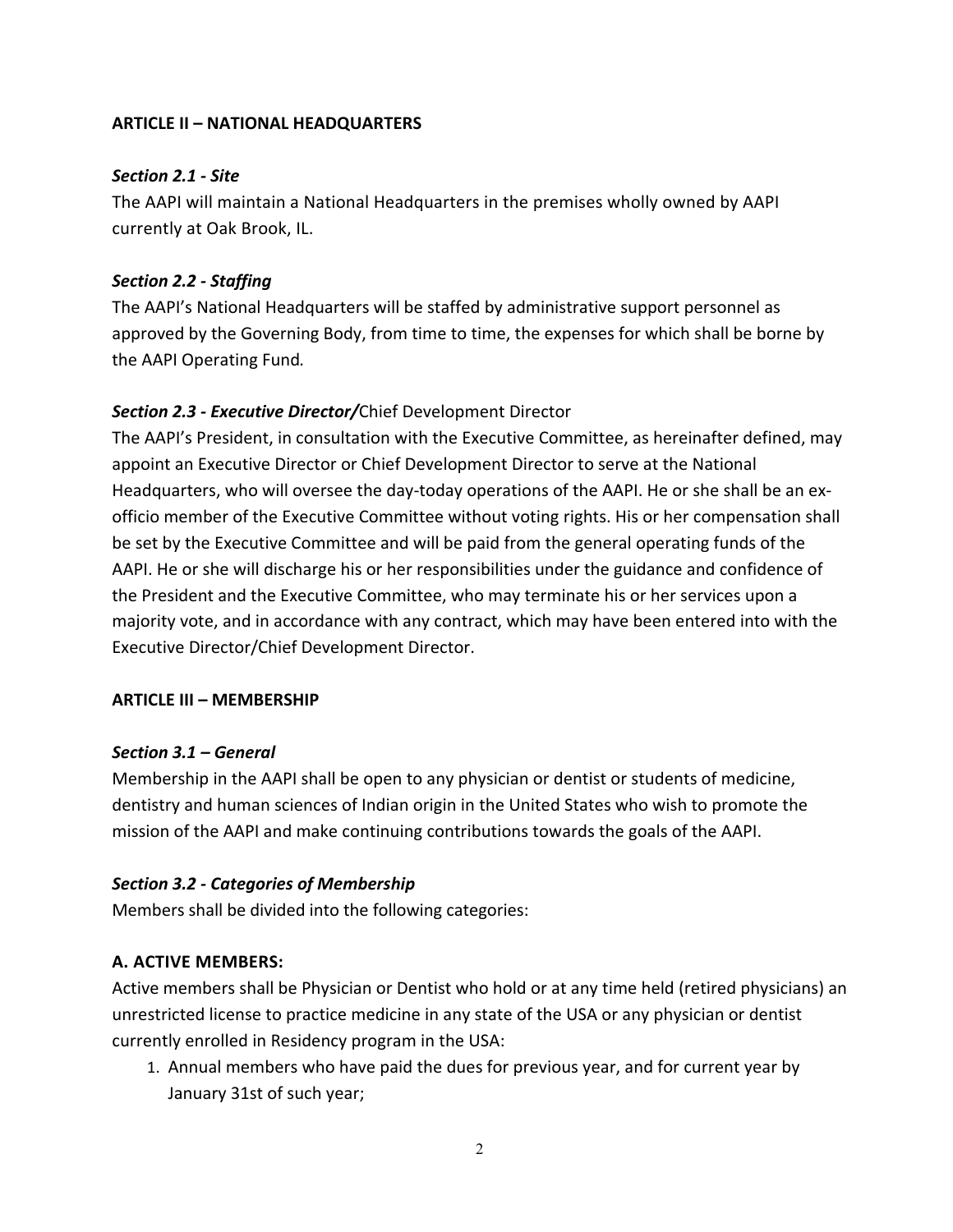2. Patron members (life members) admitted after a single payment of the Patron member dues assessed to them, by the Governing Body.

# **B. ASSOCIATE MEMBERS:**

Associate members shall be those persons engaged in professions or career in the human sciences other than medicine and dentistry. Associate members are not entitled to vote or hold any elected office, but may be appointed to Committees for their professional expertise to serve AAPI. They are also eligible for certain benefits and services which are offered by AAPI to its membership.

# **C. MEDICAL STUDENTS, RESIDENTS AND FELLOWS (MSRF):**

Residents, fellows, and students of medicine and dentistry, in approved training Programs in the United States, who wish to promote the mission of the AAPI, will be represented in the AAPI through the AAPI's Medical Student/Resident section. Their participation will be governed in accordance with the Bylaws of the AAPI-MSR section, which will conform to the broad principles of the AAPI and as approved by the Executive Committee.

# **D. YOUNG PHYSICIANS (YPS):**

Physicians who have completed their training and are in their first ten (10) years of practice of medicine and who pledge to promote the mission of the AAPI will be represented in the AAPI through the Young Physician section. Their participation will be governed in accordance with the Bylaws of the AAPI-Young Physician section, which will conform to the broad principles of the AAPI and as approved by the Executive Committee.

## **E. SPONSOR MEMBERS:**

Industrial partners of AAPI who sponsor programs and activities of AAPI and satisfy criteria as set by the Executive Committee from time to time may be admitted as sponsor members for the duration of their sponsorship. Sponsor members are not entitled to vote or hold any elected office, but may be appointed to Committees for their professional expertise to serve AAPI. They are also entitled for various benefits and services which are offered by AAPI to its membership.

# **F. ALLIANCE MEMBERS:**

Alliance members shall be spouses of Active members of AAPI. They will be non-voting members and cannot serve on any committee of AAPI. Alliance offers support for physician issues, publications and resources to support physician spouses and families.

## **G. OTHER MEMBERS:**

The Governing Body may from time to time create other special categories of membership.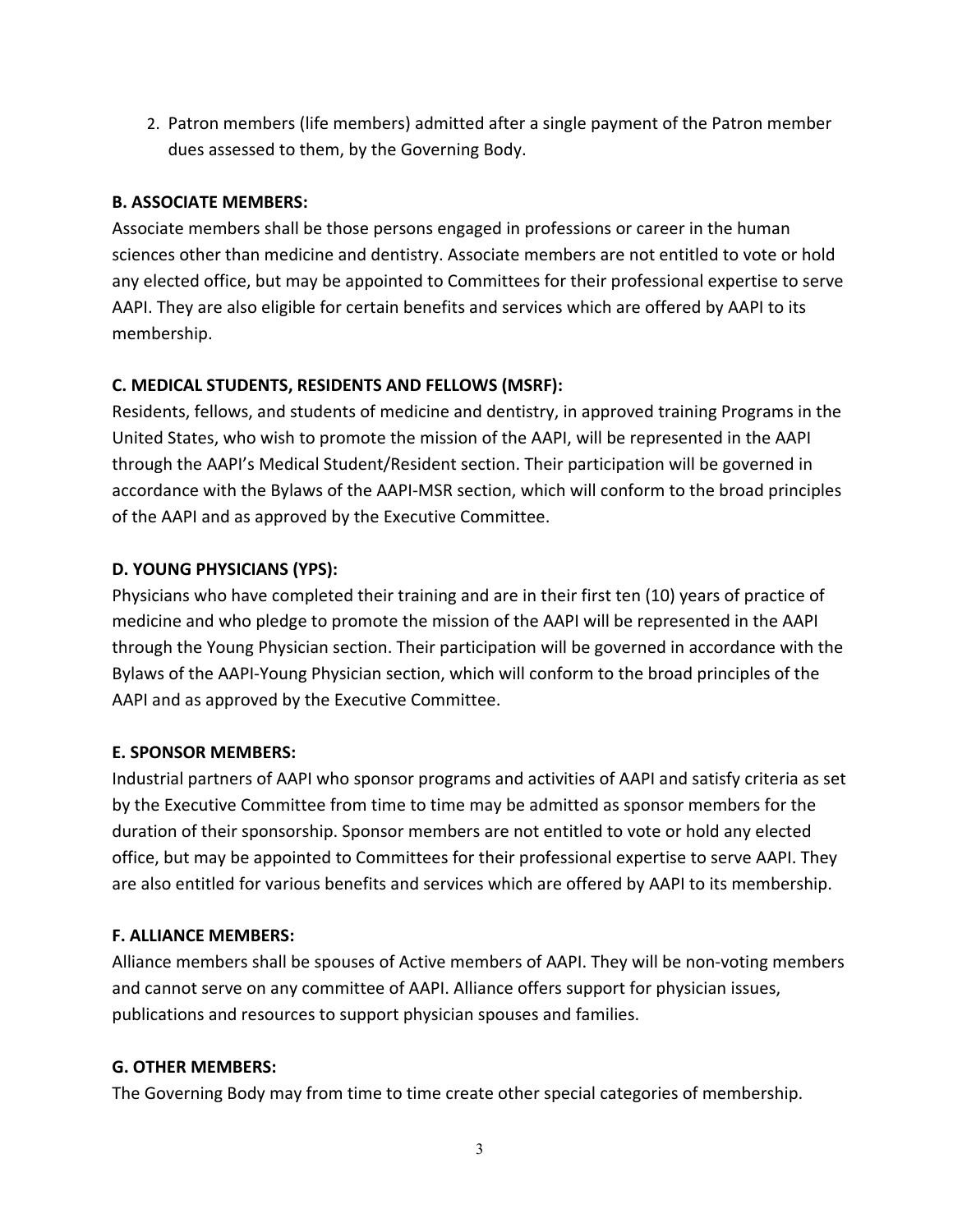#### *Section 3.3*

#### **A. MEMBER ASSOCIATIONS:**

- a. Associations based on common characteristics such as state or region of domicile in India or USA, specialty or medical school of graduation with at least fifty (50) active life patrons of AAPI may become Member associations of the AAPI by paying one time life membership of \$1,000. Out of 50 AAPI Patron members, at least 15 must be active paid patron members who joined AAPI in the past 5 years preceding the member association application. A second or subsequent organization representing the same or essentially the same region either from India or USA or other characteristic (such as Alumni or Specialty) shall not be admitted as a member association.
- b. The Member Association shall comply with the qualification application process including proof of its 50 members and corporate documents no later than 8 weeks before the following Governing Body meeting.
- c. The Membership Committee upon verification of the new Member Association shall present its credentials to the Governing Body for final approval.
- d. Failure to approve the Member Association at the Governing Body meeting does not disqualify the Member to re-apply for eligibility at the following Governing Body meeting.
- e. Dues paid active Member associations in good standing will be represented in the Governing Body by their respective presidents or designees appointed for a specific Governing Body meeting. Such representatives must be active members of the AAPI during the period of representation, at the Governing Body.
- f. An approved Member Associations who submit evasive and incorrect information may be subject to retroactive revocation.

#### **B. AFFILIATE INTERNATIONAL MEMBER ASSOCIATIONS:**

Any associations of Physicians of Indian Origin in other Countries can become affiliate International Association member of AAPI. Their membership shall be exempt from regular organization member of AAPI. Members of such organization shall not be entitled to vote during the AAPI meetings or hold office. President and President-Elect of such International Member Association will automatically become part of AAPI's Global International Leadership Council.

#### **C. Qualifications of Organizational Membership**

An Association as described in Section 3.3A may attain membership in the AAPI provided that the applicant: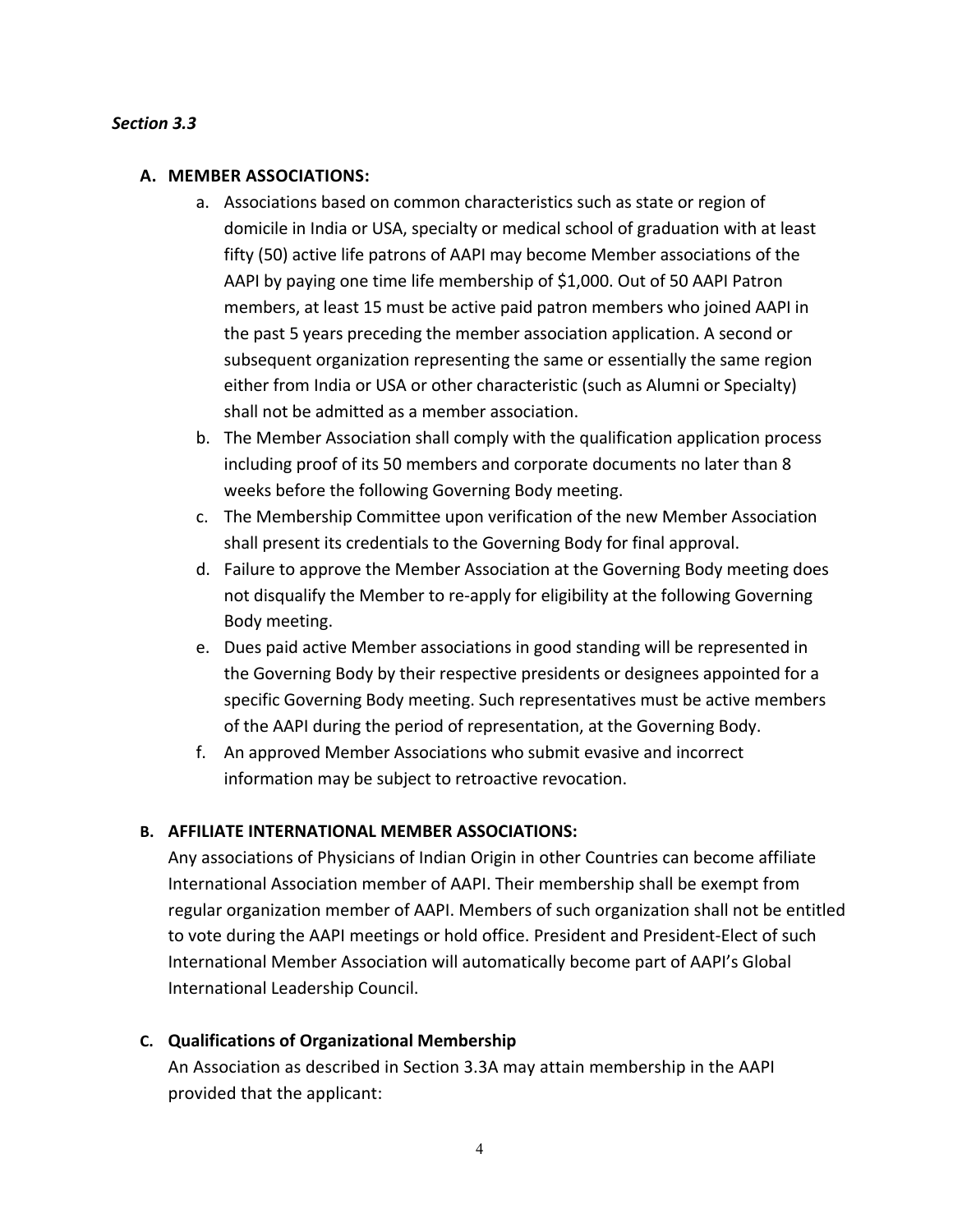- A. Subscribes to the objectives of the AAPI, abides by the Bylaws, rules and regulations, pays the prescribed fees and dues, and submits an application in the prescribed form.
- B. Submits the following documents to AAPI office:
	- i. A copy of its Articles of Incorporation and Bylaws, and Certificate of Incorporation in good standing with the Secretary of State
	- ii. A complete application form with names, designations, address and contact numbers including email addresses of all its Officers and Directors.
	- iii. A complete roster of its membership including addresses and telephone numbers.
- C. For an Association characterized by a region, the qualifications must be verified by the President of the Chapter/Association, and approved by the AAPI Regional Director for that region.
- D. The Membership Committee shall then review the documents for approval and final recommendation to the Governing Body. For an Association with any other common characteristics, the application shall be reviewed by the Membership Committee for final approval.
- E. Receives the final approval of its application for membership by a majority of vote of the Governing Body after due screening.

# *Section 3.4 – Revocation and Suspension of membership and Removal from office:*

- a. Membership or elected or appointed officer may be immediately suspended on temporary basis for any member who deliberately performs actions which are contrary to the best interest of AAPI by three-fourth (3/4) majority vote of the Executive Committee and the Board of Trustees separately.
- b. Notwithstanding any of the provisions herein regarding controversies, upon denial and/or immediate suspension of the person, the President with prior approval of the Executive Committee shall appoint a hearing committee within 48 hours consisting of five (5) members and a Chair, (no two members should be from same Alumni, specialty or regional chapter of AAPI) which shall compose of two (2) Past Presidents, two (2) Past Chairs' of Board of Trustees and one (1) member-at-large. The Chairperson of the Committee shall be appointed by the President and the committee shall be delegated with the authority to investigate and make recommendation of its finding to the Executive Committee within 14 days of the composition.
- c. Upon Hearing Committee's recommendation of suspension of the person, the Executive Committee shall call for an Emergency Governing Body Meeting as defined herein as in Section 5.3 (d), unless the scheduled Governing Body meeting is within a timeframe of four weeks away as such. The Hearing Committee will present to the Governing Body for final determination by two-third (2/3) majority vote of the Governing Body.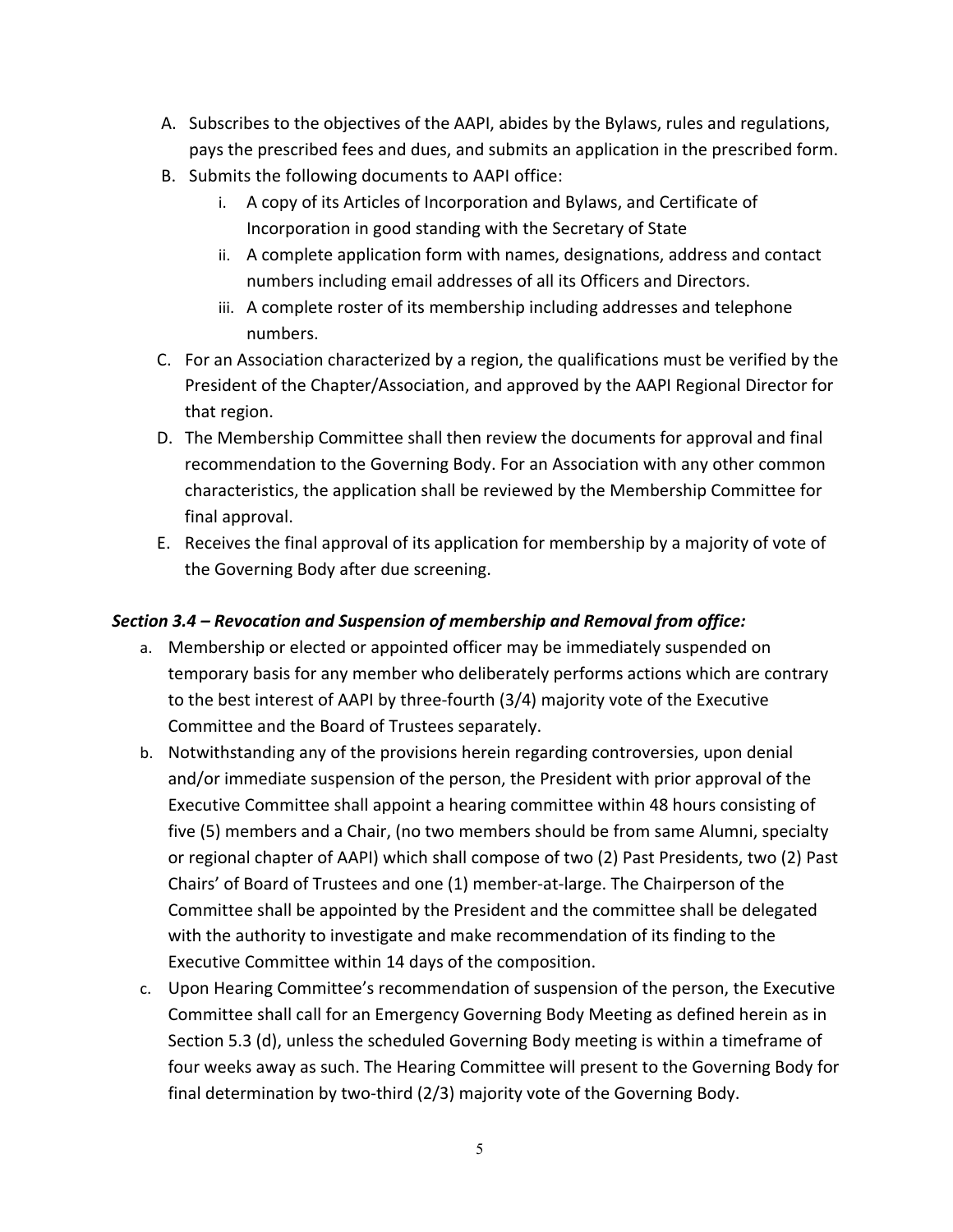- d. Further, the Governing Body is authorized to remove such a person temporarily from the AAPI membership, or office as the case may be, pending the final outcome of any judicial proceeding.
- e. An approved Member Associations who submit evasive and incorrect information may be subject to retroactive revocation.

# **ARTICLE IV - ANNUAL CONVENTION**

## *4.1 - Purpose*

The Annual Convention shall serve as the Annual Meeting of the General Body and shall be held at the time determined by the Governing Body, provided however, that the Governing Body shall call for a meeting of the General Body not less than annually. The purpose of the Annual Convention is to bring together all the members once a year and to discuss issues of interest to physicians of Indian heritage in the United States.

## **4.2 Convention Site Selection and Advisory Committee**

- a. This committee shall be responsible to make recommendations regarding future sites for AAPI Conventions. The committee shall be responsible to work with potential host organizations and evaluate feasibility, affordability, profitability of sites for Conventions and make recommendations to the Governing Body. This committee should meet with the local convention committee periodically and provide guidance.
- b. The Vice President of the AAPI shall serve as the Chair of the Committee. The Chair shall select the 5-7 members from the experienced senior leaders of AAPI and Host chapter for a period of one year.
- c. The Vice-President of AAPI will present the report to the Governing Body on the activities and progress of the convention periodically.

## **4.3 – Convention Chair**

The AAPI President of the respective convention year shall appoint the Convention Chair at least one year prior to the Annual Convention. The Governing Body must approve the Convention Chair's appointment. The Chairman of the Convention Committee shall be a voting member of the Governing Body for that year.

## **4.4 – Time**

The Governing Body shall approve the dates of the Annual Convention, after consultation with the Executive Committee and the Convention Chairman of the Convention Site Selection Committee.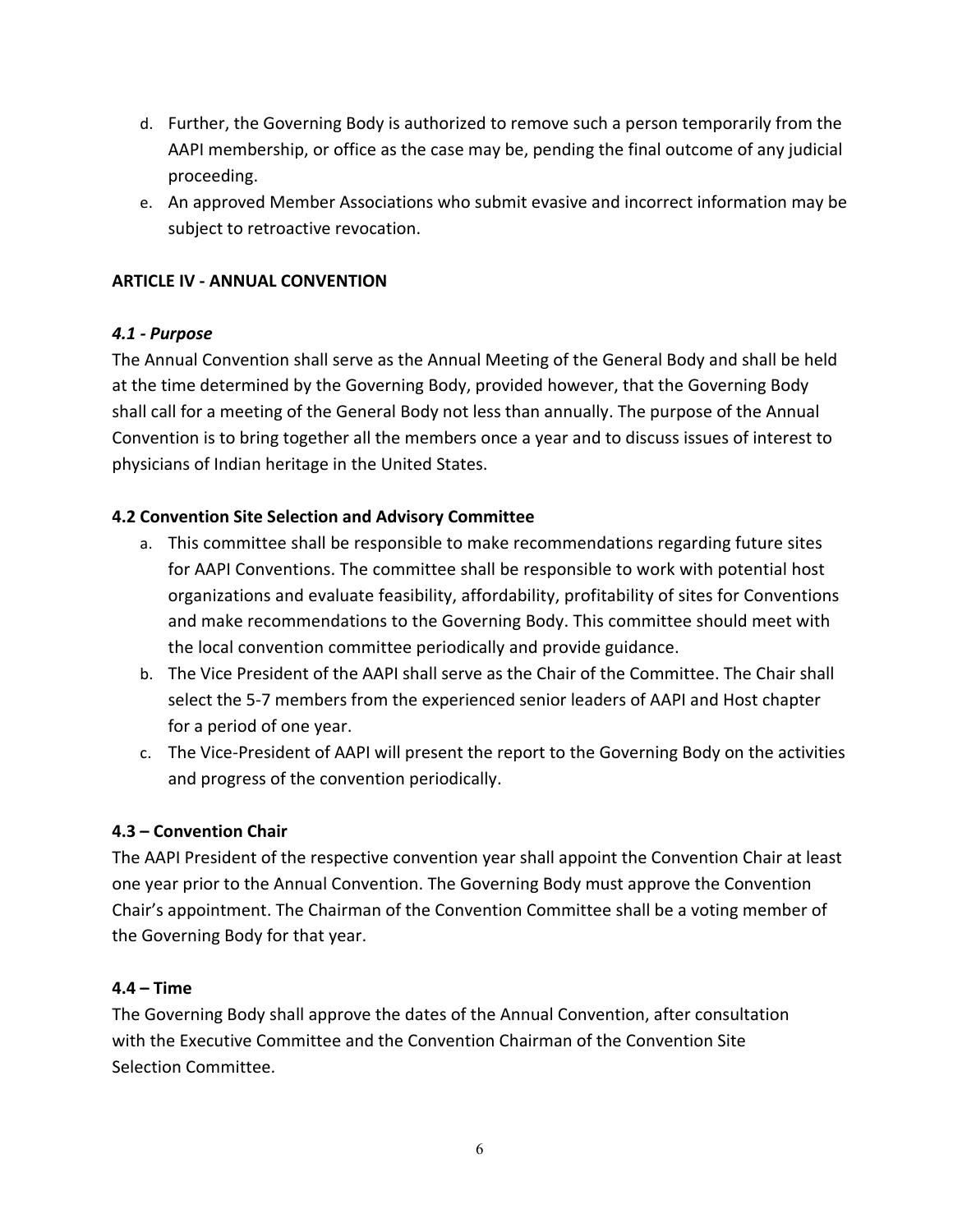**4.5.** The Chairperson of the Annual Convention of the AAPI shall not seek any elected position during his her term as Chairperson.

**4.6.** All AAPI Accounts including MSRF, YPS and Convention will be opened and maintained in the AAPI Headquarters.

# **4.7. Convention Finance Committee**

- i. Composition: President Elect of AAPI ( Chair), one BOT member, the AAPI Treasurer, the Convention Chair, the Local Treasurer and the President of AAPI and the President of Host Organization.
- ii. At all times, AAPI Treasurer shall have access to the Financials of the Convention account.
- iii. Responsibilities: This Committee shall be responsible to help with fundraising and oversee all the income and expenses related to the Convention, Review all the contracts and invoices, should submit financial reports to EC and BOT on regular basis, and should submit financial report at the Fall Governing Body meeting.

# **ARTICLE V - CORPORATE ORGANIZATION AND MANAGEMENT**

## **Section 5.1 - Components of the Corporate Body**

The AAPI's General Body shall be made up of all the members, the Governing Body, the Executive Committee and the Board of Trustees.

## **Section 5.2 - General Body**

Subject to the AAPI's Articles of Incorporation and these Bylaws, the General Body retains the ultimate authority of the AAPI.

- A. The General Body shall consist of voting members as defined on section 10.1.
- B. The General Body meetings will be held in conjunction with the Annual Convention and notice shall be posted on the AAPI website. Member organizations and voting members shall be notified via mail, email or fax at least 4 weeks before each General Body meeting. It shall be the responsibility of the member organizations and voting members to keep the email and postal address current at the AAPI office.
- C. General Body meeting shall be open to all the voting members.
- D. At the Annual General Body Meeting, those members present and eligible to vote may conduct the business of the General Body. If a member eligible to vote makes a quorum call, the President shall decide, in accordance with this section, if a quorum is present.
	- i. Twenty percent (20%) of the voting members registered at the Annual Convention constitute a quorum for that meeting of the General Body.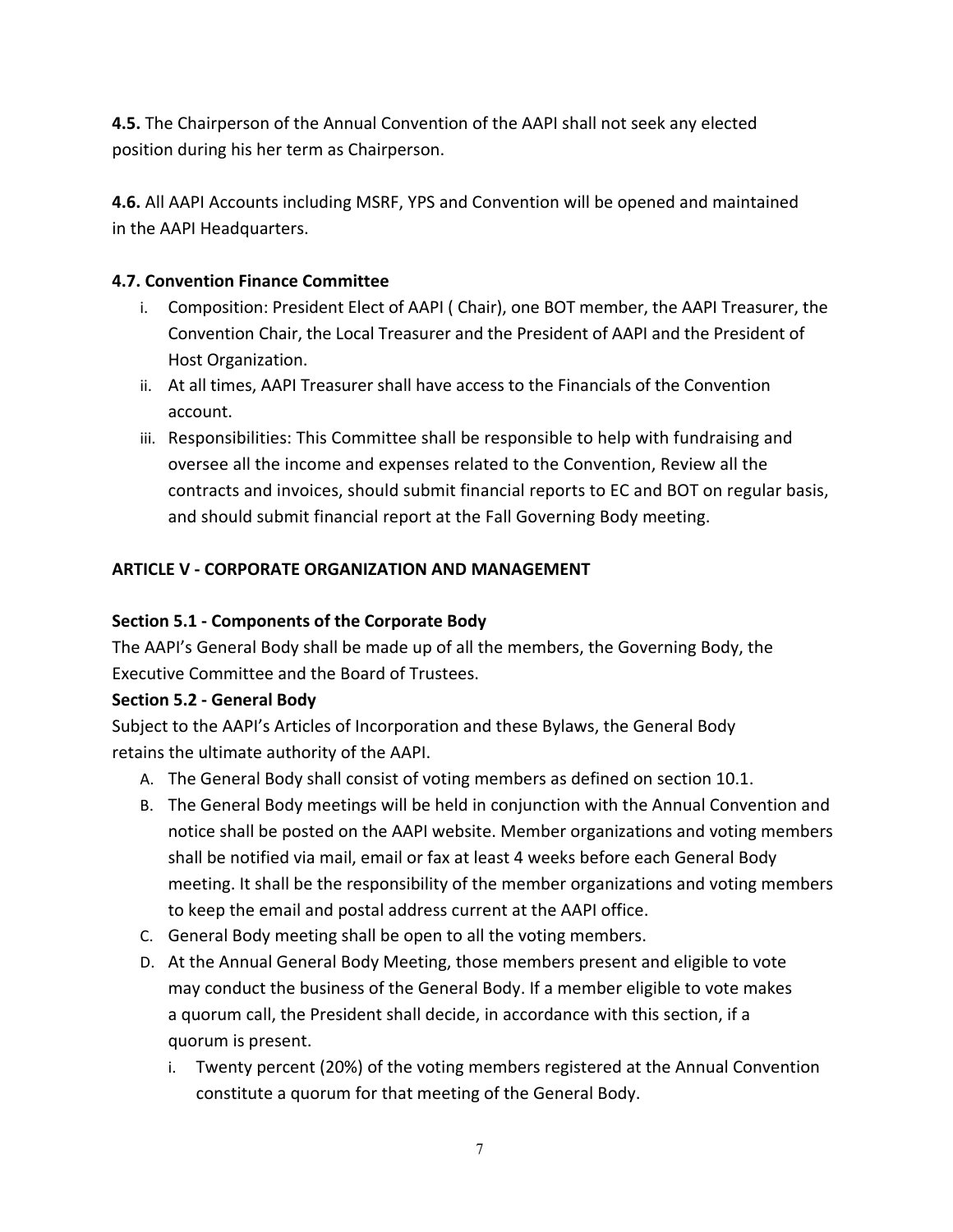- ii. If, upon a quorum call, a quorum is not present as defined above, then the President may entertain motions to recess, adjourn, or adjourn to reconvene at a later date. (i.e. fix the time to which to adjourn). In addition, the President may arrange for a mail-in ballot to decide specific and urgent issues scheduled for consideration at that meeting. A simple majority of the returned ballots shall decide the issues, so long as not otherwise required by the Articles of Incorporation or the laws governing such matters.
- iii. In case of an issue requiring immediate attention of the General Body, the Governing Body may authorize the Executive Committee to arrange for a mail-in ballot to be sent to all the voting members to decide specific issues which cannot wait until the next General Body Meeting. A simple majority of the returned ballots shall decide the issues, so long as not otherwise required by the Articles of Incorporation or the laws governing such matters.
- iv. Robert's Rules of Order shall be used to govern all meetings of the AAPI in all cases where they are applicable, except where they are inconsistent with the Articles of incorporation, or this Bylaw. The bylaw if specified, will take precedence over the Robert rules of order.
- v. The Executive Committee will announce the date of the general body meeting and the venue no less than 8 weeks prior to the meeting.
- vi. Any member who wishes to bring new business matters before the General Body meeting shall submit this business in writing to the Secretary of AAPI, at least 6 weeks prior to the meeting of the General Body, for consideration by the Executive Committee as to whether to include it on the agenda.
- vii. Complete reports and complete agenda of the general body meeting will be publicized to the general body electronically and placed on the AAPI website 4 weeks in advance.
- viii. Any new agenda item presented during the general body meeting, with majority approval, can be discussed in the present general body, will be subject to approval by the next EC and the Governing body meetings. However voting on that item will be done in the next General body.
- ix. All 'action items' on the agenda must be discussed and voted upon before presentation of the reports of the Executive Committee including the President.
- x. No proxy voting allowed in general body meeting.

## *Section 5.3* **- Governing Body**

The Governing Body is the main deliberative body of the AAPI for policy creation and acts on behalf of the General Body. Only those members of the Governing Body who are also Voting Members of the General Body as defined under Section 5.2 D may be eligible to vote at the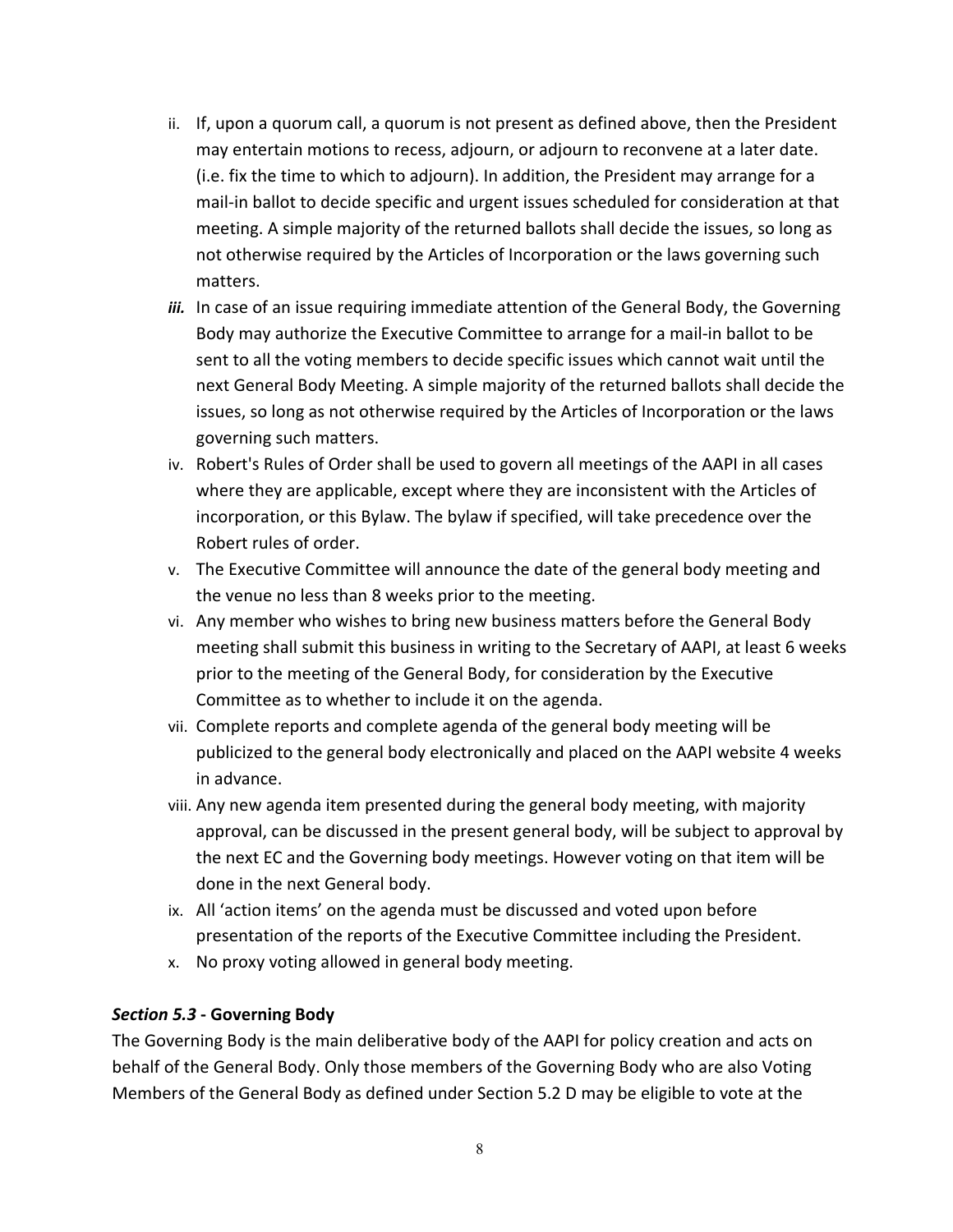Governing Body.

- A. The Governing Body shall be composed of the Executive Committee, Members of the Board of Trustees, Chairs of all the Standing Committees, Chair of the Convention Committee as defined in Section 4.3 and the Presidents of all dues paid/paying member organizations. President of a dues paying member organization may designate a duly qualified (Section 5.2 D) representative to attend a specific Governing Body meeting by informing the secretary in writing at least two weeks before the scheduled date. This alternate representative must be from the same member organization and must be present in the meeting to vote. In absence of Chair of Standing committee, vice chair of standing committee can act as an alternate representative with voting rights. Immediate Past YPS President and Immediate Past MSRF President are members of the Governing body with voting rights. One person – One vote rule must be followed during all voting procedures. Only active voting members of the AAPI may be voting members of the Governing Body.
- B. The Governing Body shall direct the policies of the Association. It may fill any vacancies in the Governing Body by appointment, in accordance with the provisions of the Articles of Incorporation and these Bylaws. It shall create all standing committees and set policy for their activities. The Governing Body shall set the membership dues for all categories of membership.
- C. The Governing Body shall meet not less than four (4) times per year in regular session. Two such meetings shall occur during the Annual Convention and such meetings shall constitute the Annual Meetings of the Governing Body.
- D. Special Meetings: The President may as he or she deems necessary or the Secretary shall, upon the written request of 20% of the voting members of the Governing Body can issue a call for a special meeting of the Governing Body.
- E. A quorum for any meeting of the Governing Body shall consist of 60% of the Governing Body members registered at the respective meeting.
- F. In addition, either the Governing Body or the Executive Committee may call a special meeting of the General Body or the Governing Body
- G. Any member of the Governing Body who wishes to bring new business matters before the Governing Body meeting shall submit this business in writing to the Secretary, at least 4 weeks prior to the meeting of the Governing Body, for consideration by the Executive Committee as to include such new business on the agenda
- H. Items not placed on the agenda by the Executive Committee for consideration at the Governing Body meeting may only be placed on the agenda during the Governing Body meeting upon the affirmative vote of at least a majority of the active members present.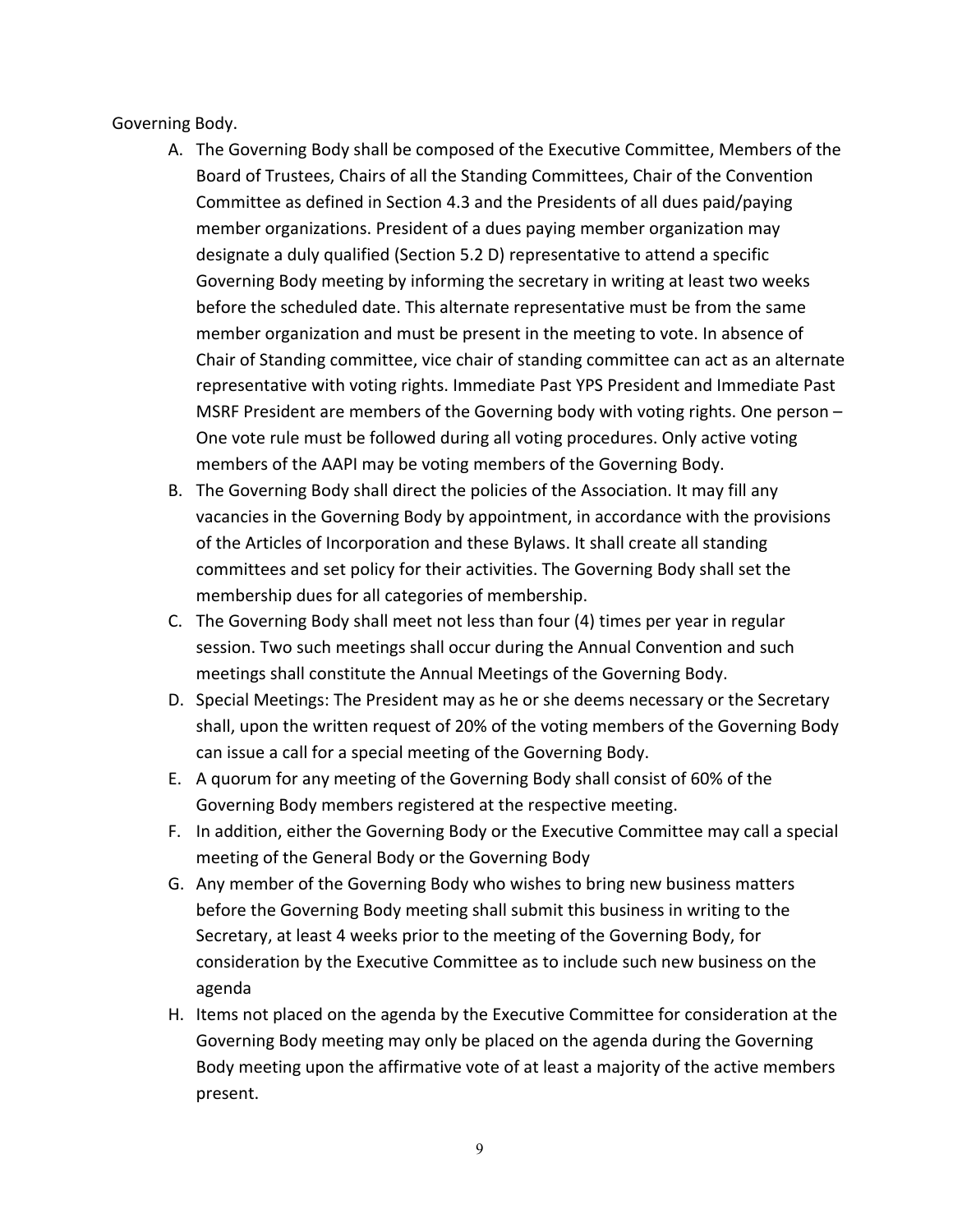- I. The Governing Body can accept or reject (and refer back), any recommendations from the Bylaws Committee. It cannot pass any amended motions to change the Bylaws. The change will be reviewed by the Bylaws Committee, and presented again in the next Governing Body meeting.
- J. All communication about Agenda and reports shall be notified to the Governing Body members via mail, email or fax at least 4 weeks before each Governing Body meeting.
- K. Only governing body members or members carrying proxies are allowed to vote and count towards the quorum. The proxy member shall be an AAPI Patron member by no later than Jan 31st of the same year.
- L. All Past Presidents and Past BOT chairs are ex-officio members of the Governing body and may only participate in the discussions but shall not vote or initiate any motion.
- M. Non-Governing Body members are allowed to attend as guests but are not allowed to participate in the discussions or initiate motions or vote.
- N. All non-voting members of the Governing body shall be 'ear marked' on the separate section of the meeting hall.
- O. The Governing Body may entertain a new agenda item from the floor for discussion only, with majority approval, subject to further Executive Committee deliberations and presentation and voting at the following Governing body meeting.
- P. All 'action items' on the agenda must be discussed and voted upon before presentation of the reports of the Executive Committee including the President

# **Section 5.4 - Executive Committee**

The Executive Committee commonly known as the Directors of Association shall be responsible to provide continuity for the organization by setting up a corporate and legal existence, and to represent the organization's point of view through interpretation of its products and services, and advocacy for them. It shall also provide leadership and execute policies as approved by the Governing Body and the General Body**.**

- A. The Executive Committee shall consist of the President, President-Elect, Vice President, Secretary, Treasurer, Immediate Past President, Presidents of the AAPI Medical Student Resident Section and the Young Physicians' Section, the twelve Regional Directors and the Chair of the Board of Trustees. The Executive Committee shall have the authority to act for and on behalf of the AAPI in accordance with the policies set by the Governing Body.
- B. Qualifications for the Executive Committee Members: Besides being current active dues paying members of the AAPI following candidates must meet the following requirements at the time of taking the office:
	- a. President Elect: The Vice President on completion of his/her term will automatically advance to position of President Elect.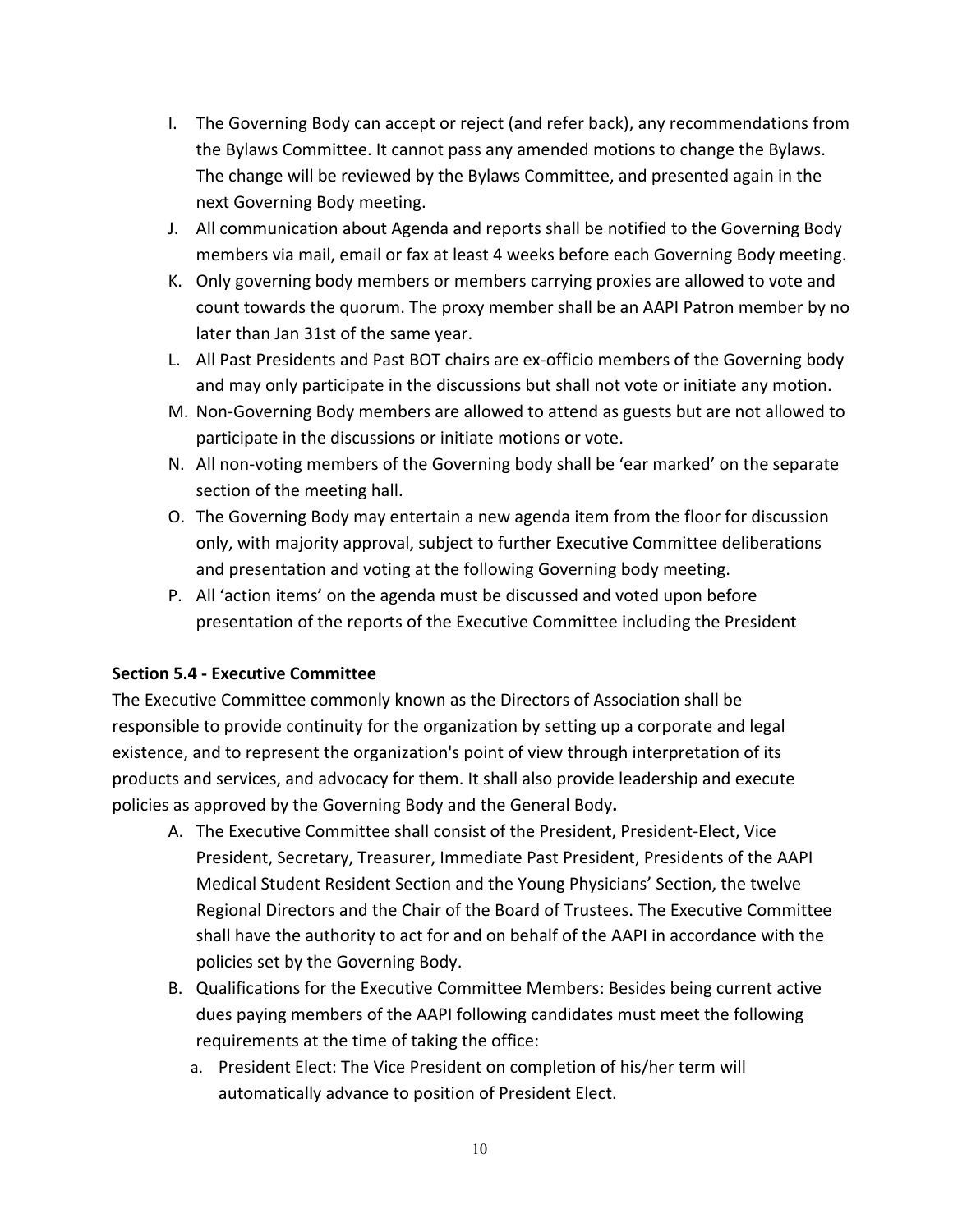- b. Vice President: Shall be active member of AAPI for at least 5 years, shall have at least three years on the Governing Body, of which two year must have been on the Executive Committee or has mandatorily completed a committed term of 3 years consecutively as a Board of Trustee and at least one year experience must be serving as elected Treasurer or Secretary of the AAPI which should be within the last five years at the time of starting the office.
- c. Secretary: Shall be active member of AAPI for at least 5 years, shall have served three years on the Governing Body, out of which one year should be as a President of local/State/Alumni of dues paying member association of the AAPI or as a Regional Director or has mandatorily completed a committed term of 3 years consecutively as a Board of Trustee.
- d. Treasurer: Shall be active member of AAPI for at least 5 years, shall have served two years on the Governing Body out of which one year should be as a President of local/State/Alumni of due paying member association of the AAPI or as a Regional Director or has mandatorily completed a committed term of 3 years consecutively as a Board of Trustee.
- e. Regional Director: shall be active member of AAPI for atleast 3 years, with atleast one year experience as a Governing Body Member.
- f. For each year on the Governing body, the candidate must have attended a Governing Body meeting as a primary voter or proxy voter during the same year or any other year in the last 5 years to be counted towards Governing Body experience to run for elections
- C. Contracts, deeds, documents and instruments shall be executed by the President and attested by the Secretary or the Treasurer.
- D. Checks, notes, drafts, and demands for money shall be signed by the officer or officers designated from time to time by the Executive Committee. In the event no designation is made by the Executive Committee, checks, notes, drafts and demands for money shall be signed by any two officers.
- E. Only active members of the AAPI within the membership of the AAPI as described by Article III shall be eligible for nomination and election to these offices.
- F. The Executive Committee shall meet not less than eight (8) times per year of which four (4) will be in- person meetings. One such meeting shall occur during the Annual Convention and such meeting constitutes the Annual meeting of the Executive Committee.
	- a. Special Meetings: The President, may as he or she deems necessary or the Secretary shall at the written request of members of the Executive Committee, issue a call for a special or emergency meeting of the Executive Committee.
	- b. Notice of every meeting of the Executive Committee excepting emergency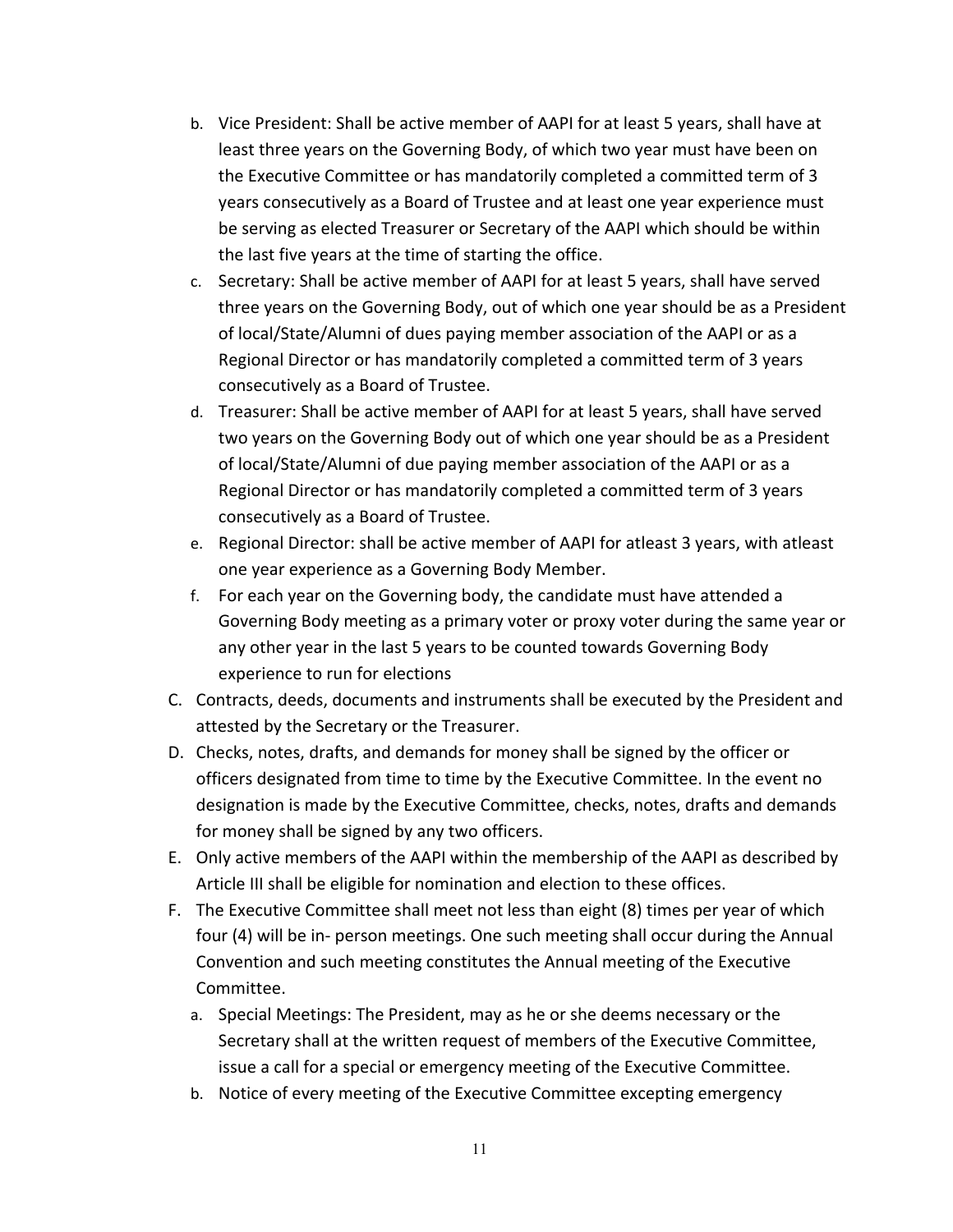meeting and the Annual Meeting for which no notice shall be required, shall be by mail, email or fax to each member of the Executive Committee, not less than seven (7) days prior to the meeting. All such notices shall be signed by the Secretary and shall specify the place, date and time for the meeting.

G. A quorum for any meeting of the Executive Committee shall consist of at least a simple majority of the Executive Committee members eligible to vote at such a meeting.

#### **Section 5.5 - Board of Trustees**

Qualification for Members of Board of Trustees: Besides being active members of AAPI for at least 5 years, the candidates must have served for two years on the Governing Body.

- A. The Board of Trustees shall advise the AAPI regarding its fiscal welfare and operation of the AAPI. Except as otherwise provided in Article XIII, at the request of the Governing Body, the Board of Trustees may serve as a mediator to resolve disputes among the various office holders and committees and as a mediator; its decision shall be final and binding.
- B. The Board of Trustees shall be made up of twelve persons as follows:
	- a. Nine trustees shall be elected from among the active members.
	- b. Three Trustee positions shall be filled each year to replace the three Trustees who completed their terms and retired.
	- c. The immediate past Chair of Board of Trustees and immediate past presidents of YPS and MSRF will serve on the Board of the Trustees as non-voting members for one year.
- C. A Trustee term shall be for 3 years and cannot serve for more than two consecutive terms which is a total of six (6) years. Terms of no more than three (3) trustees shall expire in one year.
- D. The Board of Trustees shall be the Trustees of any endowment funds to be created by the AAPI and will be the Internal Auditors for the AAPI and will be responsible for long range planning.
- E. The Chair and Chair Elect of the Board of Trustees will be elected by and from among the Board of Trustees. The Chair Elect will be elected from among the second year Trustees at the Spring Governing Body Meeting. The Chair-Elect will assume the Chairmanship of the Board of Trustees at the following annual meeting.
- F. Board of trustee is a commitment for three consecutive year term and only those members who have successfully completed or about to complete the three year term at the time assuming office, are entitled to run for executive committee positions.
- G. Members who have failed to complete a mandatorily 3 year committed term on the Board of Trustee, are not entitled to run for a position on the Executive Committee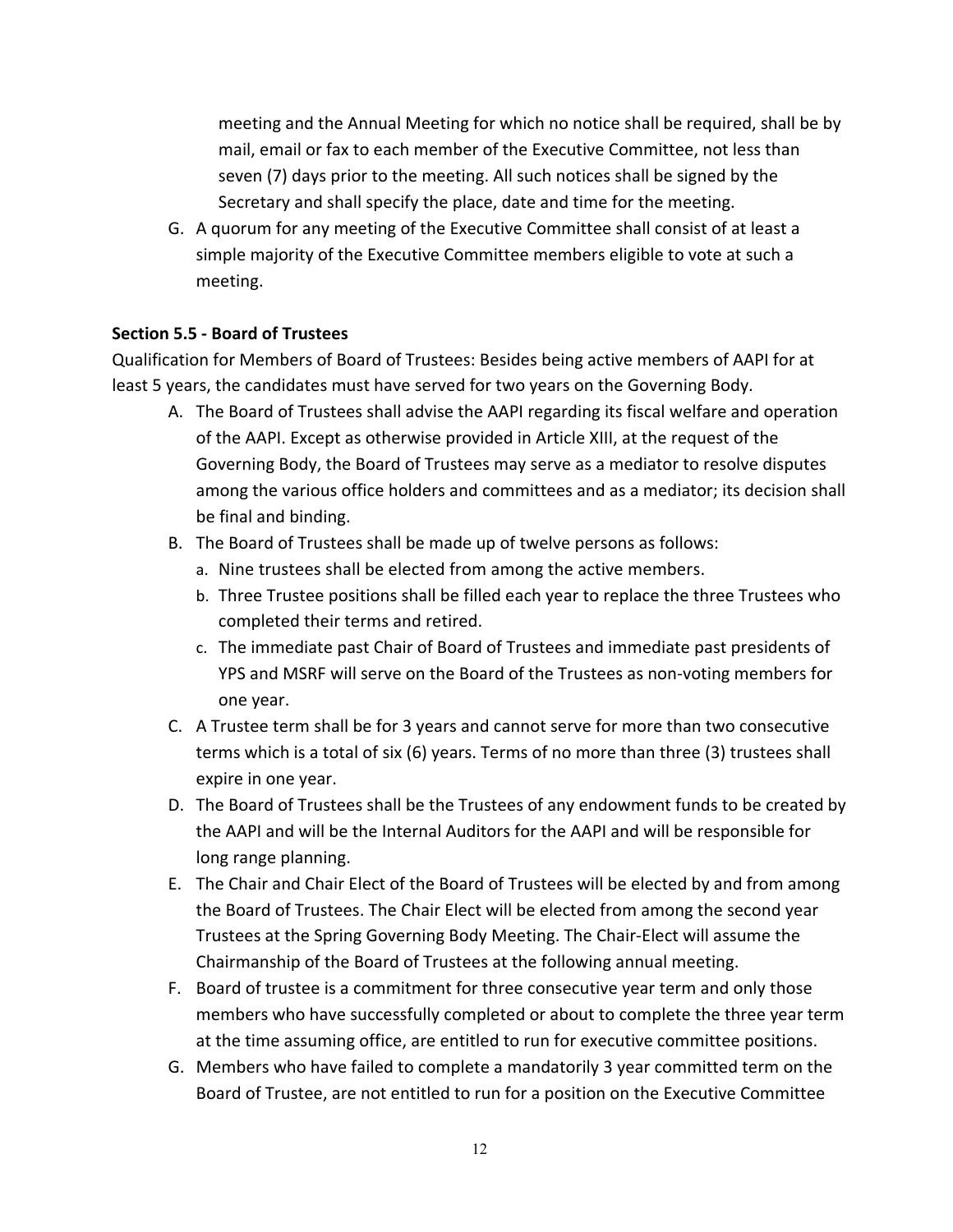until the expected completion of the term of the Board of Trustee.

- H.
	- a. The Chair of the Board of Trustees shall be a voting member of the Governing Body and a non-voting member of the Executive Committee.
	- b. The President shall be an ex-officio member of the Board of Trustees without voting rights.
	- c. The Board of Trustees shall meet not less than eight (8) times per year of which four (4) will be in- person meetings. One such meeting shall occur during the Annual Convention and such meeting constitutes the Annual meeting of the Board of Trustees. All meetings other than those conducted at the Annual Convention shall require at least seven (7) days advance written notice by mail, email or fax. All such notices shall be signed by the Chair or Chair-Elect and shall specify the place, date and time of meeting.
- I. The Governing Body will set the dues for Patron members. The monies so generated shall remain in an escrow account controlled by the Board of Trustees. The Board of Trustees shall give 6% of the total patron fund each year on July 1st in one installment to be used for the AAPI office account only. The Board of Trustees may disburse further funds only under exceptional circumstances, and with the agreement of the Governing Body and a majority vote of the Board of Trustees and Executive Committee.

## **Section 5.6 – Meeting Protocol**

The "action items' on the agenda shall take priority at all the Executive Committee, Governing Body and General Body meetings. The action items will be followed by Executive Committee reports including the President's report therein. No member of any such Corporate Body Component may bring an advisor or other such member to a meeting, without the prior written consent of the chairperson or presiding officer of such Corporate Body Component. Upon the written request signed by at least three (3) members of any Corporate Body Component, the proceedings of any meeting may be recorded and made available to any member of such Corporate Body Component.

The meeting protocol including the agenda shall be as follows:

- i. Agenda for Executive Committee and Board of Trustees meetings shall have 7 days' notice.
- ii. Agenda for Special Meetings/Emergency EC meetings shall have 24 hour notice.
- iii. Agenda including all completed reports for Governing Body meeting will be sent 4 weeks prior to the meeting to all the governing body members.
- iv. Agenda including all completed reports for General Body meeting will be sent 4 weeks prior to the meeting to all the General body members.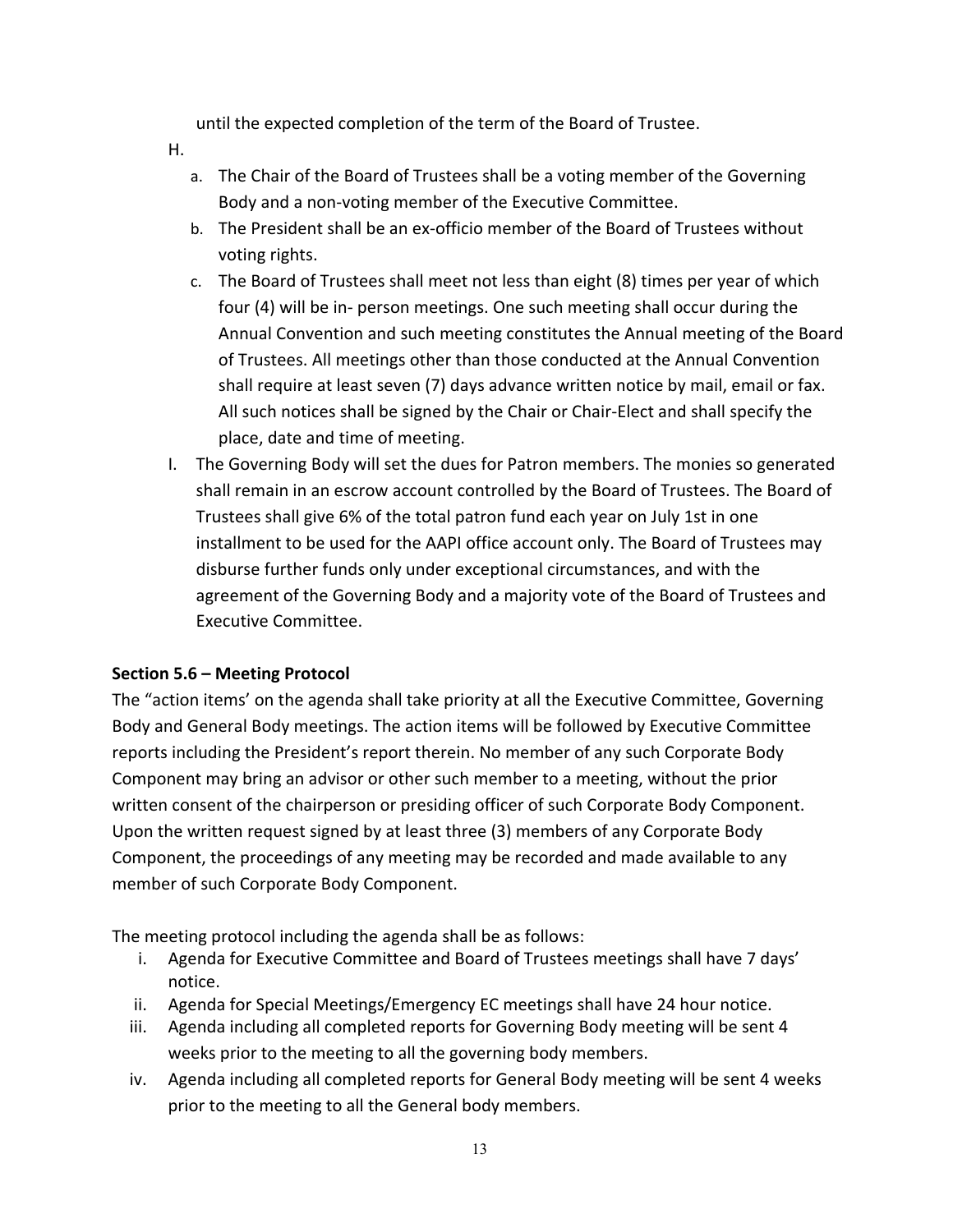#### **ARTICLE VI - DUTIES OF OFFICERS**

No elected Executive Committee officer shall serve more than two consecutive terms in the same office. A term of Executive Committee office will be one year.

#### **Section 6.1 – President**

- a. The President shall be the Chief Executive Officer of the AAPI and shall perform all duties incident to the office of the President and the Governing Body may assign such other duties, as it may deem proper, necessary or useful.
- b. The President shall preside at all meetings of the AAPI, the Executive Committee, and of the Governing Body and the General Body and all the educational events of AAPI.
- c. The President is the ex-officio member of all the committees (with no voting right).
- d. The President shall make such appointments as are required or authorized by the Articles of Incorporation, these Bylaws and by the Governing Body.
- e. The President in consent with the Executive Committee shall appoint the General Counsel of AAPI and decide the compensation for the Counsel therein. The President may appoint other professional advisors for the organization as he or she sees fit**.**
- f. The President may execute, with the Secretary or any other proper officer of the AAPI as authorized by the Governing Body, any deeds, mortgages, bonds, contracts or other instruments which the Governing Body has authorized to be executed; except in cases where the signing and execution thereof shall be expressly reserved unto the Governing Body. Copies of all documents executive on behalf of AAPI shall be available in AAPI office within 2 weeks after execution.
- g. The President shall designate all official delegates and representatives to other organizations; and shall appoint members to such special and ad hoc committees as may be necessary to further AAPI's objectives. These committees shall submit their report to the President within 2 weeks upon their appointment and there after the President shall present the report to the Executive Committee within 7 days. If in the event the report is approved by the Executive Committee, it shall be presented to the next Governing Body.
- h. The President may discontinue any such special or adhoc committees when its purpose has been served or its purpose is no longer desirable or attainable, in consultation with the Executive Committee.
- i. The President and members of the Executive Committee will be jointly responsible to the Governing Body. In the event of any disagreements in the execution of the policies of the AAPI, the President shall make the final decision, which shall be binding on all parties concerned. The President, however, shall be required to validate his or her decision either before or as soon as possible after the event, but more than two weeks by majority vote of the Executive Committee. If the President fails to accomplish such validation, the majority decision of the Executive Committee shall prevail. Prior approval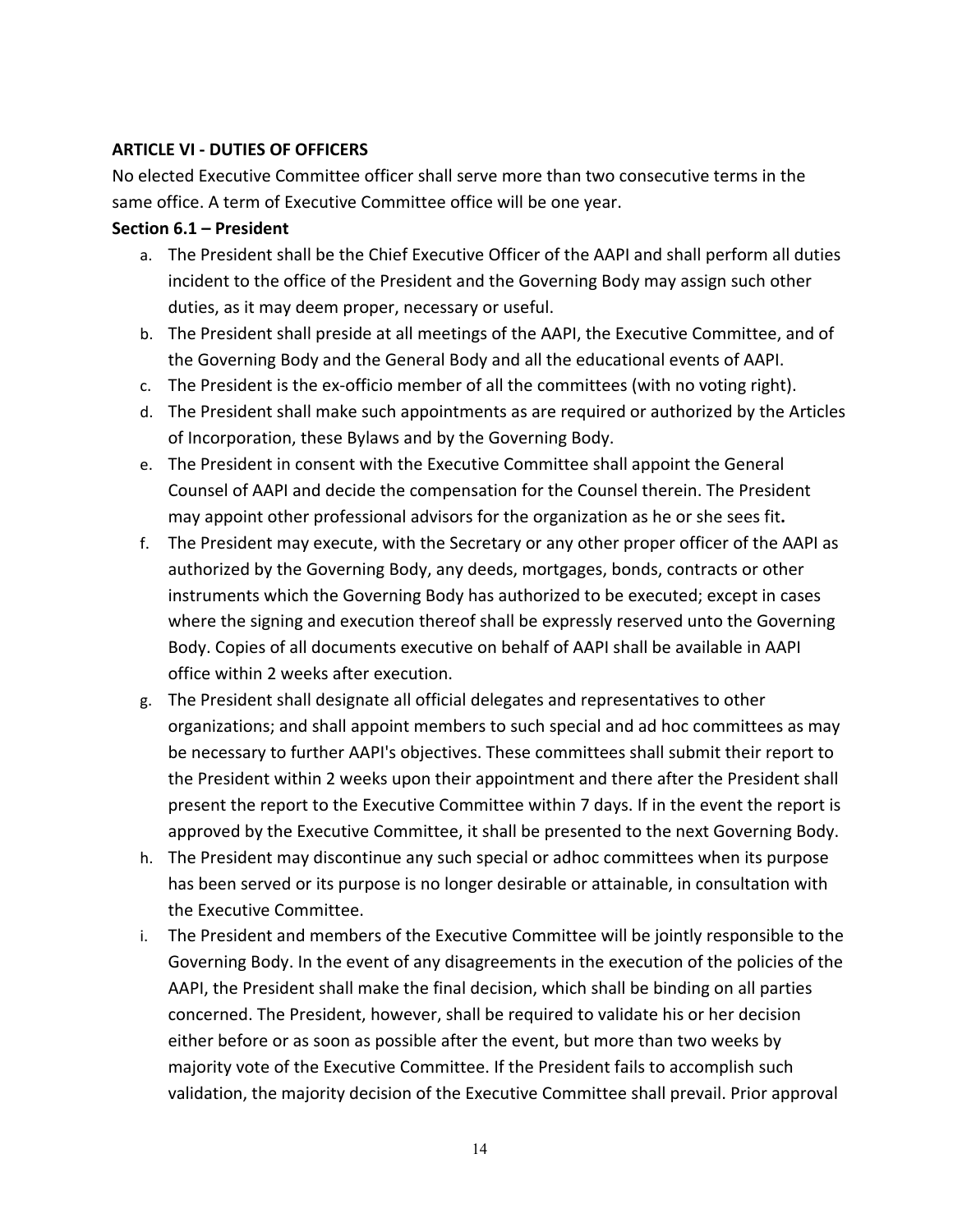by the Executive Committee is mandatory for any decision involving financial transactions on behalf of the AAPI which may result in significant financial consequences for the AAPI in the amount exceeding  $$10,000$ .

- j. Transfer of office duties and communications from the outgoing President to the incoming President will occur two weeks after "gavel transfer" on the Saturday of the convention.
- k. Any and all profits derived from all sources for any Annual Convention or events during the year of the Association shall be distributed as first \$75,000 towards 'AAPI Office Expense Account' and the remainder shall be given to a separate earmarked 'trust' account entitled as 'AAPI Office Expense Trust Account'.

## **Section 6.2 - President Elect**

- a. The President-Elect shall assist the President and fulfill the President's duties in his or her absence, for any reason. The President-Elect shall automatically succeed to the office of the President at the end of the President's term of office. He or she shall perform such other duties as may be assigned by the President.
- b. The President-Elect shall be the Chairman of the Articles of Incorporation and Bylaws Committee.
- c. If the President is unable to complete his or her term due to ill health, death or any other reason, the President Elect shall discharge the responsibilities of the President until completion of the President's term and thereafter, to serve his or her own elected term as President.
- d. Will be responsible for the annual convention

# **Section 6.3 – Immediate Past President**

Upon completion of his or her term as President, the immediate past president shall become the Chair of the Nomination Committee and shall serve in such position for one (1) year.

## **Section 6.4 - Vice President**

The Vice President shall assist the President, President Elect, Treasurer and Secretary as needed at the direction of the President.

- a. The Vice President shall automatically succeed to the office of President Elect upon the President Elect's ascension to the office of the President
- b. The Vice President shall serve as the Chair of the Membership Committee.
- c. The Vice President shall submit the list of voting members to the Secretary on or before February 15th for certification
- d. The Vice President shall maintain an updated list of all members of AAPI.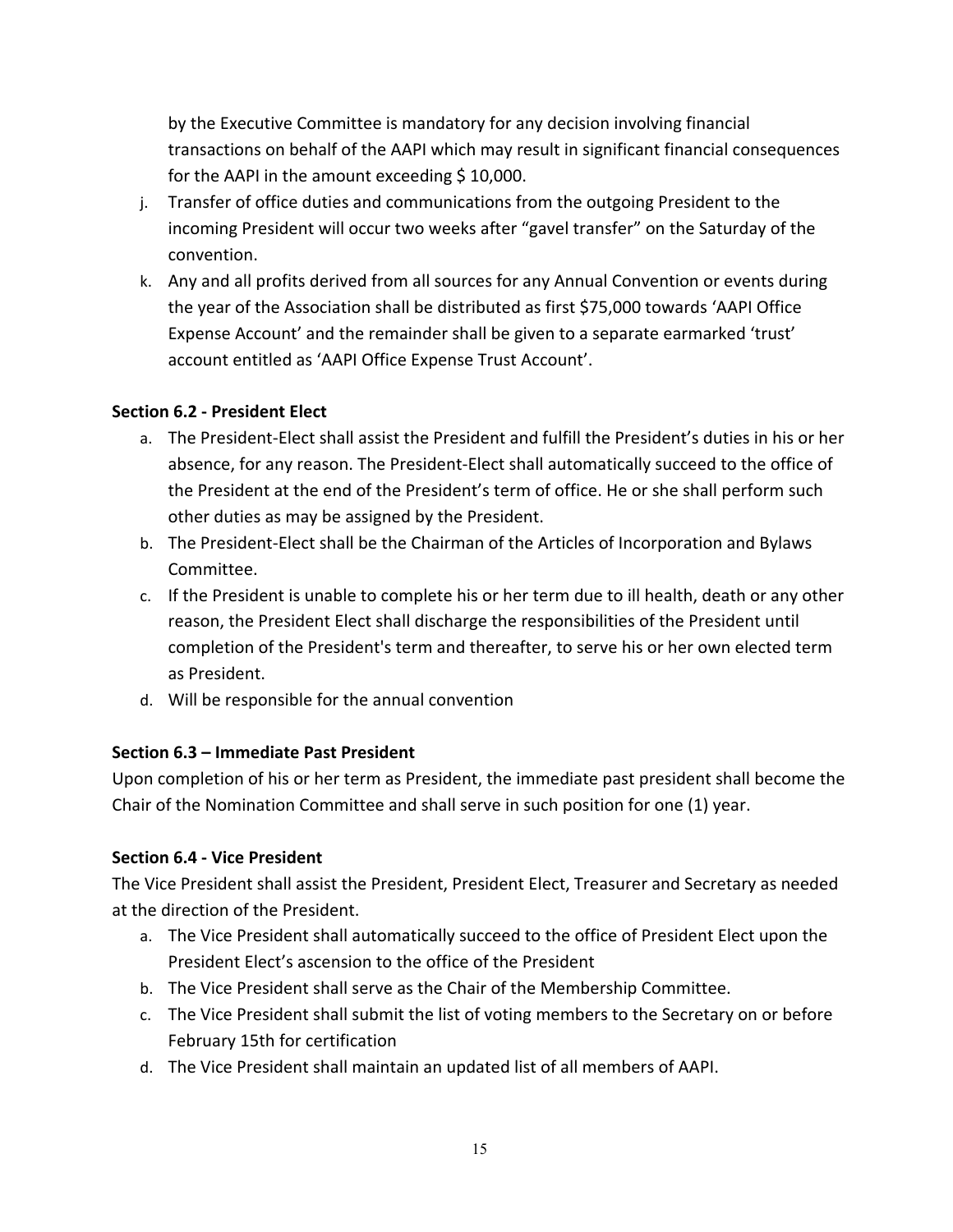#### **Section 6.5 – Secretary**

The Secretary shall:

- a. Prepare & maintain the minutes of all meetings;
- b. Issue an agenda of all regular and special meetings after consultation with the Executive Committee; Keep a copy of all official correspondence from and to the AAPI, including newsletters and program brochures for the activities from the AAPI and reports submitted by the Committee's Chairpersons;
- c. Keep an attendance record of all the meetings of the AAPI
- d. Be custodian of the Articles of Incorporation, Bylaws and amendments thereto;
- e. Notify committee members of their appointment and their assigned duties;
- f. See that all books, reports, statements, certificates and other documents and records required by law to be kept and filed are properly kept and filed,
- g. Perform such duties and exercise such other powers as may be assigned by the Executive Committee in the same capacity,
- h. Be responsible for transferring all the records of the AAPI, within 30 days after the Annual Meeting, to the incoming Secretary.
- i. From time to time, the Secretary shall call the Executive Committee Meeting at the majority consensus of the Executive Committee.

#### **Section 6.6 – Treasurer**

Unless otherwise directed by the Governing Body, the Treasurer will be the sole fiscal officer and the only authorized person empowered to have custody of the financial accounts of the AAPI, subject to audit powers of the Board of Trustees, the Executive Committee, the Governing Body and any outside auditors the AAPI may select.

The Treasurer shall:

- a. Be responsible for issuing notice and collection of all dues and deposit the same in such banks or trust companies as the Executive Committee may designate. He or she will be in charge of all the accounts of the AAPI, except management of "patron fund", which will be carried out by the Board of Trustees. The Chair of the Board of Trustees will provide the Executive Committee with a monthly report.
- b. Have custody of all accounts, receipts and disbursements including the MSRF, YPS & Convention Accounts. All Accounts shall be maintained at the AAPI headquarters which shall be open at all reasonable times to inspection by the Executive Committee;
- c. Submit a financial report regarding all operations of the AAPI, including Convention accounts and all the funds collected as patron membership dues to the Executive Committee at its annual meeting and at regularly held Executive Committee meetings.
- d. Be responsible for directly depositing patron membership dues to the BOT account.
- e. Perform such other duties and exercise such other powers and duties incident to the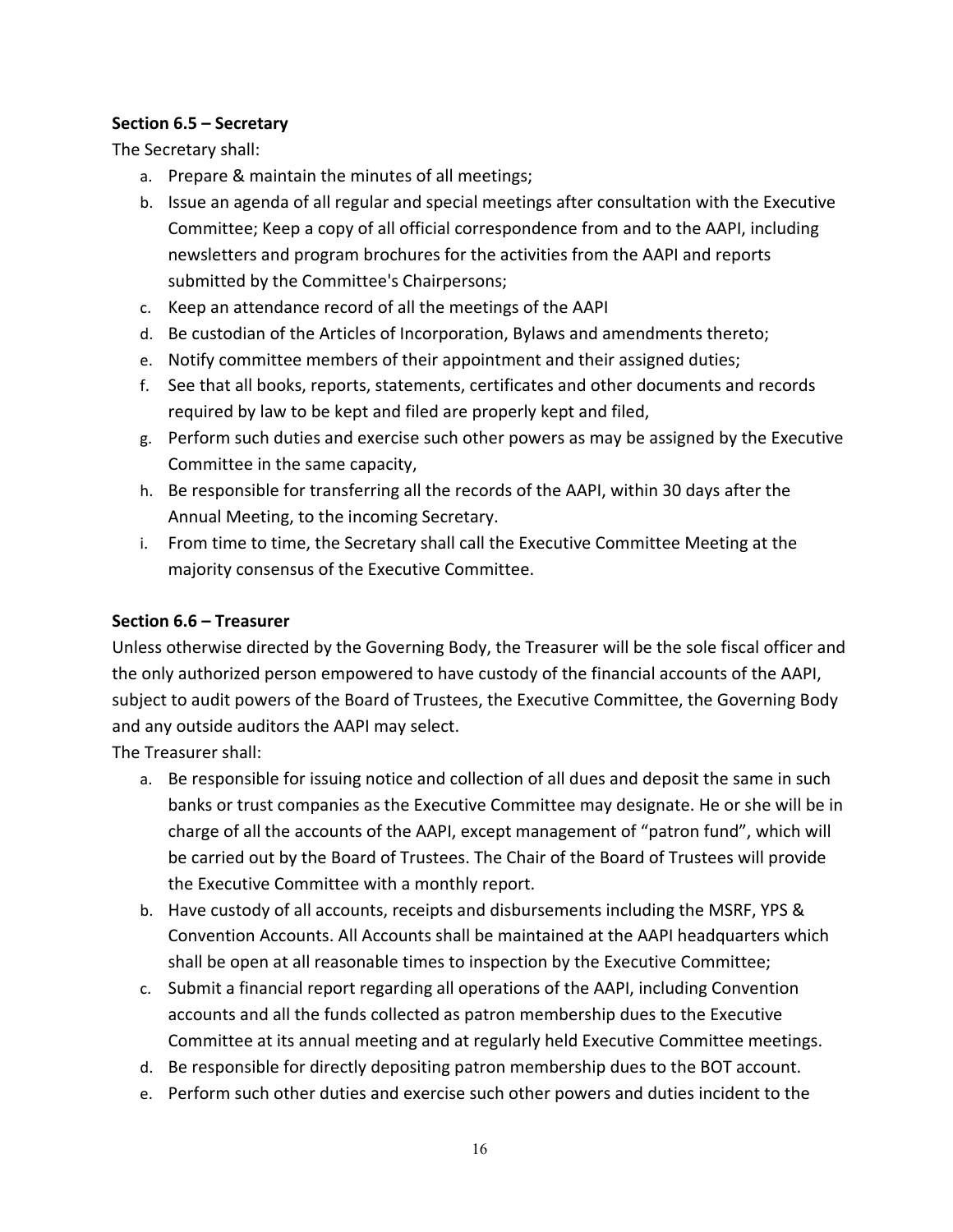office of the Treasurer and as may be assigned by the President or the Executive Committee or otherwise as may be required by law;

- f. Transfer to the next Treasurer within 30 days of the assumption of office by the later, all accounts of the AAPI;
- g. File all income tax returns with the Internal Revenue Service for the year in which the office was held.
- h. Treasurer however will NOT make independent decisions regarding income sources and expenses. If the Treasurer finds inaccuracies, the Treasurer should report this to the President immediately and seek the President's direction. In the event of a disagreement between the above two Officers, the final decision will be with the President, who in turn will validate his decision with the Executive Committee within ten working days.
- i. Any financial transaction in excess of \$2,000 shall mandatorily require the signature of the President and the Treasurer and or in the alternative, the President-elect as a proxy for the treasurer's unavailability

# **Section 6.7 - Regional Directors**

There shall be twelve (12) Regional Directors, one from each designated region of the United States elected by the voting members of each respective region.

The Regions are:

- 1. Pacific; 2. Mountain; 3. Northwest Central;
- 
- 4. Southwest Central; 5. Northeast Central-1; 6. Northeast Central-2;
- 7. Southeast Central; 8. New England; 9. Mid-Atlantic-1;
- 10. Mid-Atlantic-2; 11. South Atlantic; 12. South;
- 1. Pacific (the Pacific region will consist of Alaska, California, Hawaii, Oregon and Washington)
- 2. Mountain (the Mountain region will consist of Arizona, Colorado, Idaho, Montana, Nevada, New Mexico, Utah and Wyoming)
- 3. Northwest Central (the Northwest Central Region will consist of Iowa, Kansas, Minnesota, Missouri, Nebraska, North Dakota and South Dakota)
- 4. Southwest Central (the Southwest Central Region will consist of Arkansas, Louisiana, Oklahoma and Texas)
- 5. Northeast Central -1 (the Northeast Central 1 region will consist of Illinois, Indiana, and Wisconsin)
- 6. Northeast Central II (the Northeast Central –II region will consist of Michigan and Ohio)
- 7. Southeast Central (the Southeast Central region will consist of Alabama, Kentucky, Mississippi and Tennessee)
- 8. New England (the New England Region consist of Connecticut, Maine, Massachusetts, New Hampshire, Rhode Island and Vermont)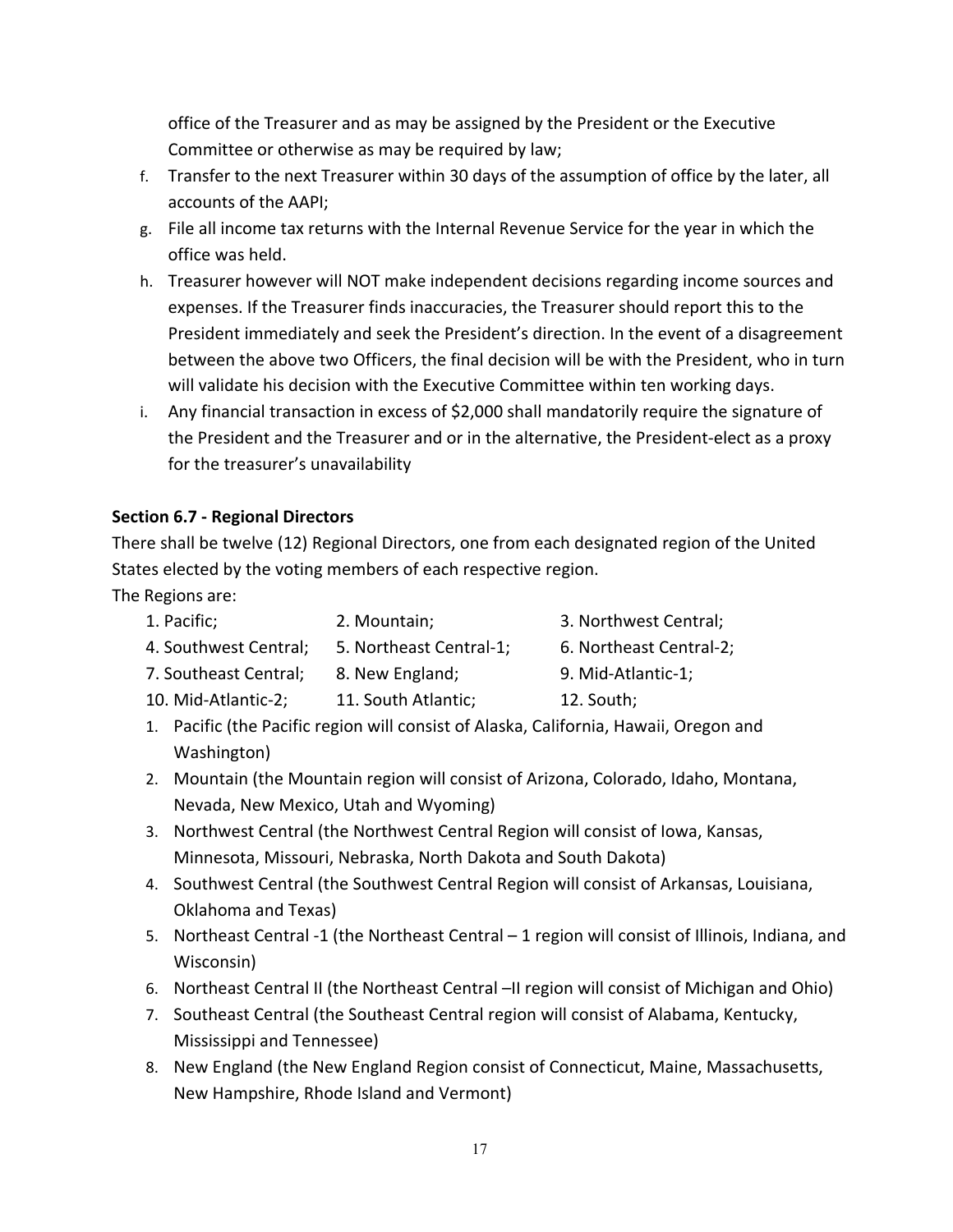- 9. Mid Atlantic 1 (the Mid- Atlantic -1 region consist of New York)
- 10. Mid Atlantic –II ( the Mid Atlantic –II region consist of New Jersey and Pennsylvania)
- 11. South Atlantic (the South Atlantic region will consist of Delaware, District of Columbia, Maryland, Virginia and West Virginia);
- 12. South (the South region will consist of North Carolina, South Carolina, Georgia and Florida).

Each shall, in addition to representing the respective region in the Governing Body:

- a. Coordinate the activities of the member associations, and individual members in his or her respective region;
- b. Act as a liaison between members in the region and the Executive Committee;
- c. Assist the Chair of the Membership Committee to increase and retain membership of the AAPI in his or her region; and
- d. Report to the Governing Body regarding the activities in his or her region, at its regular meetings.
- e. If a Regional Director is unable to complete his or her term due to ill health, death or any other reason, the President will appoint, with approval of the Executive Committee, an interim Regional Director to fulfill the duties of the unexpired term.
- **f.** Review appropriate documents submitted by a Chapter Association to enroll as a new chapter. The qualifications must be attested and submit to the Membership Committee after verifying the documents and ensure that there is no second or subsequent organization representing the same or essentially the same region or other characteristics.

# **ARTICLE VII - CODE OF CONDUCT AND CONFLICT OF INTEREST:**

All elected, nominated officials and employees or independent contractors must the sign the code of conduct and conflict of interest policy of AAPI. If the event of a consultant refuse to sign the Conflict of Interest policy, the EC will decide whether to entertain such services.

# **AAPI -STANDING POLICY AND CODE OF CONDUCT**

The Code of Conduct reflects what we value as professionals and establishes expectations for conduct based on principles of duty, accountability, fairness, and responsibility. AAPI'S Code of Conduct is intended to ensure the welfare of all its members regardless of gender orientation or denominations and to protect the reputation and integrity of its members. By accepting this standard as our own, AAPI pledge to observe its spirit in all of their activities whether conducted personally, through associates or others, or via technological means, and to conduct AAPI'S business in accordance with the tenets set forth below.

AAPI adopts the following as its Standing Policy and its Code of Conduct. Nothing in this Standing Policy and Code of Conduct shall supersede, amend or impliedly change the bylaws of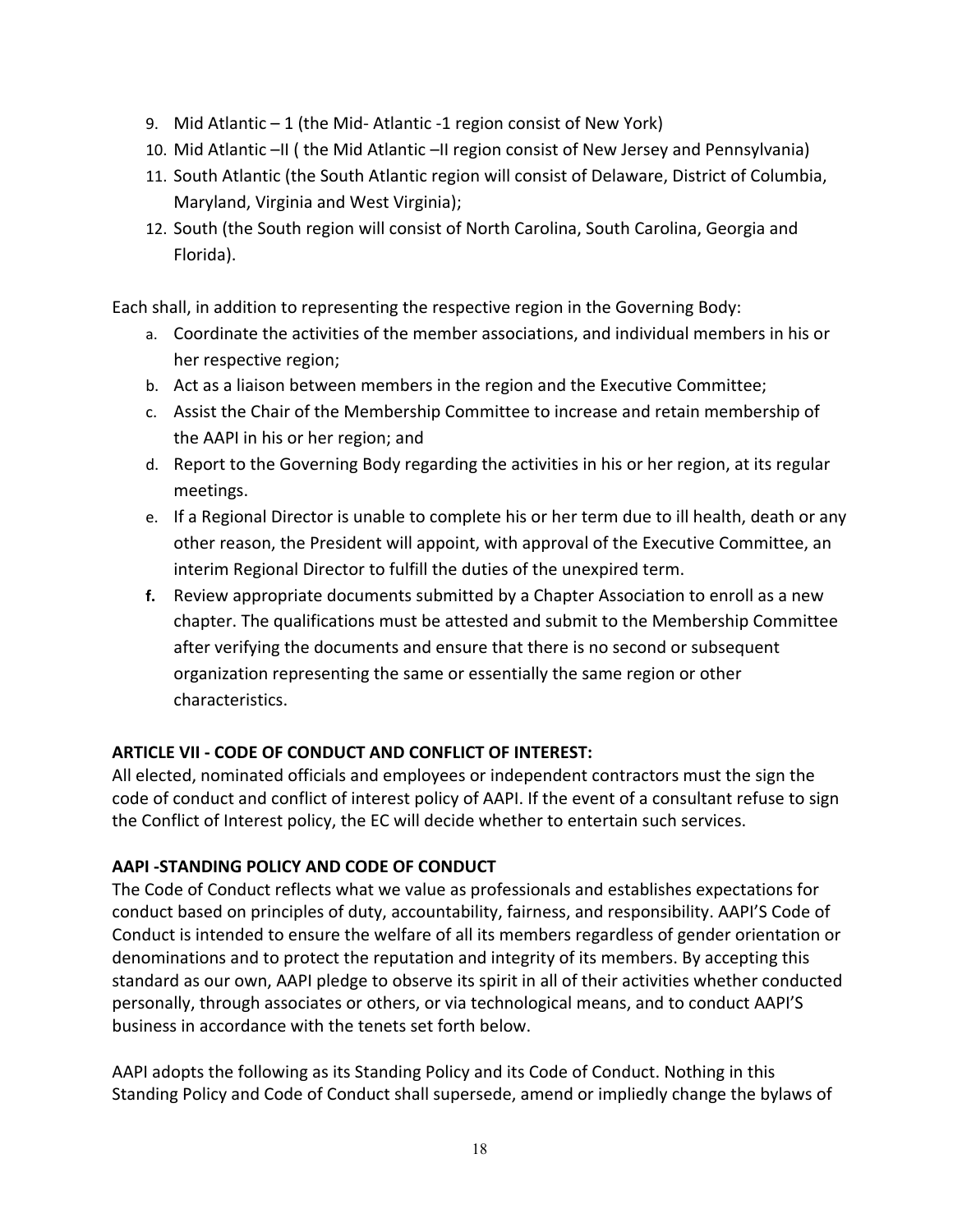AAPI which shall prevail at all times in the event of any conflict herein.

- 1. **AAPI - Property and Intellectual Property:** Security of personal and membership Identifiable Information and data —whether stored in electronic, paper or micro-graphic form including websites, books, journals, trade magazines, and conferences and donor list including the tradename AAPI along with others as listed on AAPI Tangible asset book are properties and trademark and tradename and intellectual property of AAPI and cannot be disclosed or used without AAPI-Executive Board's consent.
- 2. **AAPI Tradename and Mark:** The Tradename AAPI belongs to American Association of Physician of Indian Origin. A Tradename is a business name wherein the pseudonym used by the company such as AAPI to perform their business under a name that differs from the registered, legal name of the business. No member or Chapter of AAPI shall violate its Tradename or Trademark by any form of deception, misrepresentation or unfair competition therein. AAPI has the exclusive right to the name 'AAPI' but for effective registration the mark must have been used as a trade-mark prior to its registration, and AAPI has been the first to adopt the mark and the Name. AAPI may license and or consent Chapter Members to use its Trademark name 'AAPI' on limited basis as a 'Prefix' to their name provided chapter members shall not abuse the usage and or deposit any transactional checks or money made exclusively to 'AAPI'. Effective as of the adoption of this Code, any Chapter members and or Members using the Prefix 'AAPI' shall take written consent from AAPI Executive Committee. A member cannot be affiliated with another individual or entity who may try to adopt or infringe on this property right. In addition, any Officer who becomes aware of such activity is bound to disclose this immediately to the President and for discussion at the next Executive Committee meeting.

## **3. General Policy of Mass Communication within AAPI:**

All Mass Communications by any AAPI Member for any purpose shall be sent from the AAPI Office only without bias, after a review by the President or his/her Designee. An AAPI Member, including a Candidate for AAPI Election, will abide by this policy. Unless specified elsewhere in the bylaws, a member will not send any direct or indirect communication including but not limited to mail, email, social media, text and printed matter, nor will he/she engage another person or any outside agency or anonymous vendor, to circumvent this Code of Conduct. The responsibility of such action will be primarily on the Member/Candidate. The penalties will include, but not limited to, a Reprimand kept on file, possible Revocation of Privileges or a Recommendation for Suspension of Membership, or automatic termination of any pending candidacy, by a process determined by the AAPI President, and as may be approved by the Governing Body.

## **4. ELECTION CODE OF CONDUCT DURING THE ELECTION PERIOD:**

Election period is defined as the inception of nomination to until the last day of casting of the ballot. The following code of conduct shall be followed by candidates for election.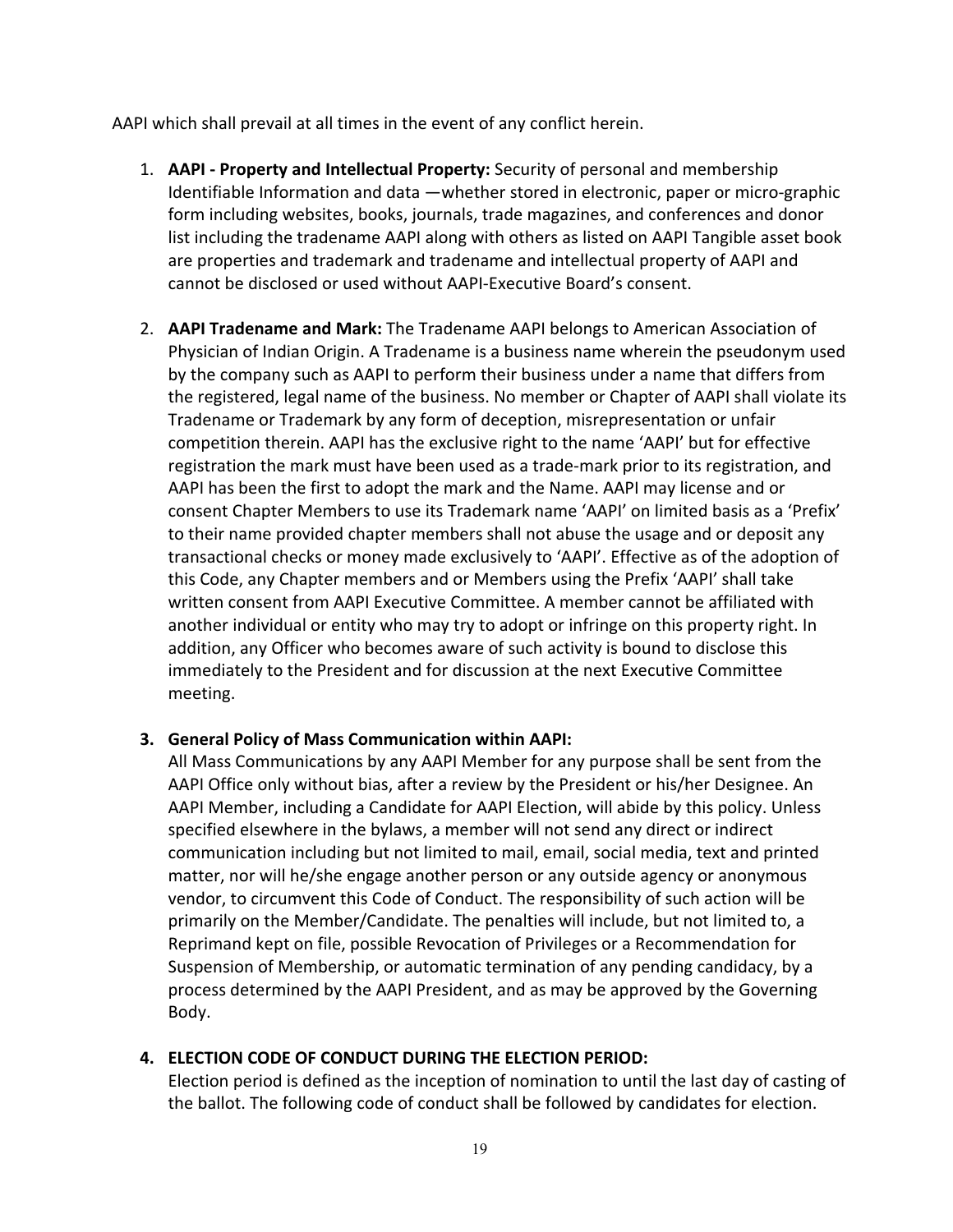- a. A biography submitted by the candidate will be sent by AAPI office to all the AAPI members four weeks prior to the Election. This will be a one page presentation that will fit a passport sized photograph and 250 words. The Content will be the responsibility of the Candidate, and will follow norms of courtesy, with no negative comments or statements, direct or indirect. This biography of the candidate should be received in the AAPI Office two weeks before the posting date above. (Six weeks before Election).
- b. In addition to the above, a Candidate, or any other person acting as an advocate for such Candidate, will restrain themselves, collectively and not individually, to only one fax, and one postal mail for communicating with an AAPI member. Any further communication to a Member will only be with that specific Member's permission, written or sent by email.
- c. Each Candidate will have to deposit \$1,000.00 with his/her application, in addition to the Application Fee, for compliance with the Code of Conduct.
- d. A Candidate who violates the Election Code of Conduct and Procedure shall be sanctioned or reprimanded by the Committee and may forfeit his deposit in the event of the Committee's findings as to any complaint lodged therein. The Committee reserves the right to supplement additional administrative sanctions based on the nature of the repeated conduct and the manner therein. The Committee's decision shall be final and reviewable only by the General Body.
- e. Within one week of receiving the Complaint, the Committee shall provide all procedural and due process rights to the candidate regarding the complaint. A candidate shall respond in writing no later than 2 weeks upon receipt of the complaint. Thereafter the committee shall conclude its findings in writing with regards to any violations and sanctions therein. A copy of the recommendations by the committee shall be given to the President and the Candidate Violating the Code of Conduct. The executive committee with a simple majority will decide and execute sanctions if necessary.
- f. Members of the executive committee, including that of election and nomination committee shall not be allowed to campaign on behalf of any candidate, other than themselves if contesting, during the election period. Any violation of this code shall result in immediate action against the member by the executive committee.
- g. Notwithstanding any of the provisions of the Code of Conduct regarding elections, the Bylaws containing Election Procedure shall always be controlling and superseding any conflicts herein.
- 5. **AAPI- YPS &MSRF:** The American Association of Physicians of Indian Origin, AAPI also focuses and enhances Young Physicians Section (AAPI-YPS) and Medical Students Residency and Fellowship (AAPI-MSRF). The AAPI-YPS and AAPI-MSRF' major goal is to strengthen the value of AAPI young physician membership by enhancing young physicians of Indo –American origin in practice of medicine, including the transition into practice and addressing their concerns. AAPI also encourages and facilitates the participation of young physicians in policy development and other activities of the AAPI and promoting young physician leadership throughout organized medicine. AAPI shall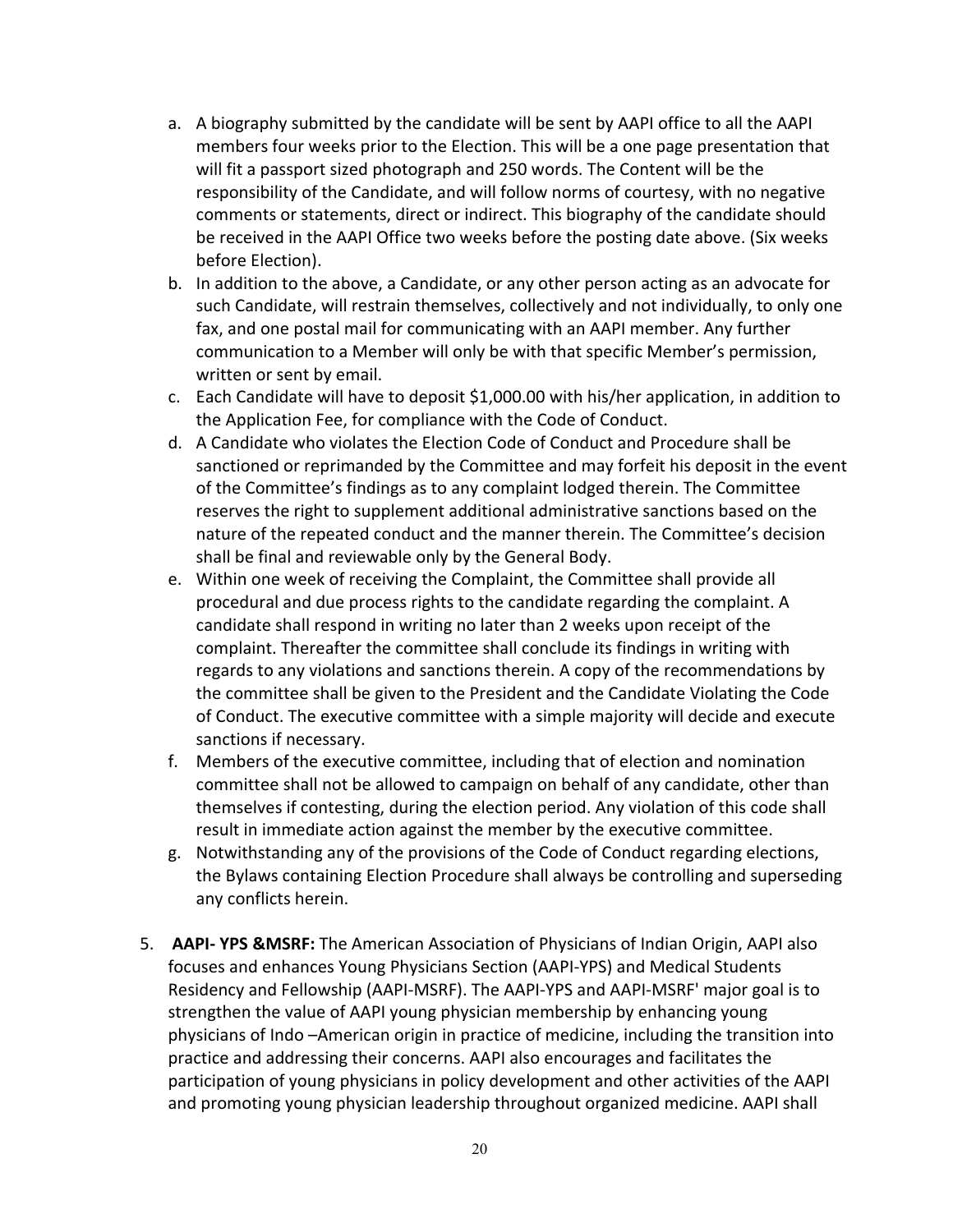assist and advocate all the programs of YPS and MSRF and sponsor its conferences and meetings whenever possible. While promoting its goal, AAPI shall at all times take into consideration the budget for YPS and MSRF on fiscal yearly basis inclusive of its Annual Convention etc.

- 6. **Fiduciary Duty:** In consideration of holding a position within AAPI as an Officer or Member of the Board of Trustees or other position as a Member of the Governing Body or a Committee Members including AAPI Convention Chairs and Committee Members, hereinafter 'AAPI- FIDUCIARY' recognizing and agree to the fiduciary duty to AAPI. AAPI Fiduciary agrees as follows AND is automatically bound by the terms and conditions of the Non-Disclosure of Confidentiality Agreement. A Fiduciary Agent is any member or an agent required to act for the benefit of AAPI (the principal) with the duties of good faith, trust, confidence, reasonable care and diligence, loyalty, disclosure, accounting, and candor. This duty obligates the AAPI-Fiduciary to act in the best interest of its principal AAPI and his or herself.
	- a. Non-disclosure of Confidential Information: AAPI Fiduciary understands and acknowledges that AAPI Fiduciary, during his/her tenure as an AAPI Fiduciary, will necessarily become informed of, and have access to, confidential information of AAPI including, without limitation, its membership information, financial sponsors, computer programs and software, trade secrets, technical information, sales and pricing information, know-how, plans and suppliers and vendors (collectively Confidential Information), such Confidential Information is the exclusive property of AAPI to be held by AAPI Fiduciary in trust and solely for AAPI's benefit. Accordingly, AAPI Fiduciary agrees that he or she shall not, at any time, either during or subsequent to his or her tenure as an AAPI Fiduciary, use, copy, reveal, report, publish, transfer, or otherwise disclose to any person, corporation, or other entity any of AAPI's Confidential Information without the written consent of the President of AAPI, except for use on behalf of AAPI in connection with AAPI's business. Notwithstanding the foregoing, the provisions of this section shall not apply to any information that (i) becomes generally available to the public other than as a result of disclosure by AAPI Fiduciary, (ii) was available on a non-confidential basis before its disclosure to AAPI Fiduciary by AAPI or its representatives, or (iii) becomes available to AAPI Fiduciary on a non-confidential basis from a source other than AAPI or its representatives provided that such source is not bound by a confidentiality agreement with AAPI or its representatives.
	- b. Non-solicitation: During the period while serving as an AAPI Fiduciary and for a period of two years after termination of AAPI Fiduciary's term of office (for any reason whatsoever), AAPI Fiduciary will not, directly or indirectly, either for AAPI Fiduciary's benefit or for the benefit of any other enterprise, solicit, divert or take away or attempt to solicit, divert or take away, directly or indirectly, any of AAPI's financial sponsors or any prospective financial or media sponsors being solicited by AAPI at the time of AAPI Fiduciary's termination, or anyone who was within the then most recent 12-month period a financial sponsor of AAPI. Any subsequent contact in the subsequent two years as outlined above with previous financial and media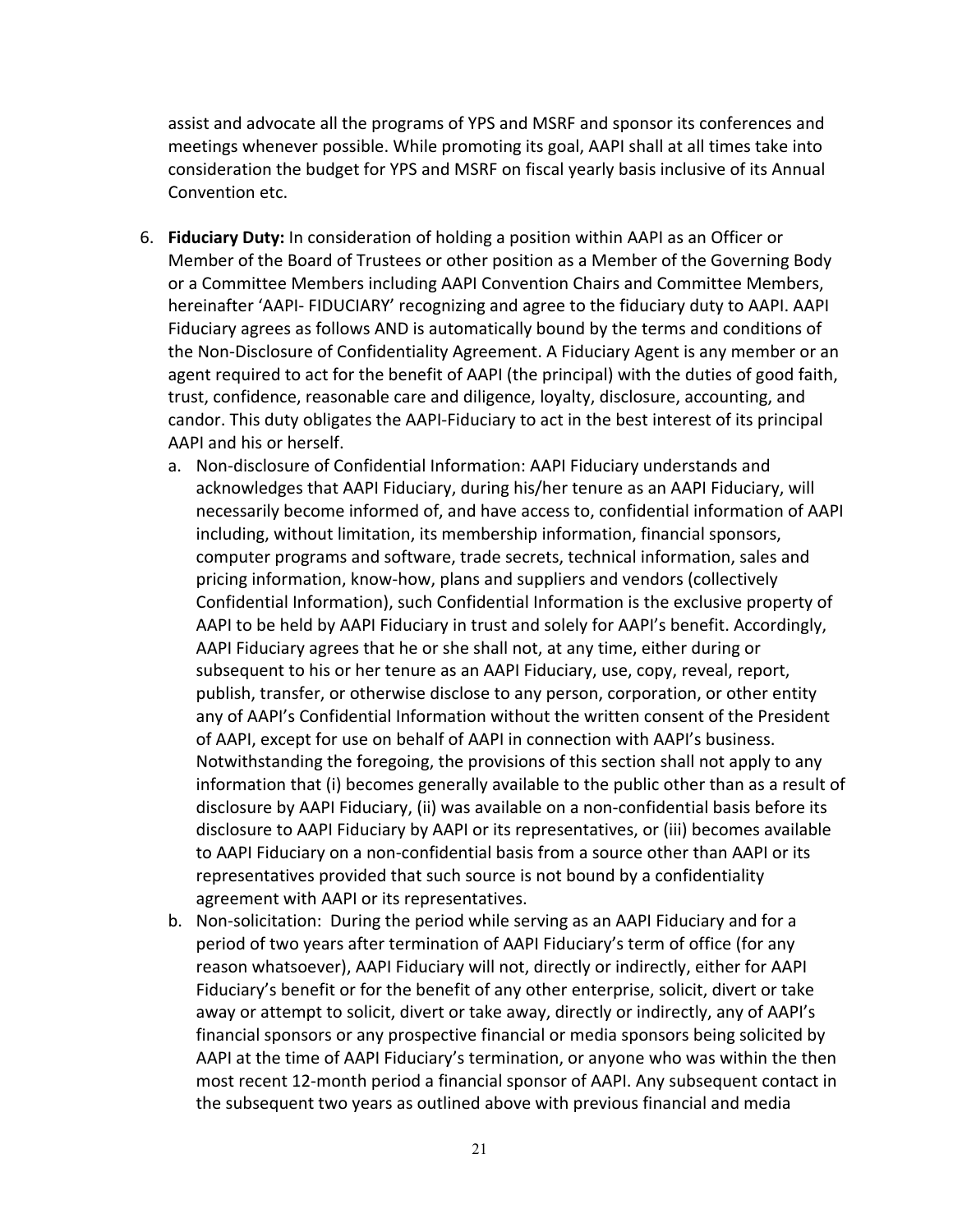sponsors, will be for the benefit of AAPI organization only.

- c. Action on Termination: On the termination of his or her tenure as an AAPI Fiduciary, for any reason whatsoever, AAPI Fiduciary agrees that he or she shall promptly deliver to AAPI all materials of a secret or confidential nature relating to AAPI's business whether in paper form or electronic format, which are in AAPI Fiduciary's possession or control.
- d. Breach of Agreement: AAPI-Fiduciary violating Section 3, shall be subject to Immediate Suspension of the position held and the provisions of the bylaws Section 5.2 shall apply as to due process and hearing regarding the suspension. AAPI should reserve the right to initiate legal action, and the FIDUCIARY should pay for all these costs incurred by AAPI, in this matter, as well as for any costs incurred from outside action that may arise against AAPI as a result of this breach.
- 7. **Conflict of Interest**: AAPI shall adopt this as its Conflict of Interest Policy and it shall be applicable to all Officers, Directors, Members of the Executive Committee, Governing Body and all appointed members of the committee including all Chairpersons or Conveners of Convention Committee appointed by the President and its committee therein, and employees and Independent Contractors and consultants who may work on commission basis, are collectively referred herein as 'AAPI- Body Member'.
	- a. AAPI Conflict policy examines AAPI'S burden of proving a breach of fiduciary duty. It covers self-dealing, conflicts of interest, the duty of fair dealing, and "interested" directors. The policy addresses the duty to disclose material facts in conflict of interest situations, and it explains when adequate disclosure will protect directors engaged in otherwise prohibited transactions. In addition, the chapter discusses when the use of corporate funds to purchase stock or solicit proxies to obtain or maintain control is permitted.
	- b. After a written disclosure of a financial interest or potential corporate opportunity and all material facts related thereto, and after any discussion with any person or persons, including with the interested person, in which he, she or it may choose to engage, the President by and thorough its Executive Committee, Independent Committee, responsible officer or Board, as the case may be, shall decide if a conflict of interest exists with respect thereto. Any such decision being made by other than the responsible officer shall be made by a majority vote of the disinterested members of the Executive Committee. In the case of a potential corporate opportunity, the responsible President in conjunction with AAPI- EC (in consultation with the General Counsel) shall, if appropriate, appoint a disinterested person or committee to investigate whether the transaction or arrangement should remain available for the Corporation to pursue on its own behalf and any such person or committee shall report the results of its investigation to the EC.
	- c. A "conflict of interest" occurs when an AAPI-Body member is in direct or indirect personal interest interferes in any way, or appears to interfere, with the interests of the AAPI or Company as a whole. A conflict situation can arise when a director takes actions or has interests that may make it difficult to perform his or her work for the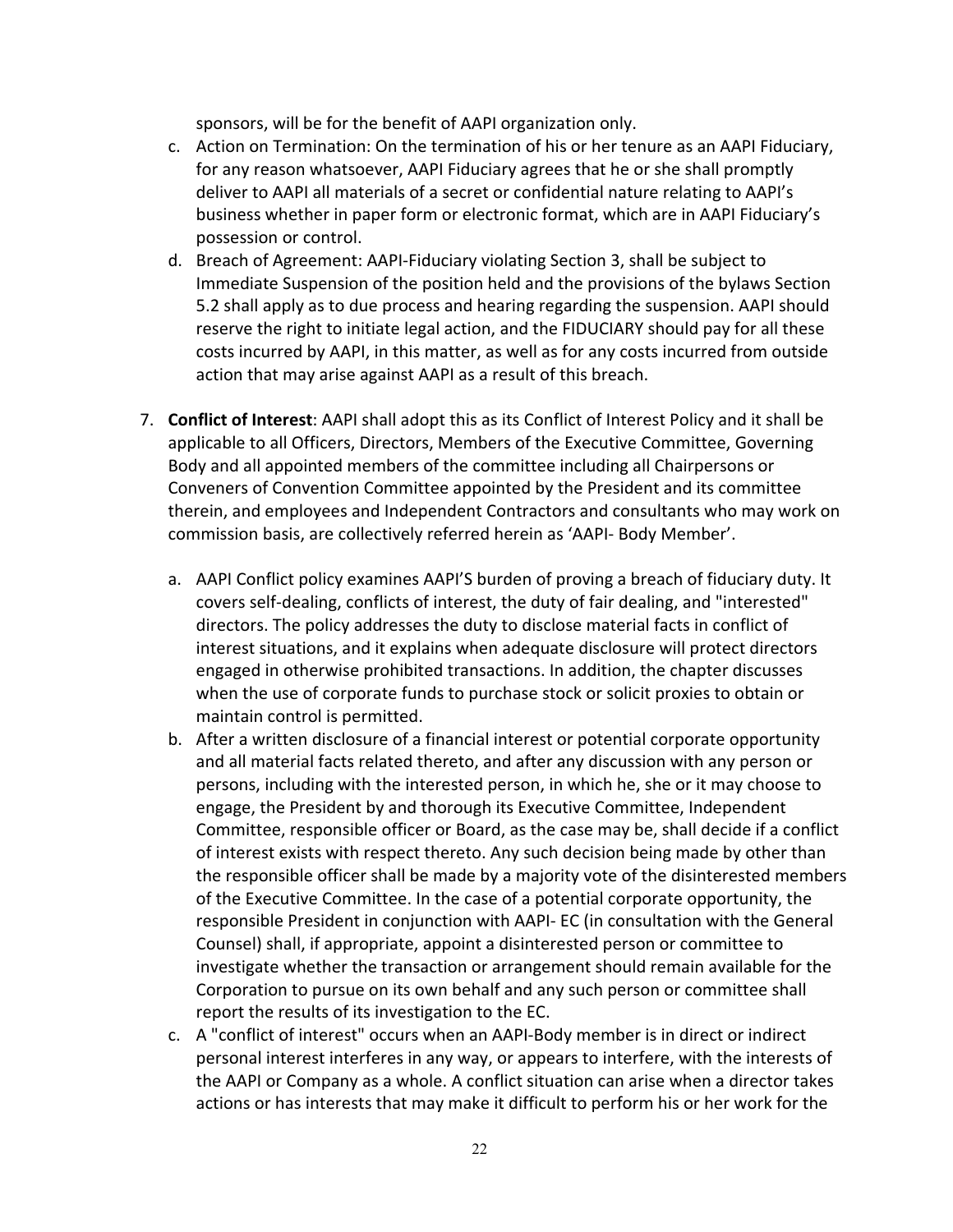AAPI objectively and effectively. Moreover, even the appearance of impropriety can call one's integrity into question. Therefore, as a APPI-Body Member of the Company, you must address the appearance of a conflict of interest as well as actual conflicts of interest. Conflicts of interest may also arise when a director, or a member of his or her immediate family, friend or associate or any connection therein receives improper personal benefits as a result of his or her position as a director of the Company. Managing conflicts of interest effectively is essential to good corporate governance. Personal conflicts of interest with the Company are prohibited as a matter of Company policy unless otherwise disclosed to the EC or The Governing Body [GB] and waived or approved by them accordingly.

- d. Directors and officers and appointed members to any position are fiduciaries in a position of trust and confidence. They have an absolute duty of loyalty and must refrain from doing any act that breaches their obligation of trust to AAPI. They must also affirmatively defend and protect corporate interests. This Conflict Policy discusses such duty of loyalty and violation of the duty. AAPI Conflict policy examines AAPI'S burden of proving a breach of fiduciary duty. It covers self-dealing, conflicts of interest, the duty of fair dealing, and "interested" directors. It imposes upon its Officers and Directors and the AAPI-Body Member the duty to disclose material facts in conflict of interest situations, and it explains when adequate disclosure will protect directors engaged in otherwise prohibited.
- e. The duty of loyalty applies to AAPI-Body Member as defined above with certain vendor agreements at all its event including Conventions and other authorized events. The conflict policy further imposes on AAPI-Body Member liability for failure to act under the "corporate opportunity" doctrine, valuation of the opportunity, and the corporation's inability, refusal, or failure to accept the opportunity. A corporate opportunity is a business opportunity that AAPI- Body Member or, to his or her knowledge, a related party of such person, intends to pursue, whether through investment or participation in the business, and that the Corporation might reasonably be interested in pursuing, which (1) has a direct or close relationship to a business or line of business in which the Corporation is currently engaged, or (2) with respect to which (a) the Corporation has publicly announced it intends to engage or (b) the senior officer is aware the Corporation has determined it intends to engage or is in the process of considering whether it will engage.
- f. AAPI shall at all times void any agreements that would otherwise was product of or due to a conflict of interest, and the effect of fraudulent conduct and AAPI-Body Member shall return all profits gained from the transaction.
- 8. **Contract with All Consultants and Vendors:** AAPI shall have a firm policy of having all consultants, independent contractors and all vendors including Convention Events, sign written agreement which will be disclosed to the President and copy provided to the AAPI-Office for record keeping. . A consulting agreement specifies the terms of an engagement between a AAPI and a consultant or the Vendor. Such an agreement should specify the services provided, the term of the agreement, and any payment due. If the consultant develops any inventions, improvements or concepts during the engagement,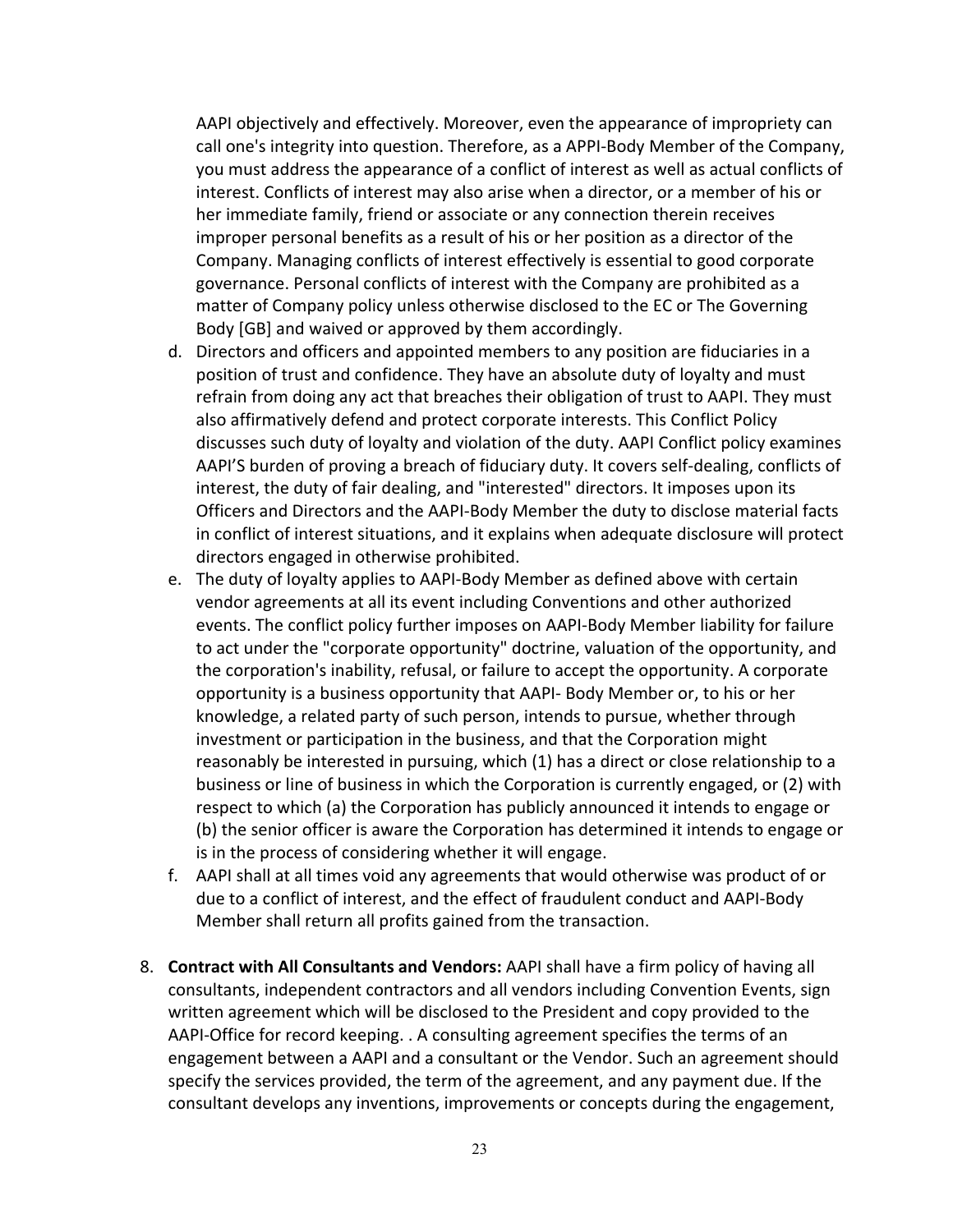the contract should state which parties owns the work product. Consulting agreements may explicitly state that consultant is an independent contractor, and not an employee of the company. All consultants will be required to disclose any conflict of interest to or with AAPI. All event contracts signed by committee chairs or conveners shall within 48 hours be provided to the President and the AAPI head office for record keeping, continuity and legal purposes. Prior to executing any agreements, AAPI'S General Counsel shall at all times review and analyze any and or all agreements including Convention Vendor events for exposure and liability to AAPI. All vendors shall give effect and consideration to AAPI – Standard Vendor Contract tailored for each category of events. Also all Consultants should submit detailed reports of their activity on behalf of AAPI. After completion or termination, it is their duty to notify ALL the relevant contacts of their dissociation from AAPI and a copy of such notice shall be duly kept in AAPI Head-Office.

- 9. **Sexual Harassment at Workplace and Meetings and General Public:** AAPI defies sexual harassment and encourages all its members to create a non-hostile work environment. Sexual harassment may be defined as sexual advances, requests for sexual favors, and other verbal or physical conduct of a sexual nature when (l) such conduct interferes with an individual's work or academic performance or creates an intimidating, hostile, or offensive work or academic environment or (2) accepting or rejecting such conduct affects or may be perceived to affect employment decisions or academic evaluations concerning the individual. AAPI considers Sexual harassment as unethical and totally unwarranted. AAPI defies innuendoes, sexually suggestive statements or comments, epithets, derogation, slurs, sexually inappropriate jokes, propositions, sexually graphic commentaries, threats, and/or sexually suggestive sounds; sexually explicit posters, cartoons, or drawings, sexually suggestive objects or pictures, leering, and/or sexually obscene gestures; unwanted physical contact of a sexual nature, including improper intimate touching, and/or sexual assault; retaliating or threatening retaliation as a result of an individual's objection to sexually abusive or harassing conduct. AAPI shall have a 'zero' tolerance policy in this matter.
- 10. **AAPI'S Declaration of Professional Responsibility:** AAPI strongly advocates the declaration of professional responsibilities that its members can publicly uphold and celebrate the ideals that, throughout history, have inspired individuals to enter medicine and the conduct that, by giving life to those ideals, has earned society's trust in the healing profession. AAPI'S Declaration imposes transcend physician roles and specialties, professional associations, geographic boundaries, and political divides. AAPI adheres and asks physicians to use their skills beyond the bounds of the traditional patient-physician relationship in responding to exceptional global conditions and need for care, particularly in India and other needy nations. It is bounded in the principal that 'humanity is our patient' and it is placed in action when all AAPI'S members jointly speak together as a 'united team' with a 'united goal' on issues.
- 11. **Advocating and Promoting Relationship with India:** AAPI shall advocate and promote in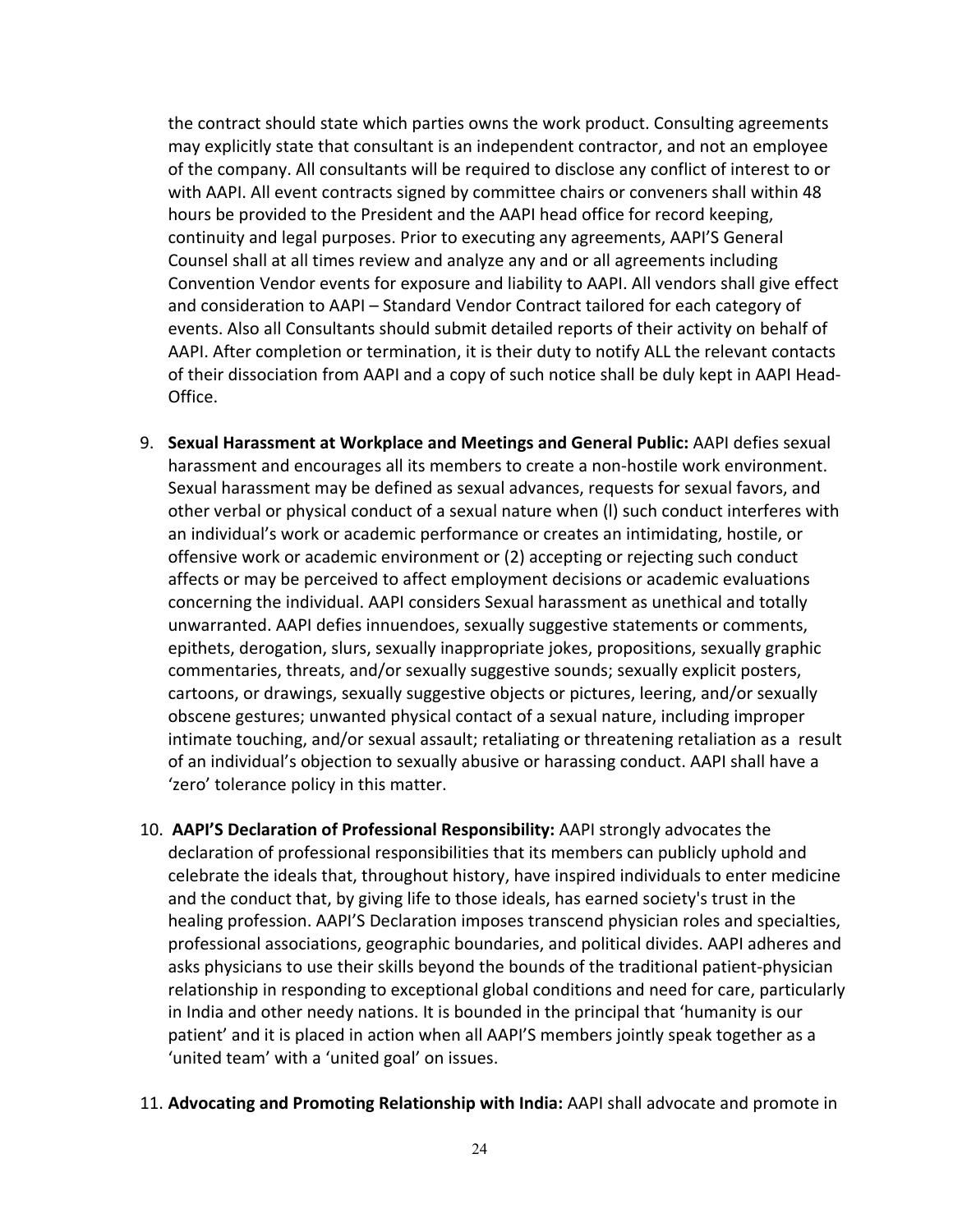creating and maintaining relations between physicians in India and in the Diaspora by recruiting Indian physicians abroad, through the external membership project, and by organizing joint international conferences. Additionally, AAPI shall expand itself in research and advanced training assistance to young Indian physician for training abroad.

- 12. **AAPI and Unprofessional Behavior:** AAPI ensures all its members to conduct themselves in a professional, cooperative and respectful manner at all the times and shall not engage in unprofessional behavior. Apart from the unprofessional behavior related to daily practice of medicine, unprofessional behavior includes but not limited to, shouting or using vulgar language or profanity amongst members during meetings at any levels and at the General Body or Governing meetings and abusive behavior towards its members. Failing to address unprofessional behavior simply promotes more of it. Besides being the right thing to do, addressing unprofessional behavior can yield improved member relationship and retention, enhanced reputation, professionals who model AAPI'S future. It improves relationship amongst its members.
- 13. **AAPI Grassroots and Advocacy Group:** AAPI shall form under the guidance of its President 'AAPI- ADVOCACY GROUP' to network with members, legislators and general public to ensure that implementation bolsters the sustainability of physician practices and empowers physicians to provide the best possible care for patients On April 16, 2015, President Obama signed H.R. 2, the "Medicare Access and CHIP Reauthorization Act of 2015." This legislation takes an important first step to bring stability to the Medicare program by eliminating the SGR formula. AAPI will remain vigilant in working to ensure that implementation bolsters the sustainability of physician practices and empowers physicians to provide the best possible care for patients. Additional challenges physicians continue to face in the Medicare program include impractical requirements of the electronic health record meaningful use program, eliminating the Independent Payment Advisory Board and the costly transition to the ICD-10 code set. As part of its Professional Satisfaction and Practice Sustainability initiative, the AAPI will continue its work to clear these roadblocks to improving the nation's health. AAPI shall post on its website AAPI Physicians' Grassroots Network to stay up-to-date on legislative and regulatory issues impacting medicine and invite members of the Indo American Community for its comments and suggestions regarding special health issues pertaining to the community.
- 14. **Enforcement of The Policy and Code:** The Standing Policy and Code of Conduct shall be enforced at all times by The Grievance and Ethics Committee. Any member who feels that the Policy and or the Code has been violated shall file a written complaint with the Chairperson of the Grievance and Ethics Committee who will in conjunction with his members deliberate and investigate the substance of the allegations and make written recommendation to the President and The Executive Committee for further action under the bylaws and copy of the findings shall be given to the alleged violator. The decision of the Executive Committee shall be final and subject to confirmation by the General Body.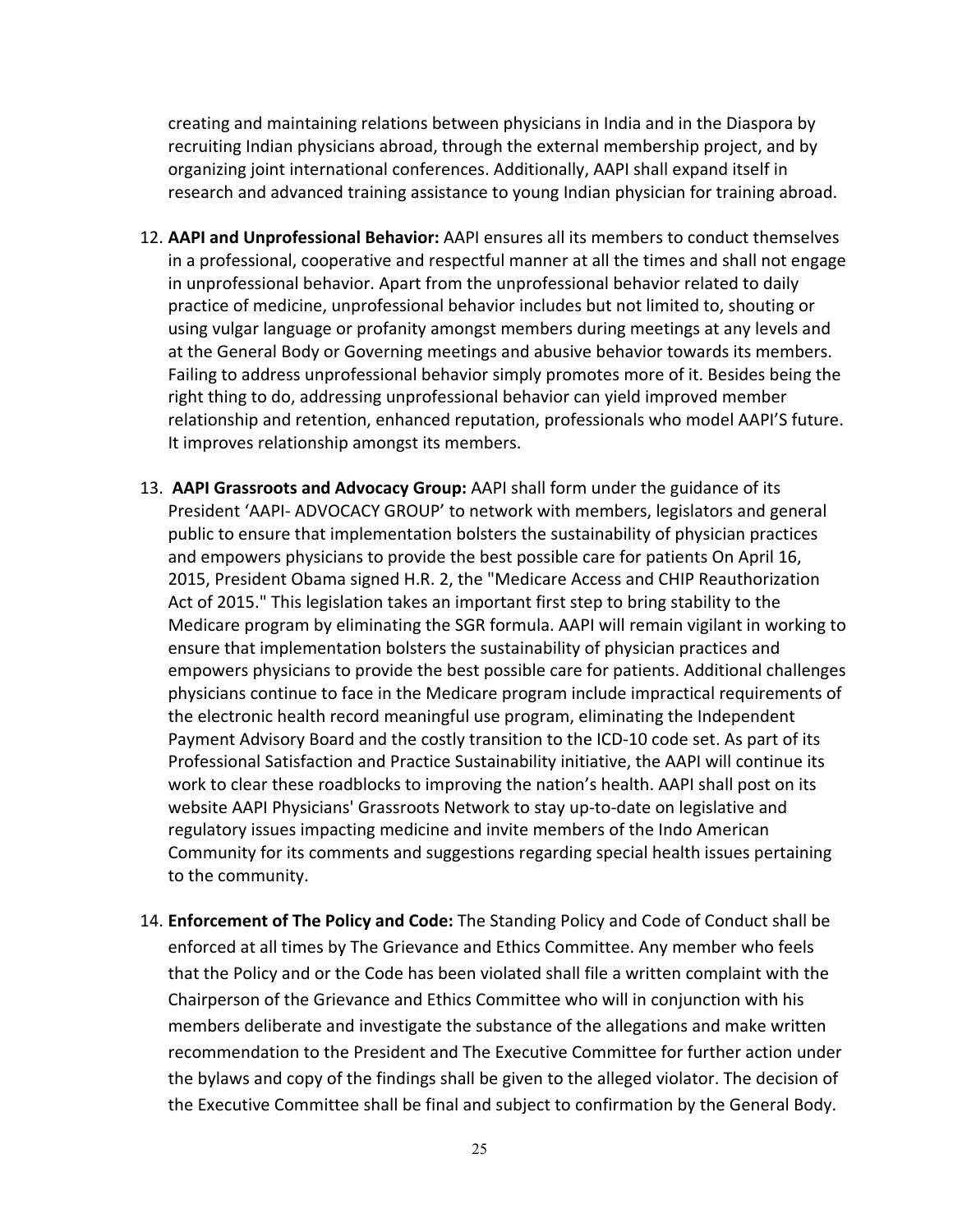The Grievance and Ethics Committee shall give full procedural and due process rights to the member violating the Policy and Code and shall at all times seek assistance of the General Counsel, if necessary.

15. **AAPI – Liability Policy and Reporting:** AAPI has coverage for its officers, directors and members involved at administrative or Governing Body levels. AAPI as insured has its interests are protected by an insurance policy; a person who contracts for an insurance policy that indemnifies him against loss of property or life or health or liability or claims covered under the policy purchased by AAPI. An Insurance is an individual who acts as a representative for the company and sells insurance, usually on a commission basis. This individual could be an 'exclusive' or 'non-exclusive' agent. No member of AAPI or any officer, Administrator, Director or committee members shall make any individual claims or report any claims, hereinafter 'Claims' either individually or on behalf of AAPI WITHOUT consent from AAPI President in Consultation with the Executive Committee. Members making or reporting any claims to AAPI – Insurance Company risk the coverage for AAPI and subject AAPI to increased coverage premiums. As such any member making such claim commits serious breach of duty to AAPI and shall be subject to immediate interim suspension by AAPI President and consultation with the EC which shall be subject review and approval by the Governing Body.

#### **ARTICLE VIII: COMMITTEES**

#### **Section 8.1 - Committee Nomenclature**

#### **Standing Committees**

The term of each Standing Committee shall be one year. The following shall be the standing committees:

- 1. Academic Affairs & Scientific Research Committee;
- 2. Alumni Committee;
- 3. Constitution and Bylaws Committee;
- 4. Awards Committee;
- 5. Charitable Foundation Committee (the "Charitable Foundation");
- 6. Continuing Medical Education Committee;
- 7. Convention Advisory and Site Selection Committee;
- 8. Ethics and Grievances Committee;
- 9. Legislative Affairs Committee;
- 10. Liaison Committee/Graduate Medical Education (GME);
- 11. Membership Committee;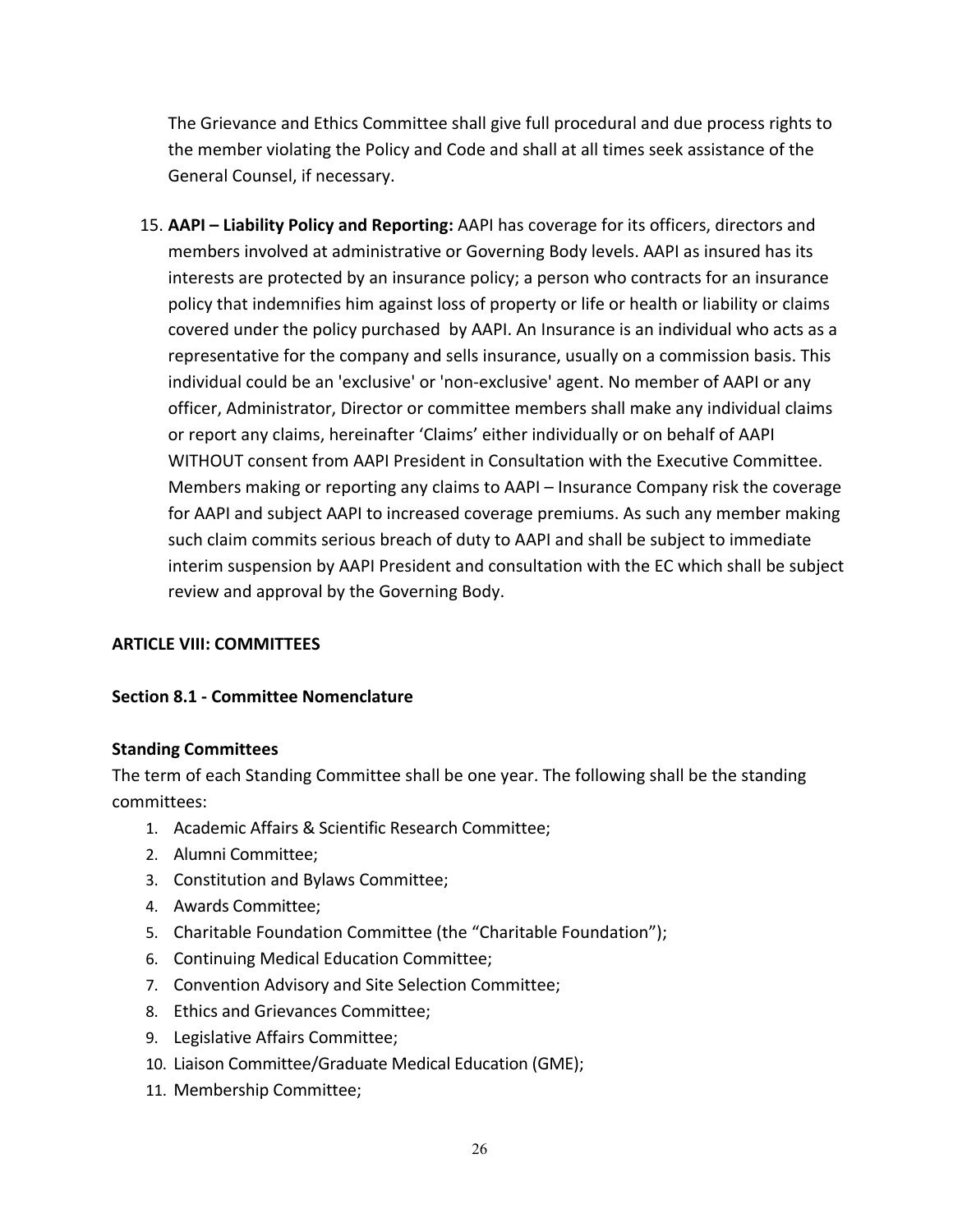- 12. Nomination Committee;
- 13. Publications Committee;
- 14. Information Technology Committee;
- 15. Women Physician's Committee;
- 16. Long Term Fundraising and Finance Committee;

#### **Section 8.2 - Committee Chair**

The term of office for each Committee Chair will be one year. The Chair of each committee shall be appointed by the President Elect and approved by the Governing Body at the spring meeting just preceding the year for which the appointments are made. The Chair of a standing committee shall exercise his / her discretion in appointing a Co-Chair from one of the three selected by the President-Elect.

#### **Section 8.3 - Committee Membership**

Members of each standing committee, except the Nomination Committee, shall be recommended by the Chair of each Committee and will be appointed by the President. Members and chairs of all standing committees shall be Voting Members of the General Body as defined under Section 5.2 D. Persons or entities not eligible for AAPI membership may be appointed as non-voting advisors to committees because of their expertise or any special value they bring to the committee.

Each standing committee consists of a "Senior Advisor", who has been a chair of that committee in the past. He / She will be mentoring the committee members. One YPS, one MSRF member shall be appointed in each standing comm.

#### **Section 8.4 - Quorum**

A majority of the members of any committee shall constitute a quorum for any meeting of each respective committee.

## **Section 8.5 - Minutes of Committee Proceedings**

Each committee shall submit the minutes of its meeting to the Secretary within ten (10) days after the meeting.

## **Section 8.6 – Academic Affairs** & Scientific Research **Committee**

The Committee shall:

- A. Have a constituency of academic physicians, Young Physicians (YPS) and Medical Student/Residents and Fellow section (MSRF) in the United States.
- B. Promote interest in the affairs of the AAPI by its constituents and provide a forum for development and opportunities for training, and increase networking among academic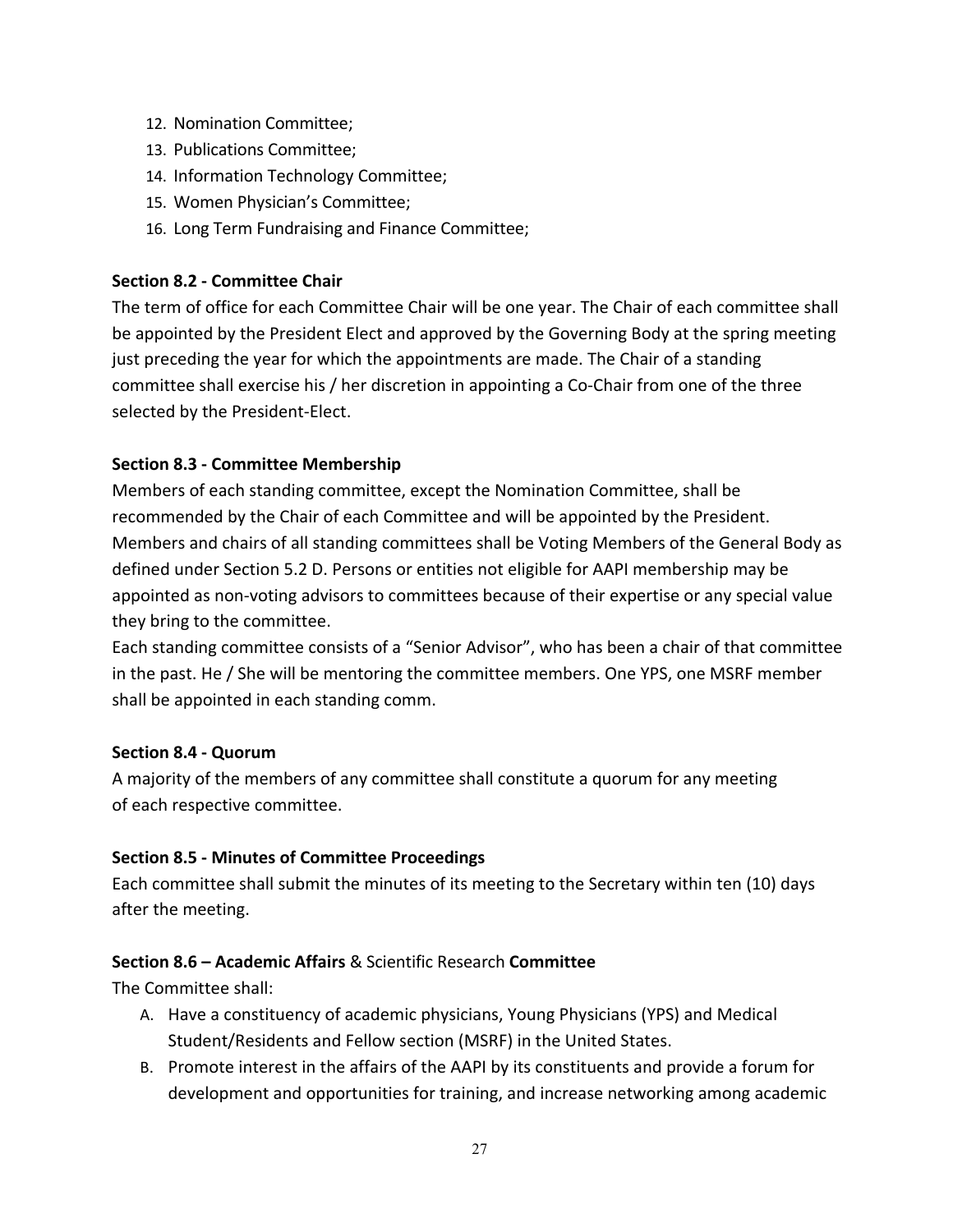physicians of Indian heritage.

- C. Consist of at least six (6) members including at least one (1) Young Physician member and one (1) Medical student / Residents and Fellow section (MSRF).
- D. Be chaired by a physician who has a background in academic medicine.

# **Section 8.7 – Alumni Committee**

- A. The Alumni Committee shall consist of at least seven members. The President shall appoint the Chair of the Alumni Committee.
- B. The Committee is responsible to assist the Secretary to maintain and update the membership of different Alumni group of AAPI and to recruit new members to Alumni groups and the AAPI.
- C. Help the Convention Committee in organizing different Alumni programs and meetings during the Annual Convention of AAPI

# **Section 8.8 – Constitution and Bylaws Committee**

- A. The Articles of Incorporation and Bylaws Committee shall consist of at least nine (9) members. The President Elect shall be the Chair of the Articles of Incorporation and Bylaws Committee.
- B. The changes to the bylaws shall be done at an interval of every three years or longer, unless circumstances result from a direct financial loss of more than \$50,000 in that year.
- C. The Bylaws committee consists of:
	- 1. Chair: President Elect
	- 2. Co-chairs: President and Vice President
	- 3. Each confirmed President selects one additional member who is a patron life member.
	- 4. Immediate Past YPS and Past MSRF Presidents One members from BOT, selected by the Chair of the Bylaws Committee.

# **Section 8.9 - Awards Committee**

The Awards Committee shall:

- A. Consist of Chair and at least four (4) members;
- B. Gather information regarding outstanding work of members of the AAPI in the field of professional, charitable or leadership ventures;
- C. Recommend to the Executive Committee the names of members, by a consensus of the Committee, for receiving awards and recognition during the Annual Convention.
- D. Premium Benefactor Endowment Award
	- 1. MOST VALUED PATRON PLUS DONOR NAMED AWARDS \$250,000 DONOR: LIFETIME ACHIEVEMENT AWARD \$200,000 DONOR: DISTINGUISHED PHYSICIAN AWAR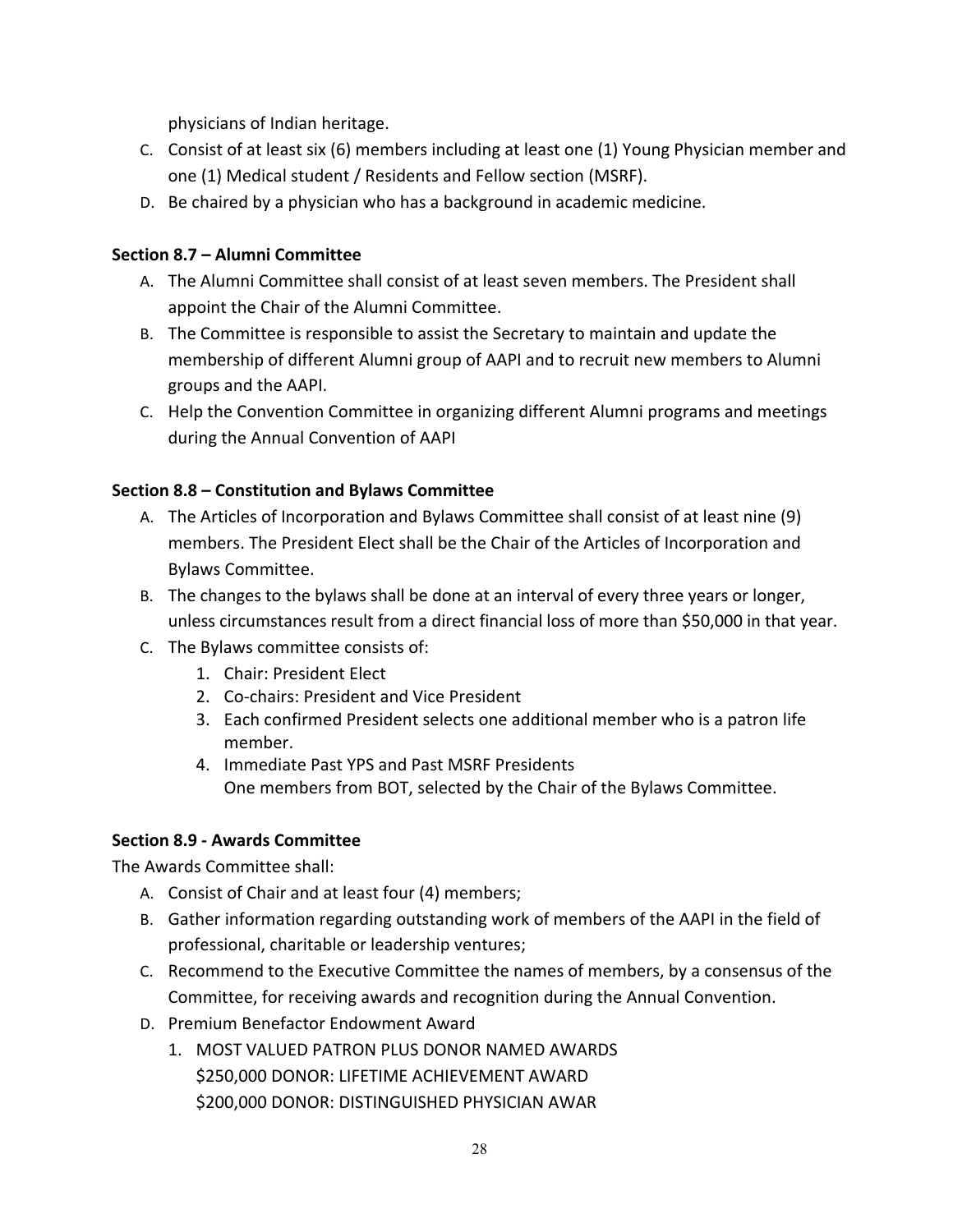\$200,000 DONOR: DISTINGUISHED SERVICE AWARD \$150,000 DONOR: DISTINGUISHED YOUNG PHYSICIAN AWARD \$150,000 DONOR: DISTINGUISHED MSRF AWARD (MSRF: Medical Students, Residents, Fellows)

"DONOR NAMED AWARD": The donor gives the award personally to the recipient during the Annual Convention every year along with other special privileges provided to the Donor as mentioned in the Diamond Benefactor level (MVP)

#### **DIAMOND Donor Benefactor/Most Valued Patron (MVP): \$100,000 Donation**

- Name on the Wall of Fame in AAPI Headquarters, Chicago
- Special Jacket engraved as "AAPI Diamond Benefactor (Most Valued Patron MVP)"
- Name Recognition on AAPI Website, Journals/Souvenir for Life
- Complimentary Full-page Advertisement in the Convention Souvenir for Life
- Complimentary Free Registration for 2 (spouse or designated other) at the Annual Convention for Life
- Exclusive Designated Prime Seating for 2 (Spouse or designated other) at every AAPI Annual Convention at reserved MVP Table in the Front Row/President row (Stage Width)
- Name Recognition Announcement at every Annual AAPI Convention as Diamond Donor Benefactor on Friday Dinner Gala.

## **PLATINUM Donor Benefactor (VVVIP): \$50,000 Donation**

- Name on the Wall of Fame at AAPI Headquarters, Chicago
- Special Rosette Badge with designation as "Platinum Donor Benefactor"
- Name Recognition on AAPI website, Journals/ Souvenir for Life
- Complimentary Half Page Advertisement in the Souvenir for Life
- Exclusive designated seating for 2 (couple or designated other) at every Annual AAPI Convention at reserved VVVIP Table in 2nd row/ President-Elect row (Stage width)
- Convention Registration for 2 (spouse or designated other) at 50% discount every Annual Convention
- Name announced at every Annual AAPI convention as Platinum Donor Benefactor at Friday Lunch Event

## **GOLD Donor Benefactor (VVIP): \$25,000 Donation**

• Name on the Wall of Fame at AAPI Headquarters, Chicago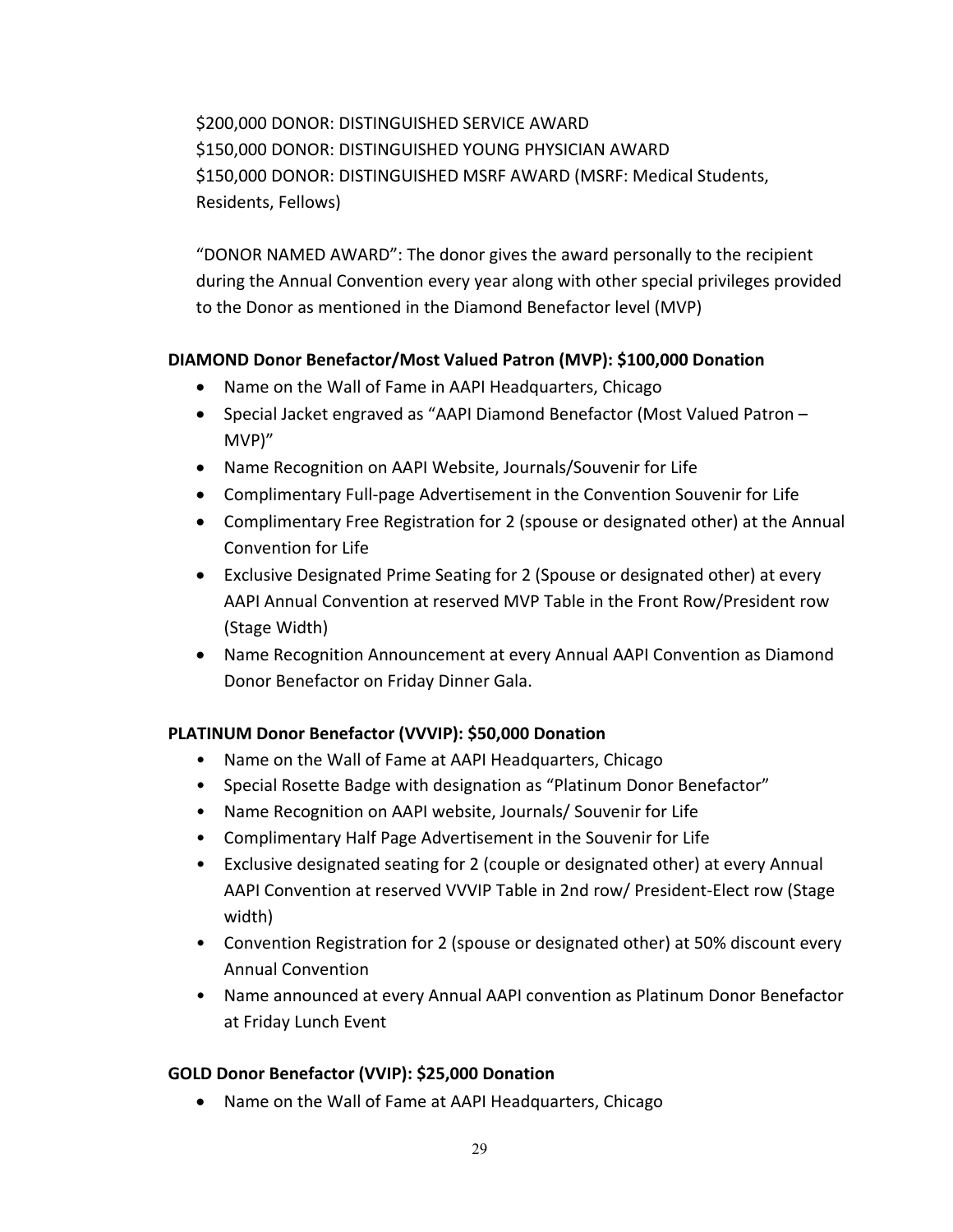- Special Rosette Badge with designation as "Gold Donor Benefactor"
- Name Recognition on AAPI website/Journals/ Souvenir for Life
- Complimentary Quarter Page Advertisement in the Convention Souvenir for Life
- Exclusive designated seating for 2 (Spouse or designated other) at every Annual Convention at reserved VVIP Table- 3rd row/ Vice-President row (Stage width)
- Convention Registration for 2 (spouse or designated other) at 25% discount at every Annual Convention for Life
- Payment may be extended over three years with first year payment above \$10,000
- Name mentioned at Thursday Dinner Gala during Convention

#### **SILVER Donor Benefactor (VIP): \$10,000 Donation**

- Name on the Wall of Fame at AAPI Headquarters, Chicago
- Special Rosette Badge with designation as "Silver Donor Benefactor"
- Exclusive designated seating for 2 (Spouse or designated other) at every annual Convention at reserved VIP table- BOT/ RD/ Past BOT chairs/ Past Presidents/4th row
- Honorable mention in the convention souvenir, website and AAPI Journal for Life
- Registration for 2 (couple or designated other) with 10% Discount for life
- Payable over 2 years with first year payment of over \$5,000
- Name announced at every Annual AAPI convention as Silver Donor Benefactor at Thursday Lunch Event

Donor Benefactors can be Individual members/ Organizations Donor Benefactor Level can be upgraded to higher levels anytime by paying the difference for the next level.

#### **Section 8.10 – Charitable Foundation**

A. Notwithstanding any of the provisions herein, the Charitable Foundation, hereinafter 'Foundation' commonly referred to as in Section 8.10 herein, is a Wholly Owned and Controlled [100%] Subsidiary of AAPI and shall be governed by the same Rules and Regulations as applicable to AAPI Standing Committees as defined in Section herein. Due to the Foundation's unique nature of Fundraising and Supporting Charitable activities of the Association, it shall have its own Tax Identification Number including but not limited to its own Articles of Incorporation. Furthermore, since the Foundation is a wholly owned subsidiary of the Association and function in accordance with AAPI Bylaws and its Code of Conduct at all times. The Foundation will be called as the Board and the members will be called as the directors.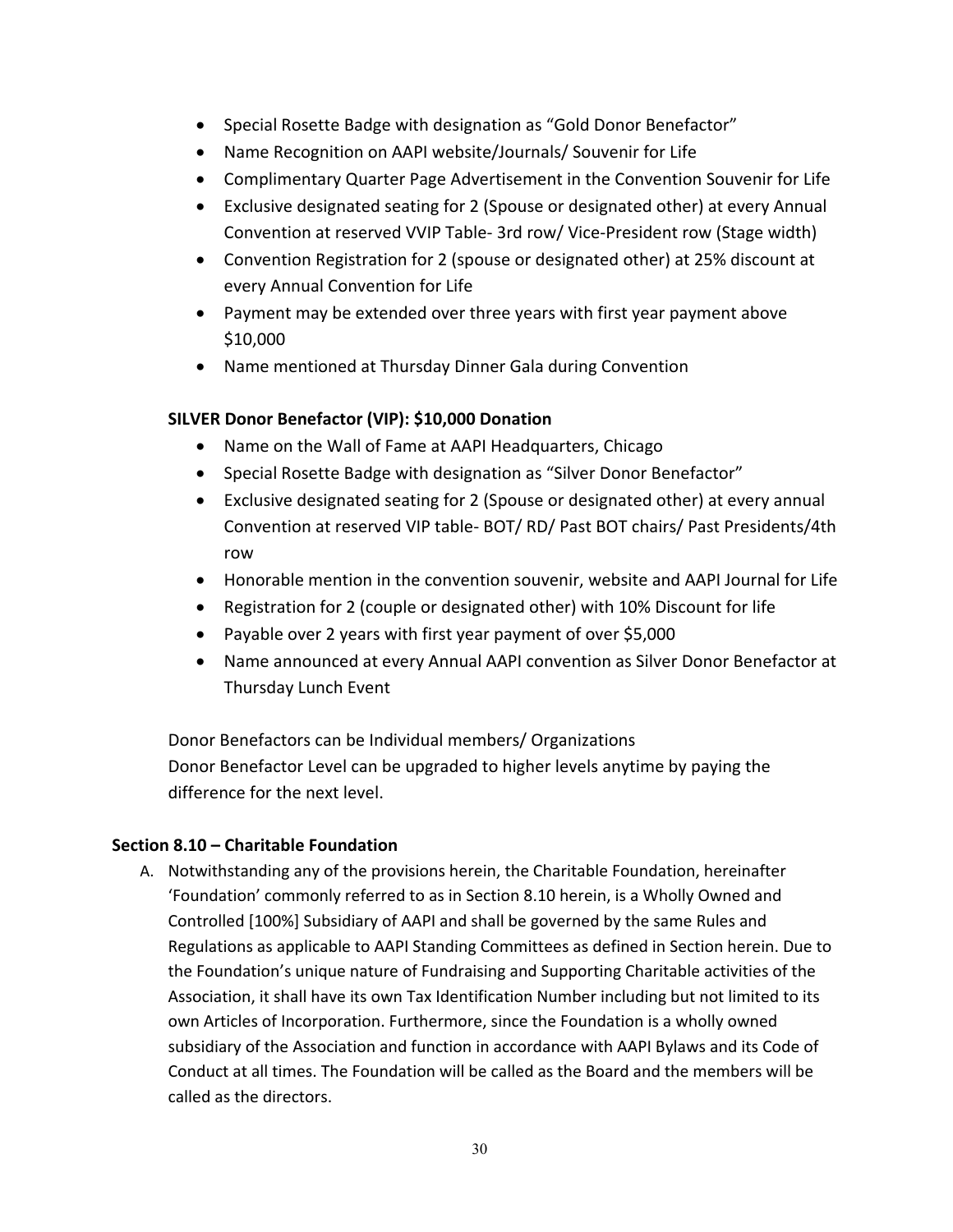B. In consideration of AAPI providing Administrative and Ministerial duties including other support network to the Charitable Foundation, it shall give 2% of the total fund on or before July 1st of each year to the Association's AAPI Office expense Account.

#### **ARTICLE: I. OBJECTIVES**

AAPI-Charitable Foundation shall be a non-profit foundation operated exclusively for the promotion of goals and priorities as established by Governing Body of AAPI and decided upon by the of Directors within the meaning of section 501 C (3) of the Internal Revenue Code of 1954, as amended.

- a. To raise, solicit, collect and disburse funds, for educational, cultural and humanitarian purposes, either directly or in cooperation with other registered non-profit organizations in the United States or abroad.
- b. To foster friendship and understanding between physicians in the United States and in India.
- c. To assist in promoting education and research in the field of medicine and medical care delivery in the United States and in India.
- d. To establish scholarship funds for education and research at Universities or other institutions through the trust established for that purpose.
- e. To help patients or institutions with medicine and medical equipment. Contributions to agencies such as medical schools, hospitals, Red Cross, Lions, Rotary Clubs, or any other trusted and reputable agencies for the relief of calamities such as an epidemic of diseases or disaster created by nature or men.
- f. Making grants to the various non-profit organizations both public and private, in India and the United States, to carry out the objectives of those organizations, which are similar to the foundation's objectives.

## **ARTICLE II: GOVERNANCE:**

## **Section 2.1: COMPOSITION OF THE BOARD**

The Board of the Foundation shall consist of 21 Directors and four [4] officers, namely: The Chair, Vice Chair, Secretary and The Treasurer. The President of the AAPI will appoint 11 members from its life patron membership of AAPI. Furthermore, The Chair of the CF will appoint the remaining 10 from patron trustees. Apart from the President of AAPI, the Chair of Board of Trustee, YPS and MSRF Presidents as defined in the bylaws, including the US liaison officers of clinics in India shall serve as ex-officio members without voting rights.

**Section 2.2.A:** Qualifications for Director from General membership of the AAPI:

- 1. The Candidate must be a dues paid member of AAPI for the last 5 years.
- 2. The candidate should become a patron trustee of the Charitable Foundation by contributing \$10,000/ in due course of time.
- 3. Should have demonstrated and shall have past experience in his/her ability for raise funds.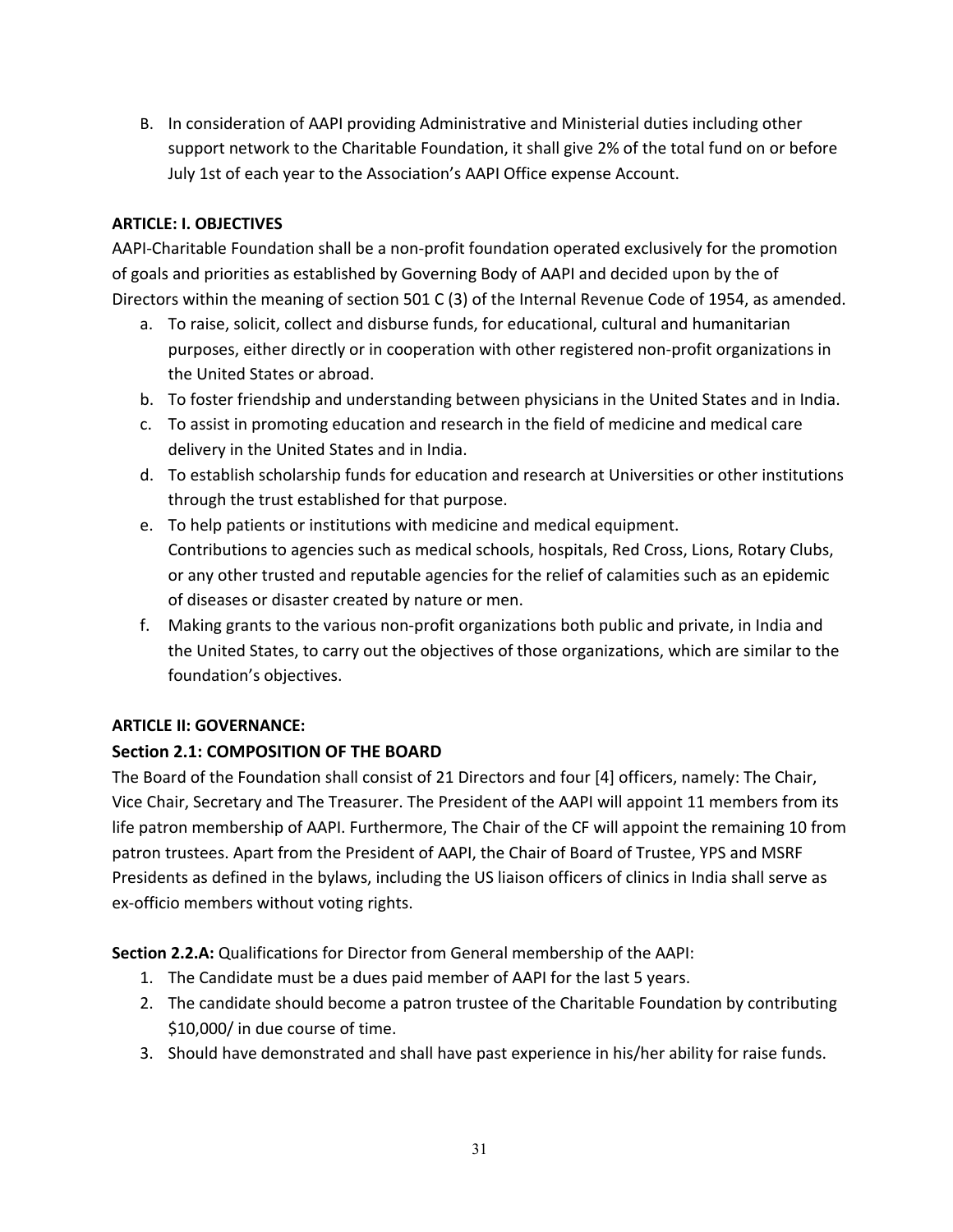**Section 2.2.B:** Qualifications for Director from patron trustees & US liaison officers (DIRECTORS) of clinics in India

- 1. The Candidate must be a dues paying member of AAPI for 5 years.
- 2. The Candidate must show interest in raising funds for the Foundation.
- 3. Has made contribution of at least \$10,000.00, to the Foundation.

## **Section 3: VACANCIES**

A vacancy due to removal, resignation or death of a director(s) on the Boards, shall be filled by appointing of a new director by Chair of the Foundation after consultation with the President of AAPI.A newly appointed director shall serve the unfinished term of the outgoing director.

## **Section 3. ANNUAL MEETING**

- 1. Annual meeting of the Foundation shall be held at the Annual convention of AAPI with the following.
	- a. Treasurer shall present the financial report.
	- b. Chair shall present the annual report
	- c. Action on any new clinics or any new projects

# **Section 4. FEES AND COMPENSATION**

All members of the Board of the Foundation shall serve the foundation without any compensation except any approved expenses under taken by a Board member on behalf of the Foundation shall be reimbursed up on submission of the official receipts.

## **ARTICLE III**

## **Section 1. OFFICERS**

- a. All officers of the Foundation shall serve a one year term.
- b. The incoming President of the AAPI shall be responsible for conducting the election for the incoming Treasurer of the Foundation more than 4 weeks before the Annual Convention. The patron trustees of the foundation will elect the eligible candidate for the position of the treasurer by a simple majority.
- c. Succession from Vice-Chair to Chair shall be automatic.
- d. If an officer declines to advance to a higher position, next officer in line will be promoted. Vacancy thus created will be filled in By Chair in consultation with the President of the AAPI.
- e. If vacancy arises due to resignation or removal or for any other cause, the next officer in line will be promoted for the period of unfinished term. If such period is less than a year, the officer assuming the position will finish the term and then will serve his/hers own term.
- f. If the treasurer's position becomes vacant, the Chair of the Foundation appoints eligible candidate for the remainder of the term in consultation with the President of the AAPI.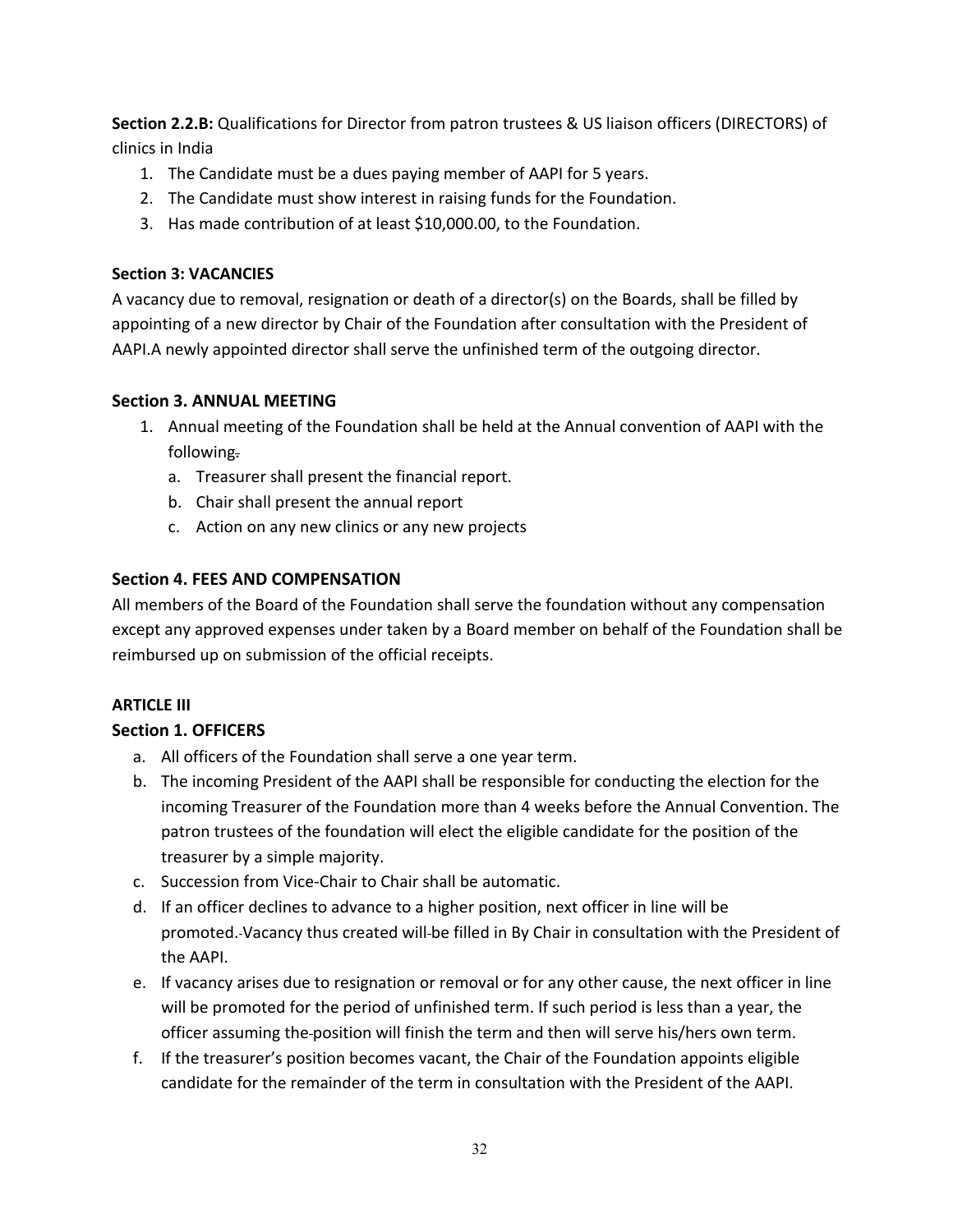g. Chair from time to time may invite persons with certain expertise, experience, knowledge, able to raise funds or willing to undertake special tasks in capacity of advisors. They will be non-voting members and will not be eligible to run for the office of the Foundation.

## **Section: 2 CHAIRPERSON OF THE BOARD.**

- 1. Chair of the Board shall preside at all meetings of the Board of Directors and shall exercise and perform such other powers and duties as may from time to time be assigned to him by the Board or prescribed in the Bylaws.
- 2. Chair shall be the Chief Executive Officer of the foundation and shall have general supervision, direction and control of the business and officers of the foundation. He/ She shall see that all orders and resolutions of the Board are carried into effect.
- 3. He/She shall have authority to delegate any specific powers to any other members of the Board.

# **Section: 3 Vice- Chair:**

- 1. In the absence or disability of the Chair the Vice Chair shall perform all duties of the Chairperson.
- 2. After the term the Vice Chair will automatically ascend to the Chair Position.

# **Section 4: SECRETARY**

- 1. He / She shall be responsible for keeping records.
- 2. To keep the minutes of the meetings. The minutes shall be sent to all members of the Board and to the President of AAPI within 4 weeks after a meeting.
- 3. He/ She shall maintain contact information of all Board members.
- 4. He/ She shall be responsible to notify all members regarding time, place and agenda items of the meetings of the Board.
- 5. Secretary along with Chair will sign contractual agreements.
- 6. In order to maintain non-profit 501C(3) status, the Secretary shall comply and submit required documents to the governmental agencies.
- 7. After the term the secretary automatically ascend to the Vice-Chair Position.

# **Section: 5 TREASURER**

- 1. The Treasurer shall have the care and custody of all the funds and securities of the Foundation, and shall deposit said funds in such bank or trust company as the Directors may elect.
- 2. The Treasurer shall prepare a budget within 4 weeks after assuming the office.
- 3. He / She shall sign all checks, drafts, notes and orders for the Board of Trustees and All checks over \$10,000.00 shall be countersigned by another officer Chair or his/her designated officer.
- 4. Submit financial statement during the GB meetings.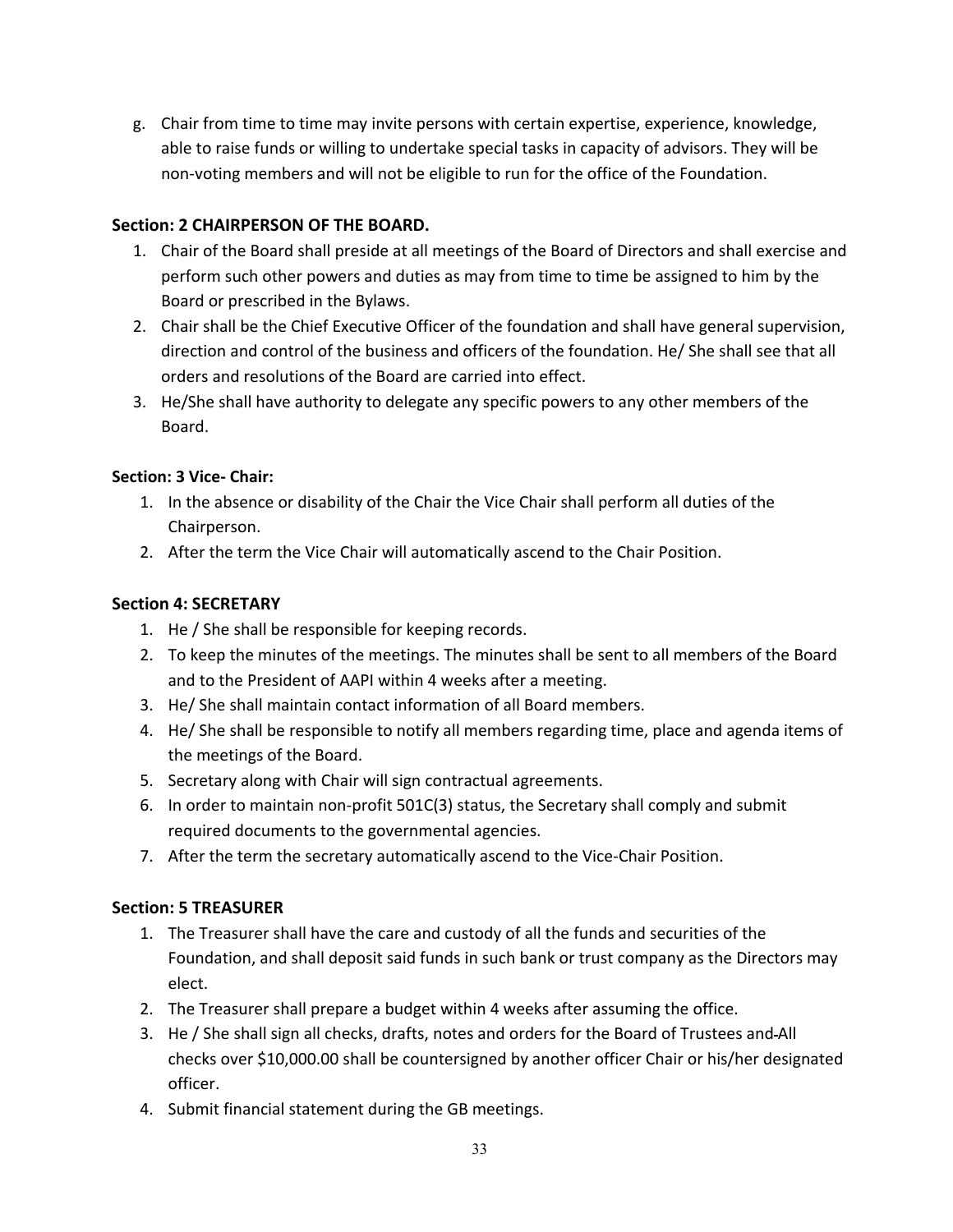- 5. The Treasurer shall submit a monthly financial statement to the AAPI Head Office and a copy to the Treasurer of the AAPI.
- 6. The treasurer shall arrange for an external audit as required by the state and federal laws and also upon request from the Governing Body.
- 7. At the end of each year, the Treasurer shall present an audited copy of accounts of the foundation to the Board.
- 8. After the term, Treasurer will automatically ascend to the position of the Secretary.
- 9. Qualification: 5 year as Patron Trustee of the Foundation or 3 years of patron member and one year as treasurer or secretary in national AAPI or BOT member who has completed the mandatory term of 3 years, at the time of the beginning of the term.

# **ARTICLE IV: OPERATION OF THE FOUNDATION:**

## **A: Charitable Projects:**

- 1. Proposals and projects requesting assistance or grants from the Foundation should be submitted in writing and must meet the following criteria.
	- A. All projects must clearly define the cost, objectives and goals.
	- B. There shall be no conflict of interest or personal benefit to any officer of the Foundation, AAPI leadership or the person writing the proposal.
	- C. Project should meet the criteria of the IRS. Any project undertaken or funds disbursed should be through an organization, which meets with the IRS standards and Foreign Contribution Regulation Act (FCRA) 2010 of Indian Government as determined by the Board of Trustees.
	- D. In addition to the fund provided by the Foundation, the person or the agency who initiated the establishment of the clinic must support the clinic financially for 5 years and 50% afterwards. The commitment must be made by depositing the total cost in the bank.
- 2. All projects shall be presented to the Foundation Board. All the proposed projects shall fall in to one of the following categories:
	- A. **Ongoing Project:** The projects that are receiving funds from the Foundation. The liaison (Director) in charge of these projects must submit a report to justify continual funding. He/she should try to make these projects self-supporting.
	- B. **New Projects:** The projects which are submitted for consideration shall be evaluated by the Board and submitted to AAPI Governing Body for approval.
	- C. **Emergency Projects**: The projects, which need immediate consideration. The Board should set aside funds for these Projects (Article III, Section 5-6)
- 3. The Liaison Directors in US should monitor the status of the projects (Clinics) in India and report to the Foundation periodically.

#### **B: Accounting:**

Board shall maintain the following separate categories of accounts to facilitate operation of the Foundation. Every effort must be made to keep all the monies at one place even though they are in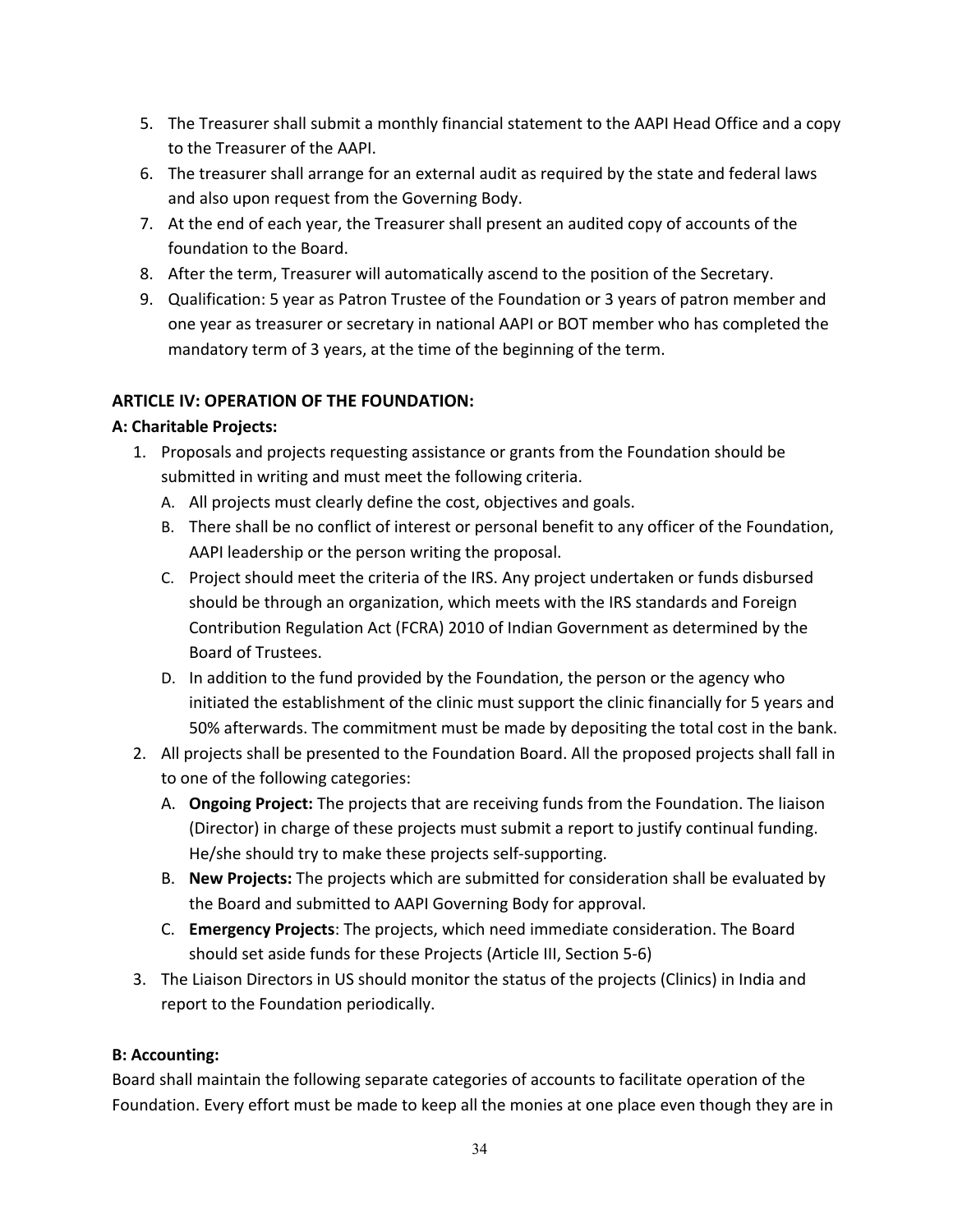different accounts. Copies of the monthly statements must also sent to Head Quarters for record keeping.

- a. Operative Account:
	- 1. This account should hold all income and funds except contributions of Patron Trustees.
	- 2. All day-to-day expenses shall be paid through this account.
	- 3. Treasurer shall maintain this account.
- b. Savings or Investment Account:
	- 1. All surplus monies from Operative Account should be transferred in to high interest bearing Savings or Investment Accounts.
	- 2. This account shall be monitored by the Treasurer of the Foundation.
- c. Endowment Account:
	- 1. This Account should hold all the funds donated by the Patron Trustees.Shall be monitored by all officers of the Board.
	- 2. Investment philosophy shall be conservative but with an eye for long-term investment.
	- 3. Transfer from this account to operative account shall need 2/3<sup>rd</sup> majority vote of the Board.
	- 4. Endowment funds will be used only for "On Going Projects" supported by AAPI
- d. Board should consider transferring 7% of funds collected for charitable causes to Operative Account of the Foundation to cover overhead cost of operation of the Foundation.

## **ARTICLE V**: **DISSOLUTION**

- 1. The Foundation shall be dissolved in case:
	- Unable to maintain its objective and goals.
	- Unable to operate due to lack of funds.
- 2. Such an action will need affirmative vote of 2/3 members of the Governing Body upon recommendations of the majority of members of the Foundation in consultation with the patron trustees at large.
- 3. In the event of dissolution of the Foundation, the residual funds of the Foundation shall, after paying of all the liabilities, be assigned to AAPI. In the event of dissolution of AAPI, the net assets of AAPI shall be disposed of as provided in the Bylaws of AAPI.

## **ARTICLE VI:**

**AMENDMENTS:** to these bylaws are under the jurisdiction of the AAPI Bylaws Committee and general rules of approval.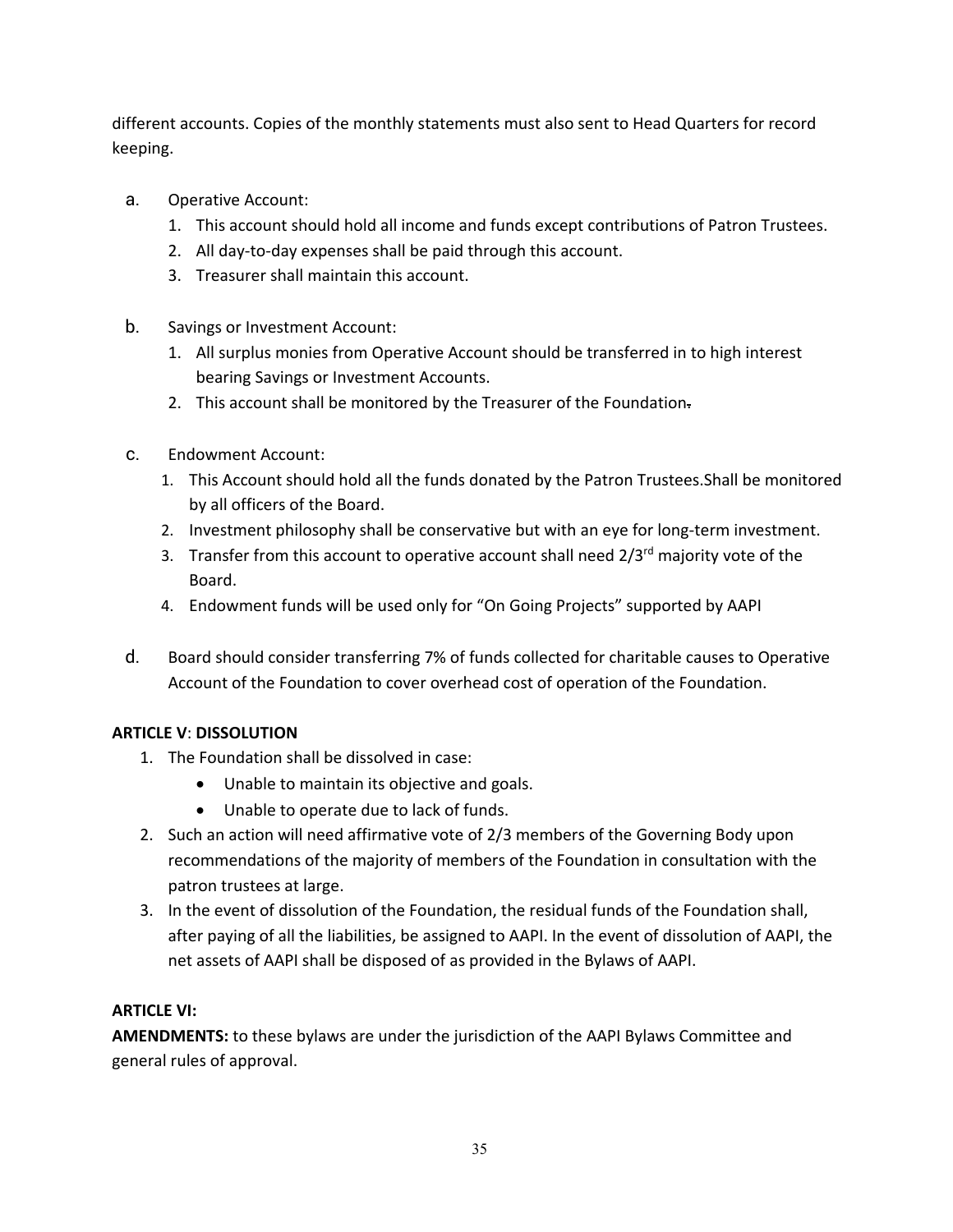### **Section 8.11 - Continuing Medical Education Committee**

- A. The Continuing Medical Education Committee shall consist of at least seven (7) members. The Chair of the Continuing Medical Education Committee will be appointed by the President with the approval of the Governing Body during the Annual Convention.
- B. The Committee shall develop and plan for continuing medical education programs with CME Credits within or outside the United States. Its goal will be to provide opportunity for the medical education for knowledge of the AAPI Members and other health professionals.

## **Section 8.12 - Ethics and Grievances Committee**

- A. The Ethics and Grievances Committee shall consist of at least five (5) members. The President will appoint the Chair with the approval of the Governing Body.
- B. The function of the Committee shall be to respond to complaints or charges of discrimination against the members of the AAPI and to respond to any questions about unethical behavior or grievances against members of the AAPI.

#### **Section 8.13 – Legislative Affairs Committee**

A. The Legislative Affairs Committee shall consist of at least five (5) members. The President will appoint the chair with the approval of the Governing Body. The function of the committee shall be to advocate on legislative issues affecting AAPI members, to the extent legally permitted by a 501 (c) (3) organization in accordance with the Internal Revenue Code and underlying rules and regulations.

## **Section 8.14 – Liaison/Graduate Medical Education Committee**

The Liaison Committee shall:

- A. Consist of a Chair and at least four (4) members;
- B. Function as a liaison between the AAPI and other professional organizations within the United States and abroad, who have similar interests and goals;
- C. Send members to represent the AAPI at meetings of such organizations as described in subsection B of this section; and
- D. Report to the Governing Body at its regular meetings

## **Section 8.15 - Membership Committee**

- A. The Membership Committee shall consist of at least seven members. The Vice President shall serve as the Chair of the Membership Committee.
- B. The Committee is responsible to assist the Secretary to maintain and update the membership roster and to recruit new member organizations and members to the AAPI.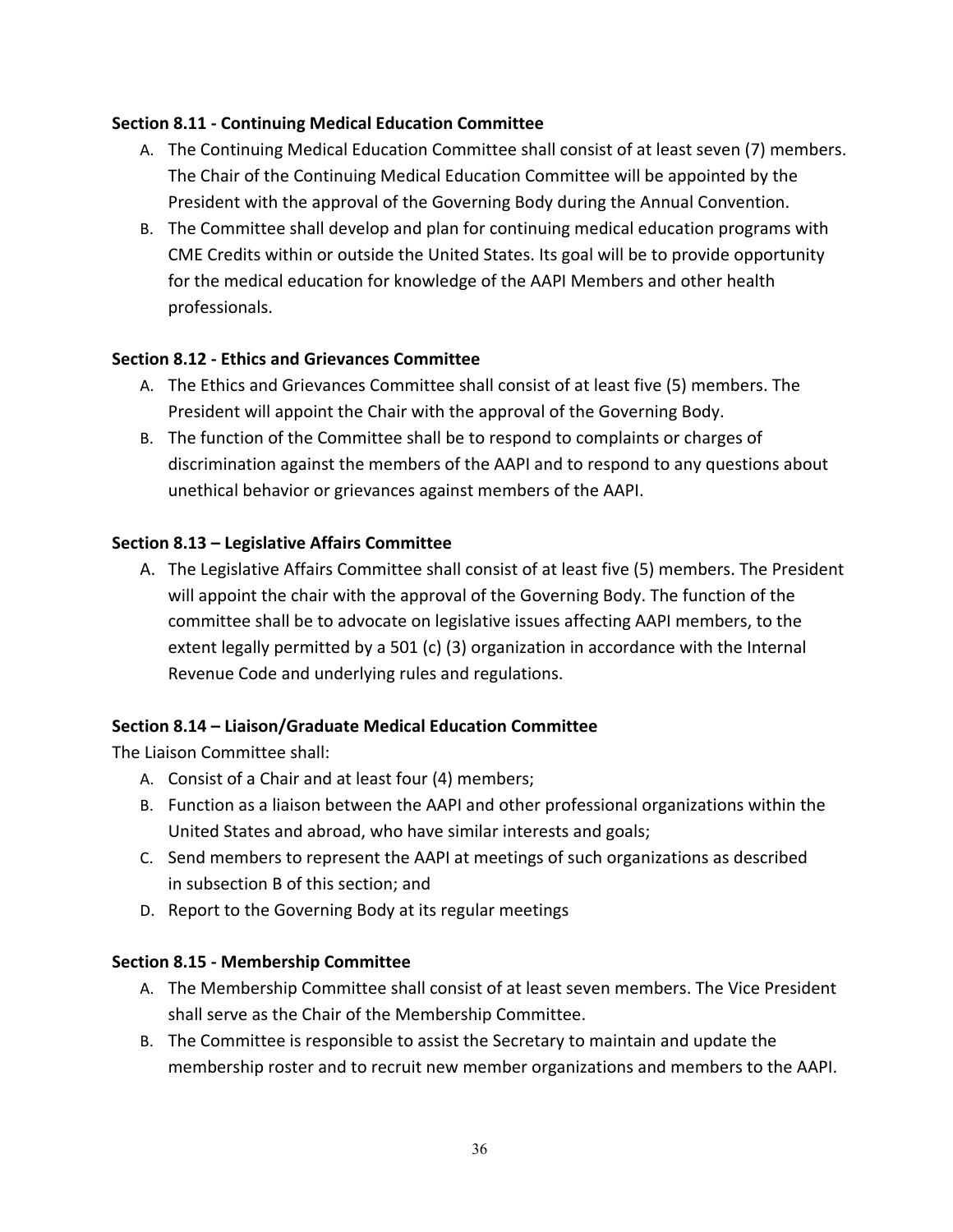#### **Section 8.16 - Nomination Committee**

- A. The Nomination Committee consists of (7) seven members actively involved and familiar with the workings of the AAPI. The Immediate Past President, being a senior member of the Executive Committee, will be the Chair of the Committee unless otherwise determined by the Governing Body for cause.
- B. Members of this Committee shall consists of the following:
	- 1. The immediate past president shall be the Chair of the Committee and the President- Elect shall act as the Co-Chair of the committee.
	- 2. Members of this committee include 3 Past Presidents and 2 BOT Chairs, except for the Chair and Co-Chair, the other 5 members of this committee should have undergraduate medical degree from different states of domicile of India or USA.
	- 3. Furthermore no more than one member should be from the same Alumni, Regional or Specialty Chapter of AAPI.
	- 4. Notwithstanding the Chair and Co-chair the other 5 members shall be proposed and elected by the Executive Committee, 6 weeks prior to the election period.
- C. The Committee shall be charged with the responsibilities to:
	- 1. Receive nominations for the following positions:
		- i. Vice President
		- ii. Secretary
		- iii. Treasurer
		- iv. Board of Trustees
		- v. Regional Directors
	- 2. For the following positions each and every candidate must have completed serving, at the time of taking the office, the following additional requirements:
		- Vice President: Refer to Section 5.4.B.b
		- Secretary: Refer to Section 5.4.B.c
		- Treasurer: Refer to Section 5.4.B.d
		- Trustee: Shall have served two years on the Governing Body.
	- 3. The Committee slate should consist of names of all candidates suitable for the position. A short summary of the service of each candidate to the AAPI should also be included.
	- 4. The Chair and the members of the Nominating Committee shall not canvass support or solicit votes for individual candidates until the slate is announced.
	- 5. Any claims or controversies regarding the decision of the Nomination Committee shall be dealt and handled by the Nomination Committee. Notwithstanding the provisions of Section 13.1 and 13.4, the Chairman of the Nomination Committee shall be entitled to participate in any proceedings and present its findings and decisions therein.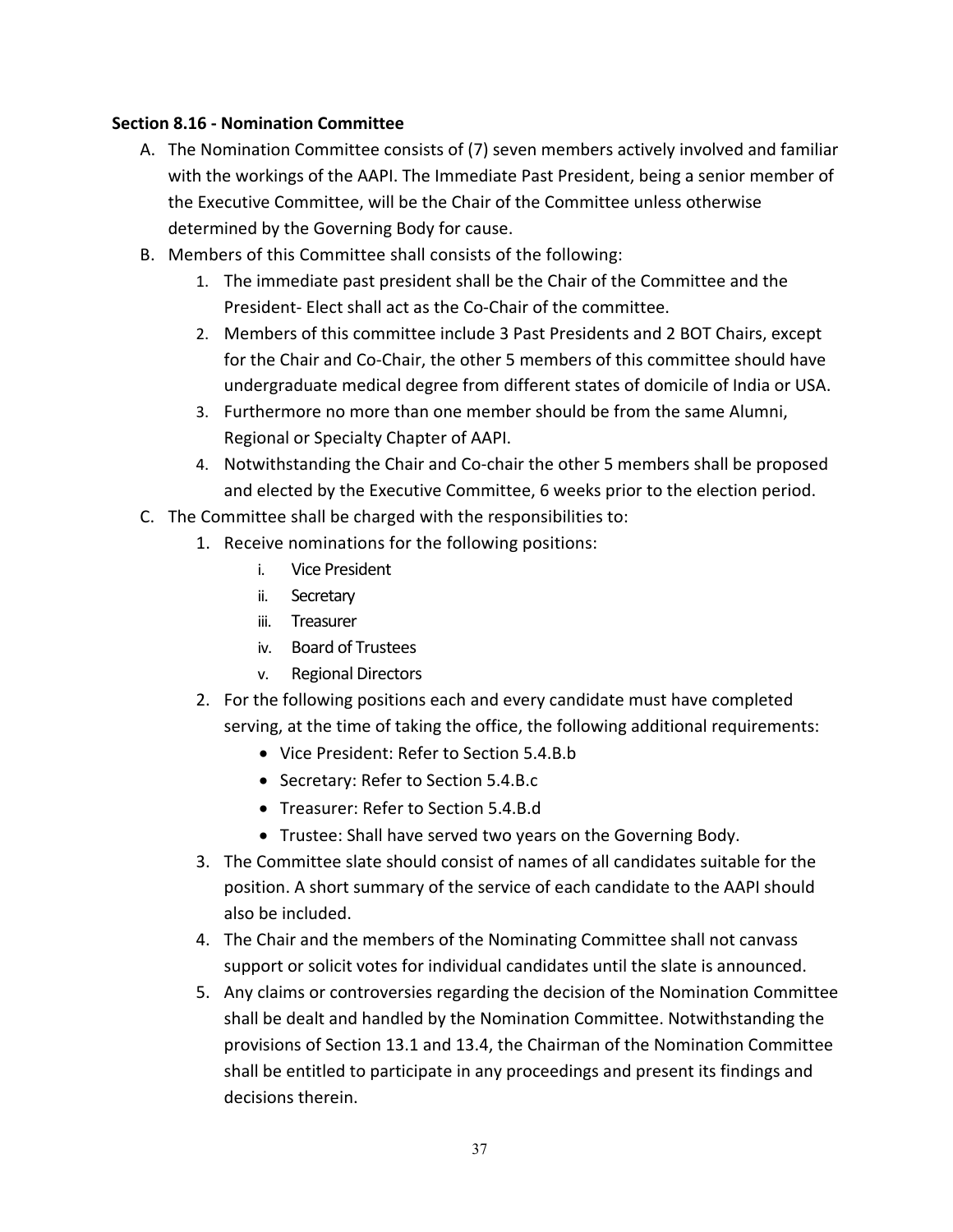6. The Nomination Committee shall send the preliminary slate to the President on or before February 7th and subsequently send final slate at 4:00 pm CST on Feb 15th of the election year or the last date of withdrawal to the Chief Election Officer and the President.

#### **Section 8.17 - Publications Committee**

- A. Publications Committee shall consist of at least five (5) members. The President will appoint the Chair of the Committee with the approval of the Governing Body.
- B. The Committee will be charged with the responsibility to publicize the purpose and activities of the AAPI, as well as overseeing the designing, editing, printing and mailing of the "AAPI Journal" at least four times a year or as otherwise directed by the Executive Committee.

## **Section 8.18 – IT Committee**

#### **Mission:**

This committee shall research and establish a web presence for the AAPI, and subsequently establish web-based software applications to simplify and streamline administration and improve collaboration within AAPI. This committee will also help with the decision-making involved in the selection and purchase/rental of software and equipment such as LCD's, computers, audience response systems, etc.

#### **Goals:**

- Maintain the AAPI website with content provided by the Executive Committee and AAPI **Office**
- Explore opportunities to generate revenue for AAPI via web advertising
- Help support local chapters establish a web presence
- Develop back office modules to help support AAPI office daily tasks

## **Section 8.19 – Women Physician's Committee**

**Mission:** To promote networking and career development among women physicians of Indian origin.

## **Goals:**

- Increase participation of Indian women physicians in AAPI.
- Promote women's health issues.
- Enhance women physicians' leadership skills.
- Provide resources to members on women physicians' issues

## **Section 8.20: Election Committee:**

Members of this Committee will be shall consists of the following,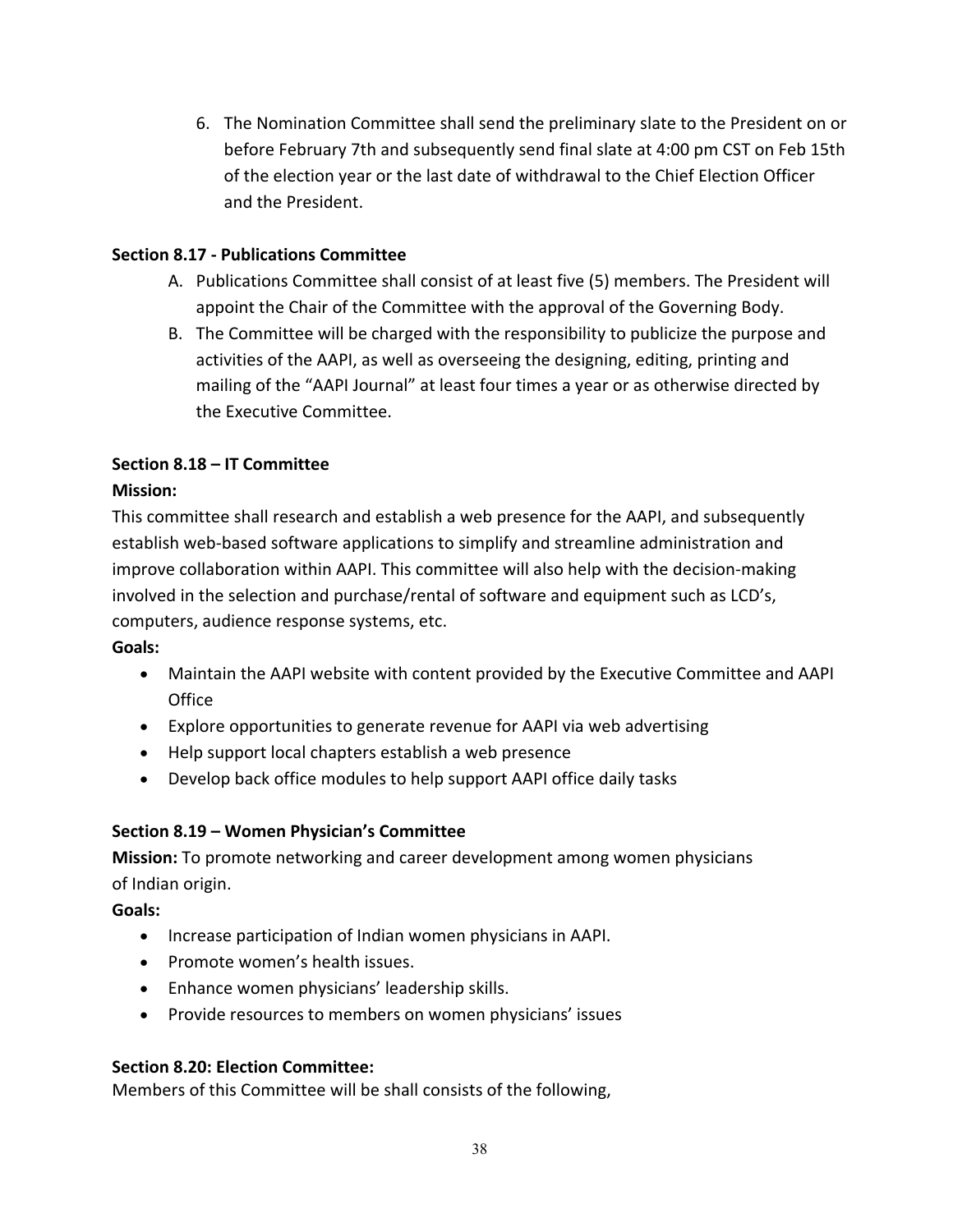- i. The immediate Past BOT Chair shall be the Chair of the Committee.
- ii. Members of this committee include 2 Past Presidents and 2 BOT Chairs.
- iii. Except for the Chair the other 4 members of this committee should have undergraduate medical degree from different states of domicile of India or USA, furthermore no more than one member should be from the same Alumni, Regional or Specialty Chapter of AAPI.
- iv. Notwithstanding the Chair, the other 4 members shall be proposed and elected by the Executive Committee and BOT, while Executive Committee elects from the pool of the Past Presidents and BOT elects from the pool of Past Chairs, Board of Trustees, 6 weeks prior to the election period.

## **ARTICLE IX – DUES**

# **Section 9.1 - Determination of Annual Dues**

Annual dues for all categories of membership shall be determined by the Governing Body and approved by the General Body during the Annual meeting.

## **Section 9.2 – Exemptions**

- Student members shall not be required to pay dues and shall not have any voting rights.
- Residents and Fellows will be assessed nominal dues as approved by the Governing Body with voting rights as per section 3.1A.

## **Section 9.3 - Patron Members, Patron Chapter Members**

General: The Governing Body will set the dues for Patron members and chapter members. The monies so generated shall remain in an escrow account controlled by the Board of Trustees.

## **Privileges and responsibilities of patron members:**

Patron's membership in the AAPI represents a lifelong commitment to the cause and goals of the AAPI.

## **ARTICLE X – ELECTIONS**

## **Section 10.1: Eligibility Criteria for the Voters in AAPI Elections:**

- i. All patron Members of AAPI as of January 31st of the year.
- ii. All Annual Members as of January 31st, if they were dues paid members as of July 31 of the preceding year.
- iii. One vote per member

## **Section 10.2: Call for Nominations**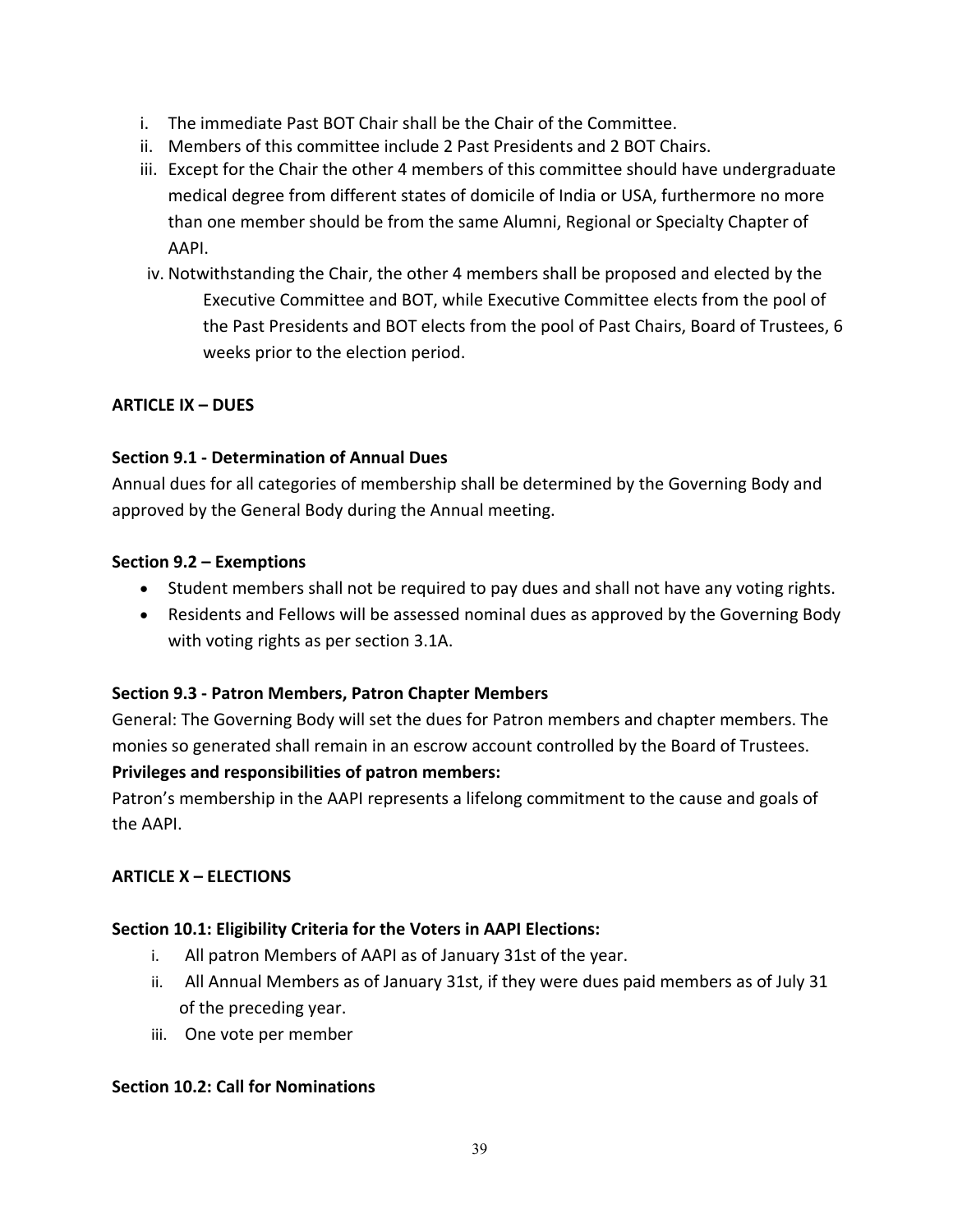- A. The Nomination Committee shall invite nominations from the entire voting membership via any mode such as postal-mail, e-mail, faxes, telephone or the AAPI Journal or similar publication for all open positions on the Executive Committee and Board of Trustees listed in Article V Section 5.4.and 5.5 on or before December 31 of the preceding year.
- B. Any current dues paying member of the AAPI can make nominations on behalf of a candidate to the Chair of the Nomination Committee. Nominations must be seconded by another member. Candidates shall include a written statement of acceptance and also to serve the office if elected, along with a signed disclosure form
- C. A candidate may file nomination and contest for only one position in any given election. Members are prohibited from nominating more than one candidate for any given position. No nominations will be allowed after the 4:00 PM CST on January 31 dead line date
- D. The Executive Committee may levy a Filing Fee against all the Nominees. The Governing Body shall approve the amount. Nomination fee should reach AAPI office along with completed application on or before the deadline of January 31 before 4:00 PM (CST) by check or written credit card information.
- E. All the candidates are required to have valid unrestricted license either presently or in the past to practice in USA and Sign following
	- a. Attestation of questions & nominations papers
	- b. Authorization & Consent for verification & release of information
	- c. Statement of acceptance
	- d. Candidates agreement for binding arbitration of election disputes as approved by the Governing Body
	- e. AAPI Code of Conduct and Conflict of Interest as formatted modified from time to time by the Governing body

# **Section 10.3 - Announcement of the Slate of Candidates**

- A. The Nomination Committee shall send the slate of nominees to the President and all the officers for all positions on or before February 7<sup>th</sup> of each year.
- B. The Candidates may withdraw from the election by writing to the Chair of the Nomination Committee on or before February 15<sup>th</sup> or the last date of withdrawal of the election year by 4:00 pm CST.
- C. The Nomination Committee shall send the final slate of nominees for all positions to the Chief Election Officer and the President by 4:00pm CST on Feb 15th or the last date of withdrawal of the election year.
- D. The Chief Election officer shall send the slate to the President and general membership by February 15<sup>th</sup> or the last date of withdrawal of the election year.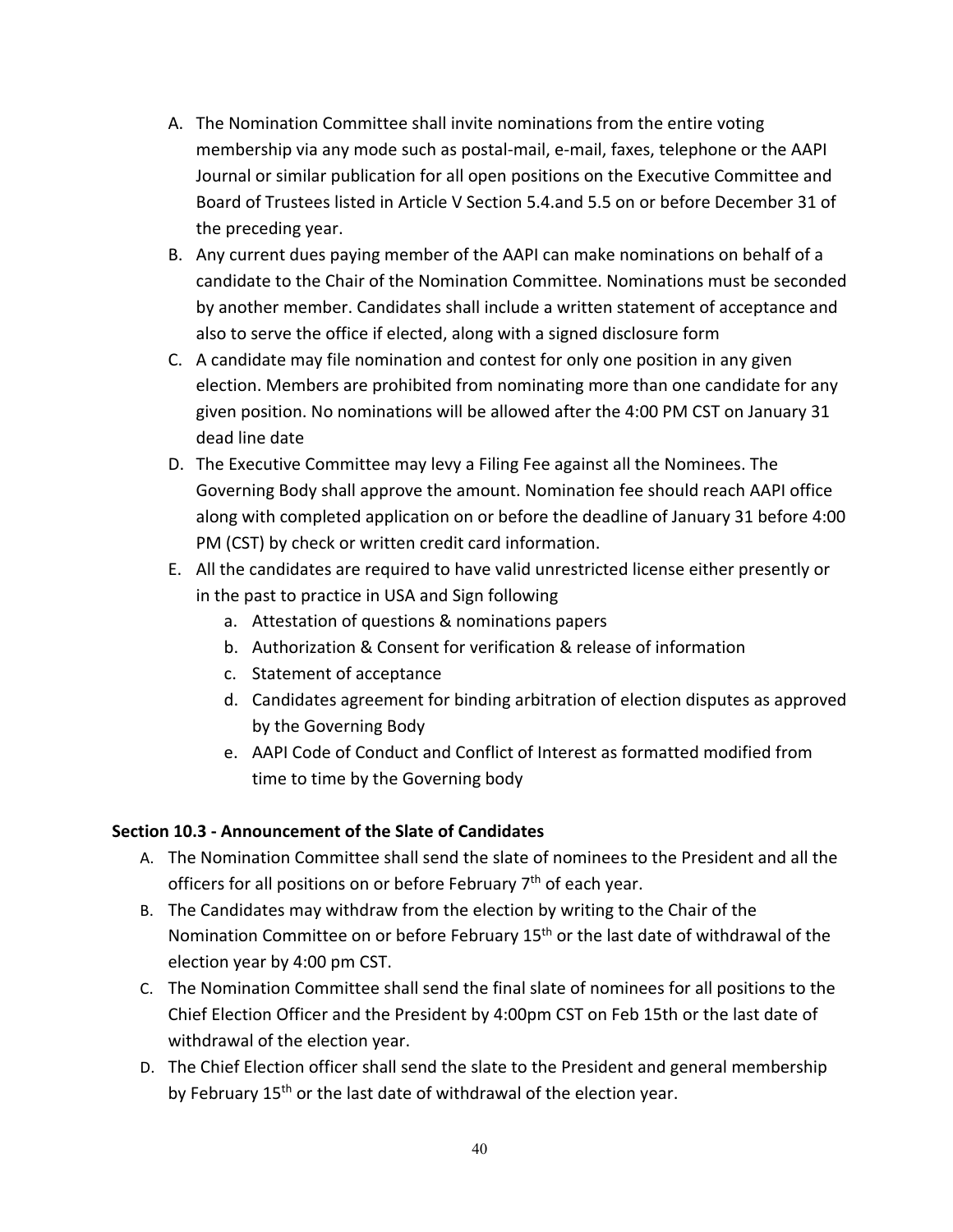#### **Section 10.4 - The Election Process**

- A. The Immediate Past Chair of the Board of Trustees will serve as Chief Election Officer to conduct the election unless otherwise determined by two-thirds of the Governing Body in attendance at a duly constituted meeting. He or she may appoint four Election Officers: two from Past President and two from Past Chair, Board of Trustees with approval of majority of Executive Committee members to help conduct the elections. The immediate past Chief Election Officer shall serve as an ex-officio member.
- B. The voting members as provided in Section 10.1 shall have the right to vote. No proxy vote is permitted.
- C. Each member shall have one vote for each vacant office.
- D. Voters must select three Board of Trustee candidates out of the total number of contestants for BOT election. The ballot will be valid only if three candidates are chosen. If one or two candidates are chosen, the Board of Trustees portion of the ballot will be disqualified
- E. The Vice President shall prepare and certify the list of voting members, as defined in Section 10.1, on or before February 15<sup>th</sup> of each year.
- F. The elections shall be conducted by a postal mail or electronic ballot or both as considered necessary by the ballot agency to conduct fair elections. Ballots shall be mailed on or before March 7th of each year to qualified voting members as provided in Article X, Section 10.1.
- G. Only the ballots received via mail to the specified address or electronic process by second Friday of April of each election year will be eligible for counting.
- H. The Executive Committee shall engage the services of an independent agency to conduct the election process under the supervision of the Chief Election Officer.
- I. The results of the election shall be communicated by the Election Officer to the President immediately after counting the ballots. The President will call the candidates personally about the results. The President will also inform the results to the membership which will also be posted on the AAPI website. This process must be accomplished by second Saturday of April each year. All ballots should be stored until the next Election.
- J. The Chief Election Officer will cast his/her vote but that vote will only be counted in case of a tie.
- K. If the spouse or parent or children of an Office bearer inclusive of Executive committee or Board of Trustee is running for any election, that particular office bearer shall mandatorily recuse himself/ herself from the nomination committee, election committee and any other decision making procedures during the Election period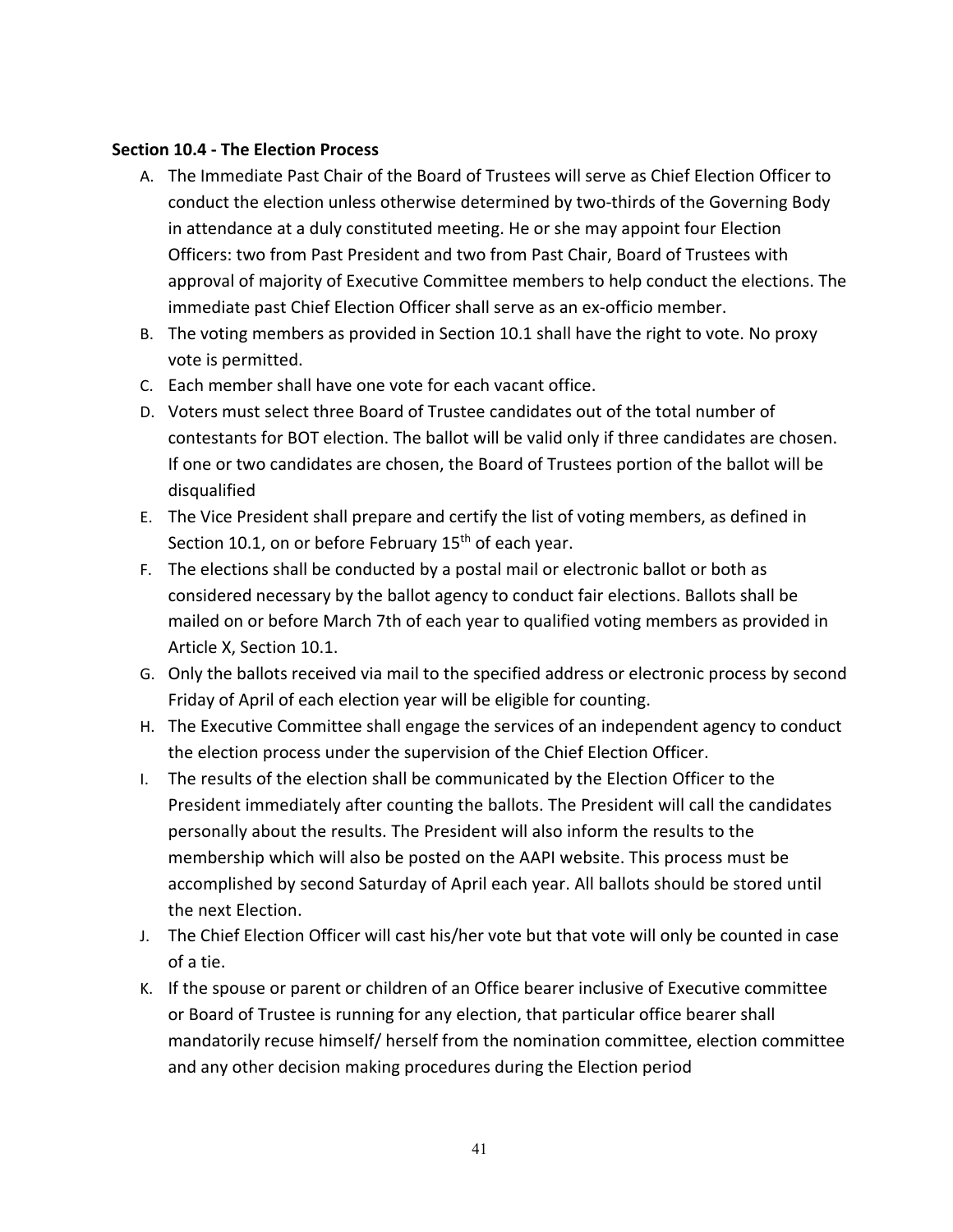#### **Section 10.5: - Recount of Election Ballots:**

- A. Any Candidate contesting the ballot count may request a recount by writing to the Chief Election Officer. The request must be sent within 5 working days after election results are announced.
- B. The candidate requesting the recount shall bear the cost of the recount.
- C. Only one recount for any one position shall be permitted. One representative of each candidate for the contested position shall be permitted to observe the count.
- D. The recount result shall be announced by last working day of April and shall be binding on all parties.

# **Section 10.6 – Resignation or Death or Removal or Vacancy created by any situation of Elected or Nominated Officials; Lack of nominee or unqualified nominee for any position**

- A. In the event of a vacancy of position of the President-Elect, vice president will ascend to position of the president elect and a special election for vice president as per Section 5.4.B shall be conducted by mail ballot within 60 days thereof.
- B. Vacancies due to death or resignation or removal of any other elected official, except for the position of the Vice President, shall be filled by the President with prior approval of the Executive Committee and its effectiveness shall be immediately confirmed by the Governing Body at its next meeting, however, if such an event occurs after nomination, or if the nominee declines before election; then the Nominating Committee will propose another candidate if no other timely filed, eligible nomination exists for that position.
- C. In the event that there is no eligible nominee for a vacant position, except for the position of the Vice President, the President Elect shall ask the members of the executive committee to propose nominations for the position and the executive committee shall select a candidate from these nominations by majority vote and the President Elect shall appoint that candidate to the position pending approval by the Governing Body at its next meeting.

## **ARTICLE XI - AMENDMENTS AND ADOPTION**

#### **Section 11.1 – Amendments**

All or any amendments to these Bylaws can only be amended by following procedures described in these articles and simple majority of mail in ballot received as described in Section 5.2.E.3 and or the changes to the bylaws shall be posted on the website of AAPI and only the applicable Section of the Bylaws as Amended shall be mailed out to the General Membership for approval or AAPI may use electronic ballot as approved by the Governing Body.

A. The proposed amendment may be initiated in writing in any General Body or Governing Body meeting with the concurrence of not less than ten (10) voting members whose concurrence is evidenced by their signatures.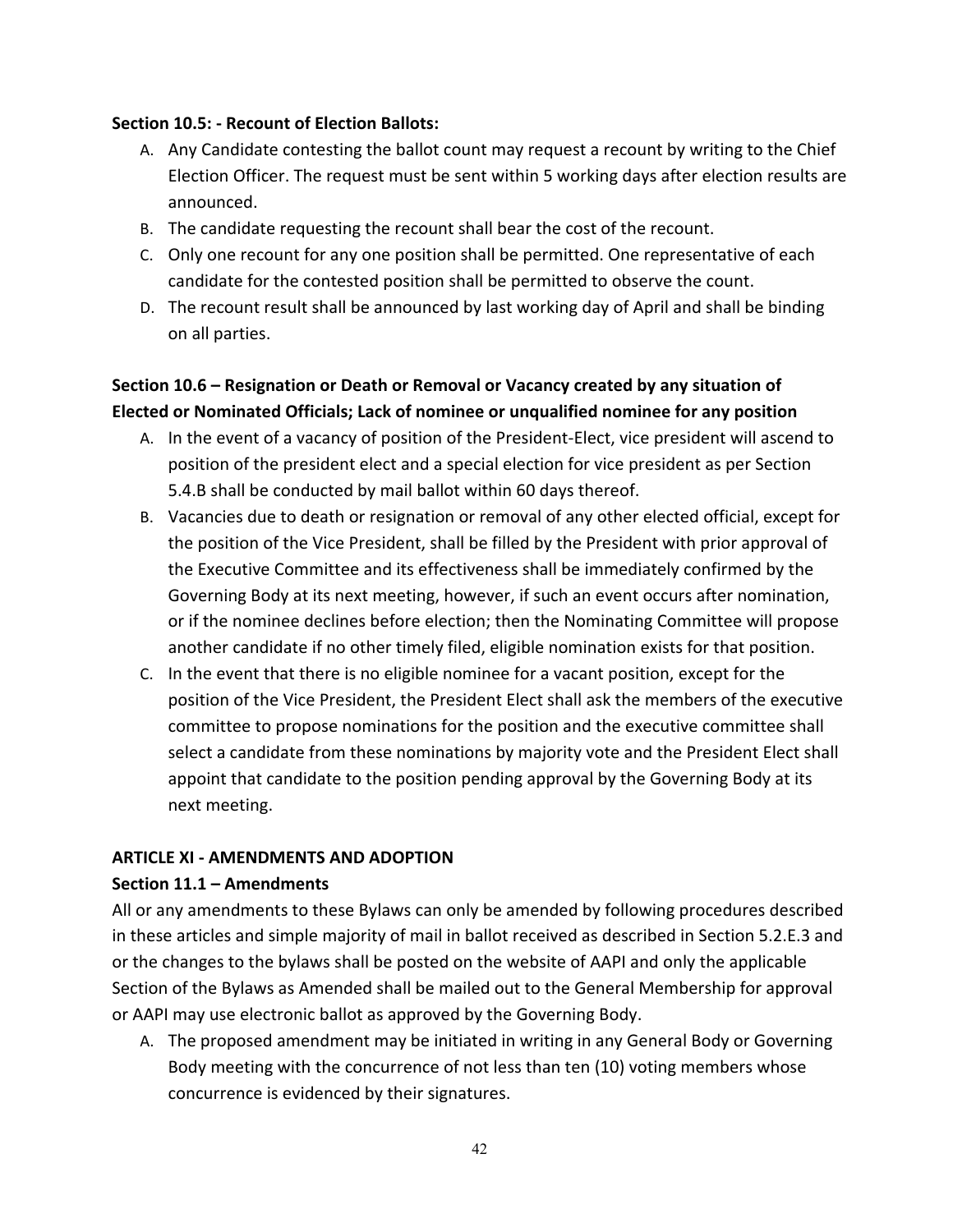- B. The proposed amendment, duly initiated, shall be referred to the Bylaws Committee for consideration and recommendation to the Governing Body as provided in these Bylaws.
- C. The recommendations of any amendments by the Bylaws Committee along with the recommendation as approved by the Governing Body shall be submitted to the General Body for consideration and approval. On approval by the General Body by mail-in-ballot, by a simple majority of returned ballots or electronic ballots, the amendments shall be incorporated into these Bylaws with immediate effect.
- D. Notwithstanding anything to the contrary provided in these Bylaws, in the event of a conflict between and provision in the AAPI's Articles of Incorporation which were filed with the State of Michigan on April 7, 1989 and these Bylaws, the provision contained in the Articles of Incorporation shall be given precedence and priority over the conflicting provision in these Bylaws. The Articles of Incorporation and any amendments thereto, are available for viewing on the following State of Michigan web site: [http://www.dleg.state.mi.us/bcs\\_corp/sr\\_corp.asp.](http://www.dleg.state.mi.us/bcs_corp/sr_corp.asp) AAPI shall have its principal place of business and incorporation in the State of Illinois and shall make all efforts to transfer its Non Profit status to the State of Illinois from the State of Michigan.
- E. These Bylaws have been duly adopted in accordance with the Articles of Incorporation and the applicable laws.

#### **Article XII: INDEMNIFICATION**

AAPI shall, to the fullest extent authorized or permitted by the Michigan Non-Profit Corporation Act (the "Act") or other applicable law, as the same presently exists or may hereafter be amended, indemnify a member of the Governing Body, Board of Trustees, Executive Committee, director or officer (the "Indemnitee") who was or is a party to or is threatened to be made a party to a threatened, pending, or completed action, suit, or proceeding, whether civil, criminal, administrative, or investigative and whether formal or informal, other than an action by or in the right of AAPI, by reason of the fact that he or she is or was a member of the Governing Body, Board of Trustees, Executive Committee, officer, director, employee, non-director volunteer or agent of AAPI, or is or was serving at the request of AAPI as was a member of the Governing Body, Board of Trustees, Executive Committee, officer, director, employee, non-director volunteer or agent of another foreign or domestic corporation, business corporation, partnership, joint venture, trust, or other enterprise, whether for profit or not for profit, against expenses, including attorneys' fees, judgments, penalties, fines, and amounts paid in settlement actually and reasonable incurred by the Indemnitee in connection with the action, suit, or proceeding, if the Indemnitee acted in good faith and in a manner the Indemnitee reasonably believed to be in or not opposed to the best interests of the AAPI. The termination of any action, suit or proceeding by judgment, order, settlement, conviction, or upon a plea of nolo contender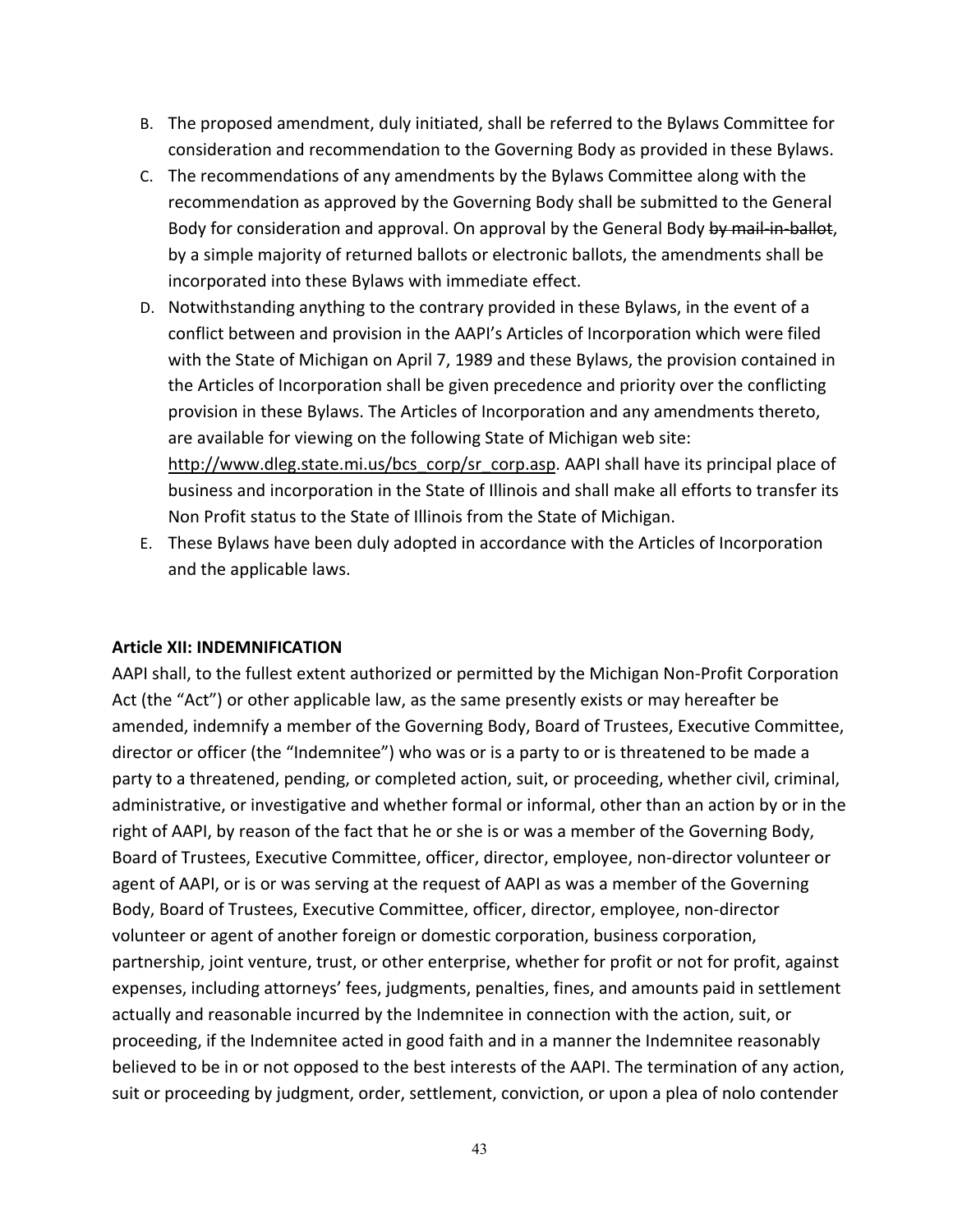or its equivalent, does not, of itself, create a presumption that the Indemnitee did not act in good faith and in a manner which the Indemnitee reasonably believed to be in or not opposed to the best interests of AAPI, and with respect to any action or proceeding, had reasonable cause to believe that the conduct was lawful.

# **SECTION 12.2 INDEMNIFICATION OF GOVERNING BODY, BOARD OF TRUSTEES, AND EXECUTIVE COMMITTEE: CLAIMS BROUGHT BY OR IN THE RIGHT OF AAPI.**

AAPI shall, to the fullest extent authorized or permitted by the Act or other applicable law, as the same presently exists or may hereafter be amended, indemnify an Indemnitee who was or is a party to or is threatened to be made a party to a threatened, pending, or completed action, or suit by or in the right of AAPI to procure a judgment in its favor by reason of the fact that the Indemnitee is or was a member of the Governing Body, Board of Trustees, Executive Committee, officer, director, employee, non-director volunteer or agent of AAPI, or is or was serving at the request of AAPI as a member of the Governing Body, Board of Trustees, Executive Committee, officer, director, partner, trustee, employee, non-director volunteer or agent of another foreign or domestic corporation, business corporation, partnership, joint venture, trust, or other enterprise, whether for profit or not for profit, against expenses, including actual and reasonable attorneys' fees, and amounts paid in settlement incurred by the Indemnitee in connection with the action or suit, if the Indemnitee acted in good faith and in a manner the Indemnitee reasonably believed to be in or not opposed to the best interests of AAPI. However, indemnification under this Section shall not be made by a claim, issue, or matter in which the Indemnitee has been found liable to AAPI unless and only to the extent that the court in which the action or suit was brought has determined upon application that, despite the adjudication of liability but in view of all circumstances of the case, the Indemnitee is fairly and reasonably entitled to indemnification for the expenses which the court considers proper.

## **SECTION 12.3 ACTIONS BROUGHT BY THE INDEMNITEE.**

Notwithstanding the provisions of Sections 12.1 and 12.2 of this Article, AAPI shall not indemnify an Indemnitee or any member in connection with any action, suit, proceeding or claim (or part thereof) brought or made by such Indemnitee; unless such action, suit, proceeding or claim (or part thereof) (i) was authorized by the Governing Board of the AAPI.

#### **SECTION 12.4 APPROVAL OF INDEMNIFICATION.**

An indemnification under Sections 12.1 or 12.1 of the Article, unless ordered by a court, shall be made by the AAPI as authorized in the specific case upon a determination that indemnification of the Indemnitee is proper in the circumstances because the Indemnitee has met the applicable standard of conduct as set forth in Sections 12.1 or 12.2 of this Article. This determination shall be made promptly in any of the following ways: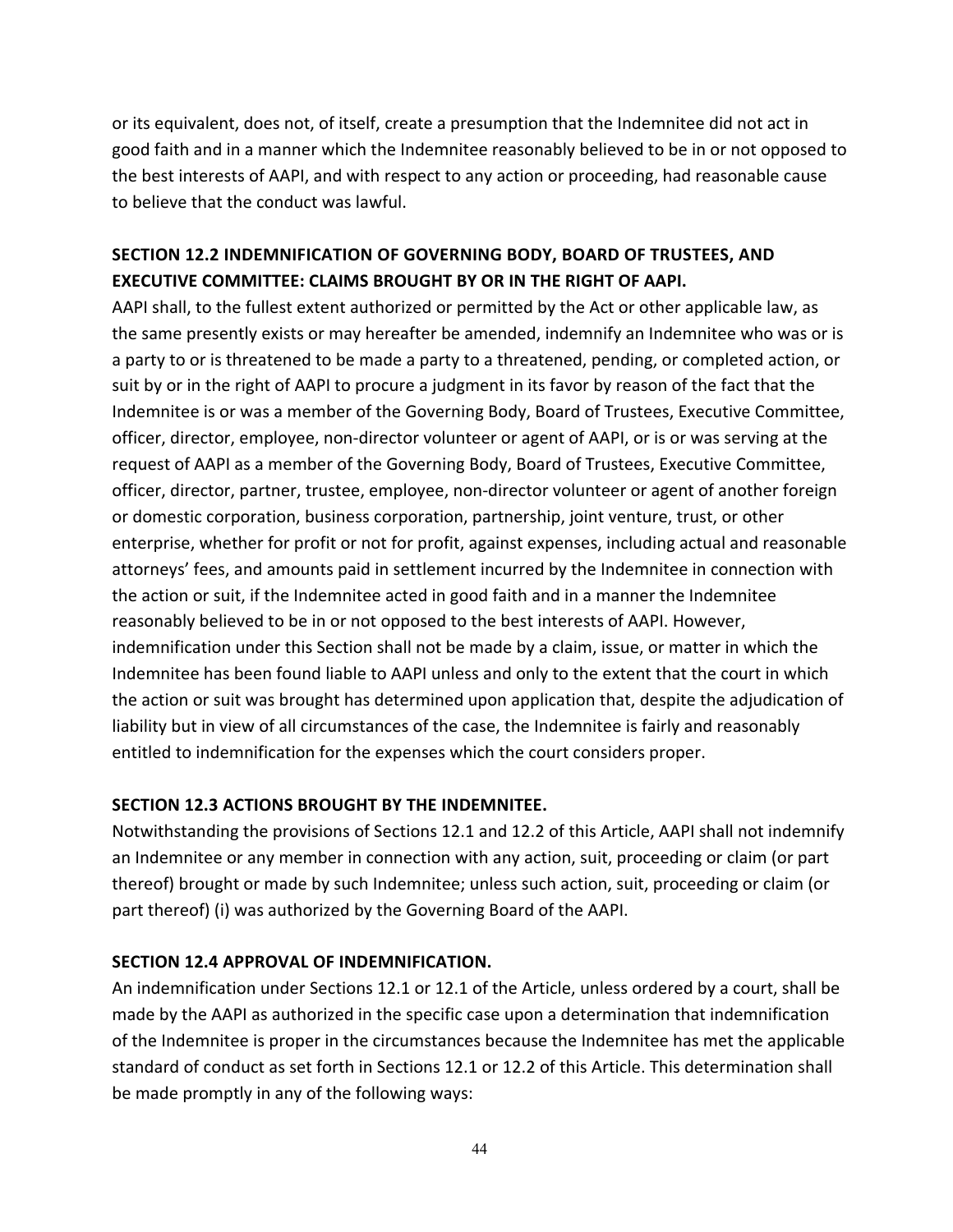- A. By a majority vote of a quorum of the Governing Body who were not parties to the action suit, or proceeding.
- B. By independent legal counsel in a written opinion.

#### **SECTION 12.5 ADVANCEMENT OF EXPENSES.**

Expenses incurred in defending a civil or criminal action, suit, or proceeding described in Sections 12.1 or 12.2 of this Article shall be paid by AAPI in advance of the final disposition of the action, suit or proceeding upon receipt of any undertaking by or on behalf of the Indemnitee to repay the expenses if it is ultimately determined that the Indemnitee is not entitled to be indemnified by AAPI. The undertaking shall be by unlimited general obligation of the person on whose behalf advances are made, but need not be secured.

#### **SECTION 12.6 PARTIAL INDEMNIFICATION.**

If an Indemnitee is entitled to indemnification under Sections 12.1 or 12.2 of this Article for a portion of expenses including attorney's fees, judgments, penalties, fines and amounts paid in settlement for which the Indemnitee is entitled to be indemnified.

# **SECTION 12.7 INDEMNIFICATION OF EMPLOYEES, NON-DIRECTOR VOLUNTEERS AND AGENTS.**

Any person who is not covered by the foregoing provisions of this Article and who is or was an employee, non-director volunteer or agent of AAPI, or is or was serving at the request of AAPI as a trustee, director, officer, employee, non-director volunteer or agent of another foreign or domestic corporation, business corporation, partnership, joint venture, trust, or other enterprise, whether for profit or not for profit, may be indemnified to the fullest extent authorized or permitted by the Act or other applicable law, as the same exist or may hereafter be amended, but in the case of any such amendment, only to the extent such amendment permits AAPI to provide broader indemnification rights than before such amendment, but in any event only to the extent authorized at any time or from time to time by the Governing Body.

## **SECTION 12.8 OTHER RIGHTS OF INDEMNIFICATION.**

The indemnification or advancement of expenses provided under Sections 12.1 to 12.7 of this Article is not exclusive of other rights to which a person seeking indemnification or advancement of expenses may be entitled under the articles of incorporation, these bylaws, or a contractual agreement. However, the total amount of expenses advanced or indemnified from all sources combined shall not exceed the amount of actual expenses incurred by the person seeking indemnification or advancement of expenses. The indemnification provided for in Sections 12.1 to 12.7 of this Article continues as to a person who ceases to be a Member of the Governing Body, Board of Trustees, Executive Committee, Director, officer, employee, non-director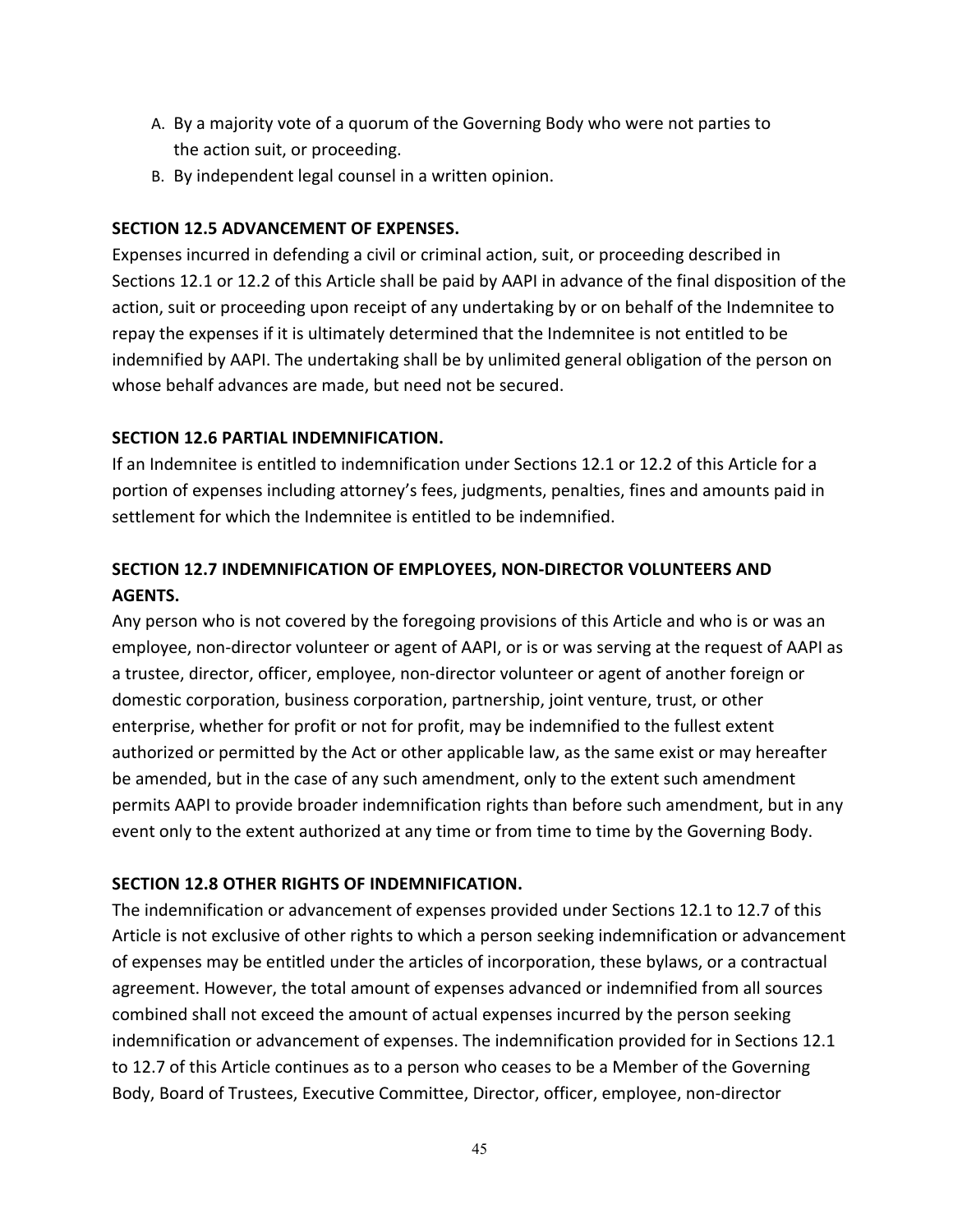volunteer or agent and shall inure to the benefit of the heirs, executors, and administrators of the Indemnitee.

#### **SECTION 12.9 LIABILITY INSURANCE.**

AAPI shall have the power to purchase and maintain insurance on behalf of any person who is or was a Member of the Governing Body, Board of Trustees, Executive Committee, director, officer, employee, non-director volunteer or agent of AAPI, or is or was serving at the request of AAPI as a trustee, director, officer, employee, non-director volunteer or agent of another corporation, business corporation, partnership, joint venture, trust or other enterprise against any liability asserted against the person and incurred by the person in any such capacity or arising out of the person's status as such, whether or not AAPI would have the power to indemnify the person against such liability under the provisions of the Act.

## **SECTION 12.10 CONTRACT WITH AAPI.**

The right to indemnification conferred in this Article shall be deemed to be a contract between AAPI and each Member of the Governing Body, Board of Trustees, Executive Committee, director, officer, employee, non-director volunteer or agent who serves in any such capacity at any time while this Article is in effect, and any repeal or modification of any such law or of this Article shall not affect any rights or obligations then existing with respect to any state of facts then or theretofore existing or any action, suit or proceeding theretofore or thereafter brought or threatened based in whole or in part upon any such state of facts. In the event this Article is repealed or modified, AAPI shall give written notice thereof to the Members of the Governing Body, Board of Trustees, Executive Committee, director, officer, employee, non-director volunteer or agent directors and officers and any such repeal or modification shall not be effective for a period of sixty (60) days after such notice is delivered."

**SECTION 12.11** This Amendment shall be governed by and construed in accordance with the laws of the State of Michigan.

## **Article XIII: ARBITRATION**

#### **Section 13.1**

Any controversy or claim arising out of or related to the Bylaws, including but not limited to claims as a result of any election provided for in these Bylaws, will be settled by binding arbitration conducted in AAPI Head Office in Oak Brook, Illinois, before one arbitrator in accordance with the Commercial Rules of Arbitration with JAMS commonly known as Judicial Arbitration and Mediation Services (JAMS) www.jams.com. Arbitration may only be commenced after exhaustion of the mediation process set forth in Section 13.4 and any other internal dispute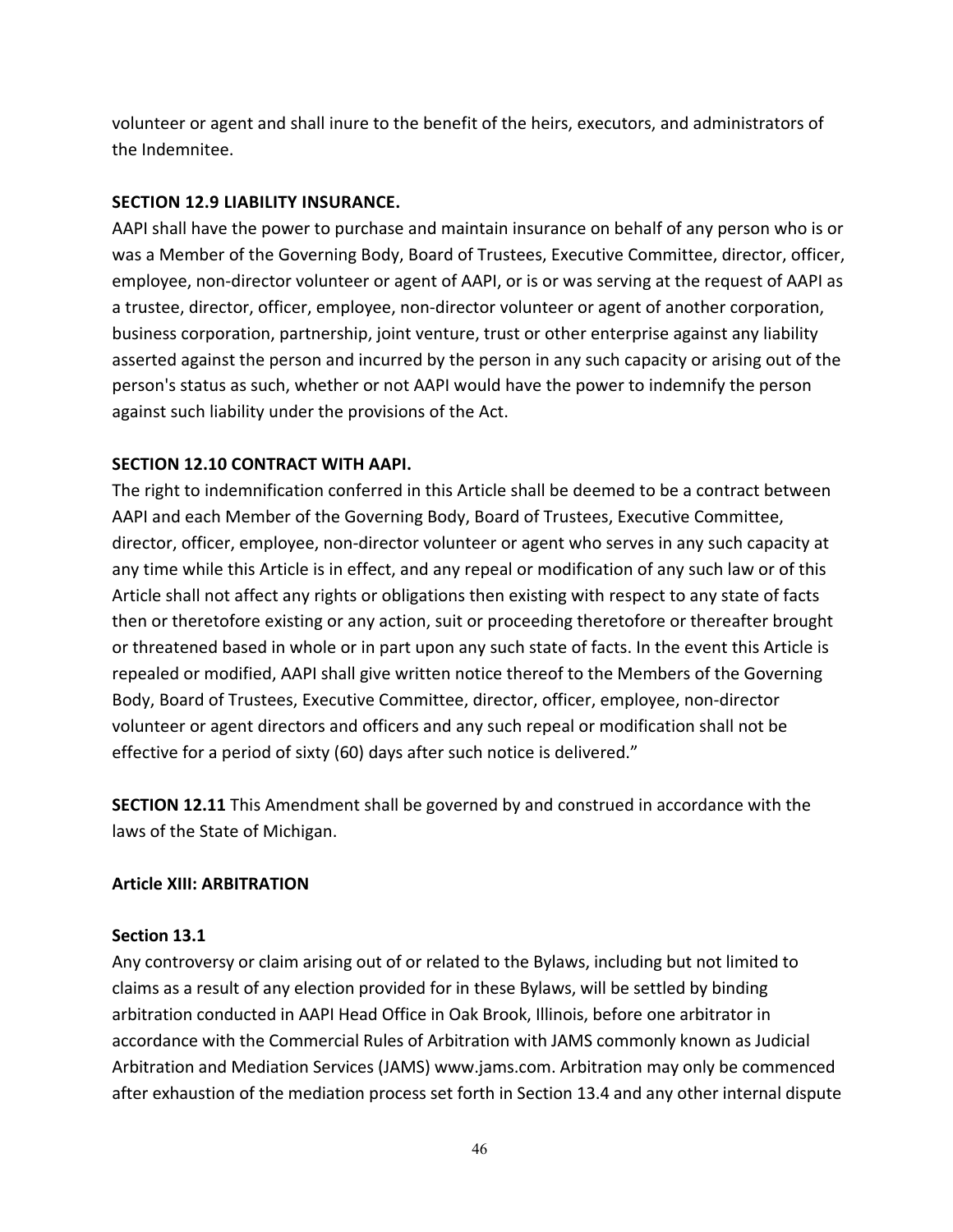procedures that may be adopted from time to time by the Governing Body. The arbitration award may be entered as a final judgment in any court of competent jurisdiction and shall be enforceable by such court. Notwithstanding the applicability of other laws or any other provision of these Bylaws the Federal Arbitration Act will apply to the construction and interpretation of this arbitration provision. The arbitrator may award recovery of all costs and fees (including attorney fees, administrative fees, arbitrator fees and court costs) to the prevailing party such as, for example, injunctive relief. By virtue of being a member of AAPI, each member waives any and all rights to bring action for judicial or injunctive relief with respect to any provision of the Bylaws or the conduct of the activities by AAPI by its Officers, Members of the Executive Committees, Members of the Board of Trustees or the Governing Body. Upon demand by AAPI, any action commenced in the court of law shall be immediately dismissed by a member and failure to do so shall result in the member paying all fees and cost for such actions to AAPI.

#### **Section 13.2**

Prior to commencing any process to arbitration, a person must tender to the President or President Elect their written resignation as a member of AAPI and must resign from any offices or other positions they hold within AAPI. At the time of commencement of any such arbitration, the person so commencing such action must pay to AAPI a nonrefundable fee of \$30,000 to help defray AAPI's time and costs, even if AAPI is not a named party in such action. Failure to pay such fees at the time of the Notice of the Claim, shall be summary dismissal of the claim for Arbitration with JAMS.

## **Section 13.3**

Any candidate for any elected position provided for in these Bylaws, as a condition of being recognized as a candidate, must sign the AAPI Code of Conduct and Affidavit for AAPI Election Candidate as may be adopted from time to time.

#### **Section 13.4**

Any controversy or claim arising out of or relating to these Bylaws or any related agreement or any of the transactions or elections contemplated by these Bylaws will be subject to the following procedure before arbitration may be commenced: (1) a representative of each of the parties, including the complainant, AAPI and any other party affected by the controversy or claim will meet to discuss and attempt to resolve the controversy or claim and such meeting shall occur in person at AAPI Head Office in Oak Brook, Illinois, within thirty (30) days of any party giving written notice of a controversy or claim to another party; (2) if the controversy or claim is not resolved as contemplated by clause (1), within ten (10) days or a reasonable time therein after such meeting, each party will, by mutual consent, select a qualified mediator from Chicago Bar Association, Attorney Mediation Panel to mediate such controversy or claim,